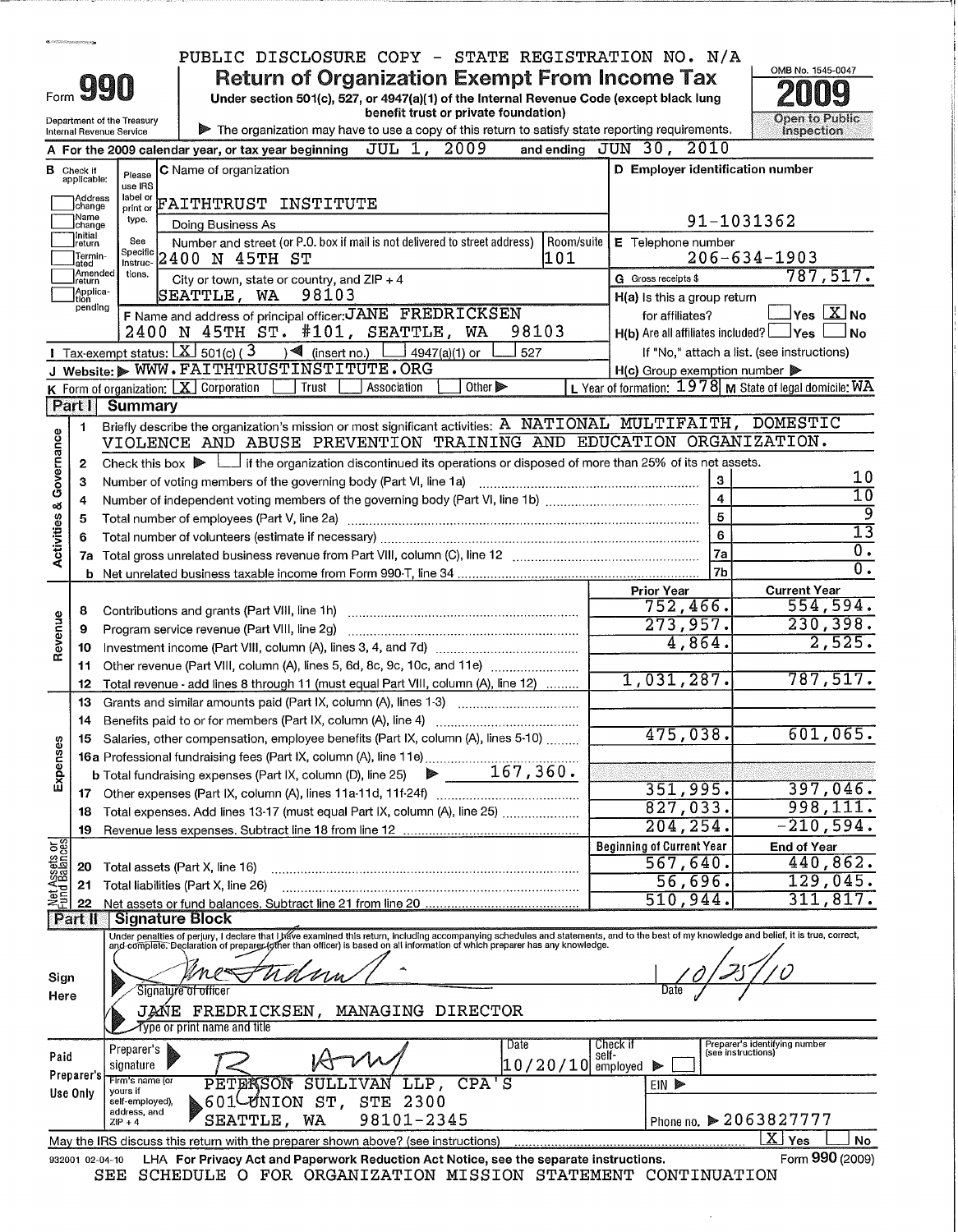|              | FAITHTRUST INSTITUTE<br>Form 990 (2009)                                                                                                                         | 91-1031362 | Page 2                                  |
|--------------|-----------------------------------------------------------------------------------------------------------------------------------------------------------------|------------|-----------------------------------------|
|              | <b>Part III   Statement of Program Service Accomplishments</b>                                                                                                  |            |                                         |
| 1            | SEE SCHEDULE O FOR CONTINUATION<br>Briefly describe the organization's mission:<br>A NATIONAL MULTIFAITH, DOMESTIC VIOLENCE AND ABUSE PREVENTION TRAINING       |            |                                         |
|              | AND EDUCATION ORGANIZATION. WE PROVIDE INTERVENTION AND PREVENTION                                                                                              |            |                                         |
|              | TOOLS AND KNOWLEDGE TO ADDRESS THE CULTURAL AND RELIGIOUS ISSUES                                                                                                |            |                                         |
|              | RELATED TO VIOLENCE AND ABUSE. FOUNDED IN 1977, WE WORK TO STRENGTHEN                                                                                           |            |                                         |
| $\mathbf{2}$ | Did the organization undertake any significant program services during the year which were not listed on<br>the prior Form 990 or 990-EZ?                       |            | $\exists$ Yes $\boxed{\text{X}}$ No     |
|              | If "Yes," describe these new services on Schedule O.                                                                                                            |            |                                         |
| 3            | Did the organization cease conducting, or make significant changes in how it conducts, any program services?<br>If "Yes," describe these changes on Schedule O. |            | $\Box$ Yes $[\overline{\mathrm{X}}]$ No |
| 4            | Describe the exempt purpose achievements for each of the organization's three largest program services by expenses.                                             |            |                                         |
|              | Section 501(c)(3) and 501(c)(4) organizations and section 4947(a)(1) trusts are required to report the amount of grants and                                     |            |                                         |
|              | allocations to others, the total expenses, and revenue, if any, for each program service reported.                                                              |            |                                         |
|              |                                                                                                                                                                 |            |                                         |
| 4a           | $770$ , 046. including grants of \$<br>) (Expenses \$<br>) (Revenue \$<br>(Code:<br>OUR PROGRAM SERVICES INCLUDE MULTIFAITH, CULTURAL INTERVENTION AND          |            | 230, 398.                               |
|              | PREVENTION, EDUCATION, TRAINING AND CONSULTING.<br>TRAINING IS CONDUCTED                                                                                        |            |                                         |
|              | BOTH IN-PERSON AND THROUGH WEBINARS.<br>OUR EDUCATIONAL MATERIALS,                                                                                              |            |                                         |
|              | INCLUDING DVDS AND BOOKS, ARE PRODUCED AND DISTRIBUTED FOR NATIONAL,                                                                                            |            |                                         |
|              | STATE, AND COMMUNITY ORGANIZATIONS, LEADERS, AND ADVOCATES. PROGRAMMING                                                                                         |            |                                         |
|              | EXPERTISE AND TOPIC AREAS INCLUDE DOMESTIC VIOLENCE, SEXUAL VIOLENCE,                                                                                           |            |                                         |
|              | DATING VIOLENCE AND HEALTHY TEEN RELATIONSHIPS, CHILD ABUSE, CHILDREN                                                                                           |            |                                         |
|              | AND YOUTH EXPOSED TO DOMESTIC VIOLENCE, AND HEALTHY BOUNDARIES FOR                                                                                              |            |                                         |
|              | RELIGIOUS LEADERS.                                                                                                                                              |            |                                         |
|              |                                                                                                                                                                 |            |                                         |
|              |                                                                                                                                                                 |            |                                         |
|              |                                                                                                                                                                 |            |                                         |
| 4b           | ) (Revenue \$<br>) (Expenses \$<br>including grants of \$<br>(Code:                                                                                             |            | $\lambda$                               |
|              |                                                                                                                                                                 |            |                                         |
|              |                                                                                                                                                                 |            |                                         |
|              |                                                                                                                                                                 |            |                                         |
|              |                                                                                                                                                                 |            |                                         |
|              |                                                                                                                                                                 |            |                                         |
|              |                                                                                                                                                                 |            |                                         |
|              |                                                                                                                                                                 |            |                                         |
|              |                                                                                                                                                                 |            |                                         |
|              |                                                                                                                                                                 |            |                                         |
|              |                                                                                                                                                                 |            |                                         |
|              |                                                                                                                                                                 |            |                                         |
|              |                                                                                                                                                                 |            |                                         |
| 4с           | ) (Expenses \$<br>including grants of $$$<br>) (Revenue \$<br>(Code:                                                                                            |            |                                         |
|              |                                                                                                                                                                 |            |                                         |
|              |                                                                                                                                                                 |            |                                         |
|              |                                                                                                                                                                 |            |                                         |
|              |                                                                                                                                                                 |            |                                         |
|              |                                                                                                                                                                 |            |                                         |
|              |                                                                                                                                                                 |            |                                         |
|              |                                                                                                                                                                 |            |                                         |
|              |                                                                                                                                                                 |            |                                         |
|              |                                                                                                                                                                 |            |                                         |
|              |                                                                                                                                                                 |            |                                         |
|              |                                                                                                                                                                 |            |                                         |
|              |                                                                                                                                                                 |            |                                         |
| 4d           | Other program services. (Describe in Schedule O.)                                                                                                               |            |                                         |
|              | (Expenses \$<br>) (Revenue \$<br>including grants of \$                                                                                                         |            |                                         |
| 4е           | $770,046$ .<br>Total program service expenses > \$                                                                                                              |            |                                         |
|              |                                                                                                                                                                 |            | Form 990 (2009)                         |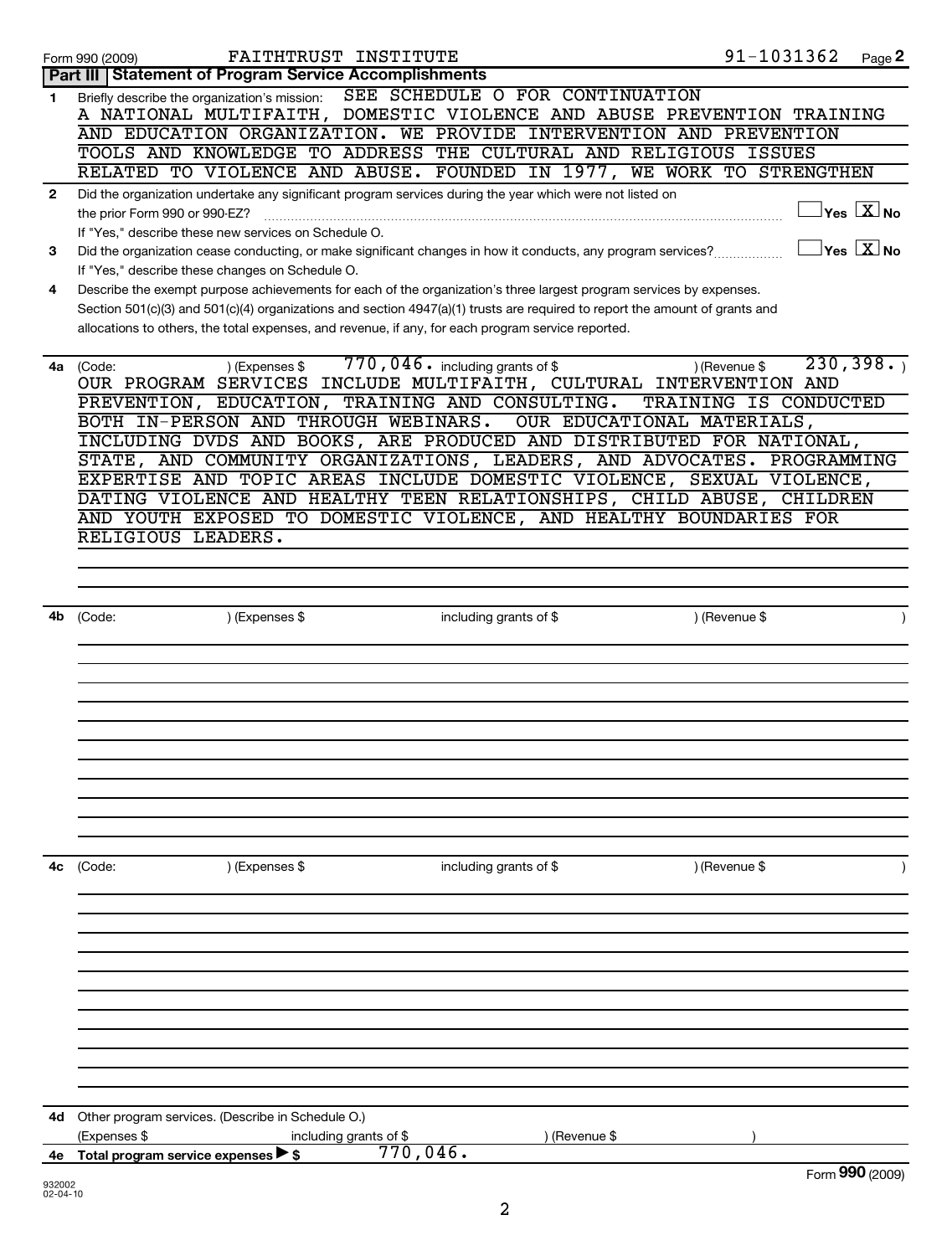|     | 91-1031362<br>FAITHTRUST INSTITUTE<br>Form 990 (2009)                                                                                                                                                                                                                                              |                |                       | Page 3                |
|-----|----------------------------------------------------------------------------------------------------------------------------------------------------------------------------------------------------------------------------------------------------------------------------------------------------|----------------|-----------------------|-----------------------|
|     | Part IV   Checklist of Required Schedules                                                                                                                                                                                                                                                          |                |                       |                       |
|     |                                                                                                                                                                                                                                                                                                    |                | Yes                   | No                    |
| 1.  | Is the organization described in section 501(c)(3) or 4947(a)(1) (other than a private foundation)?<br>If "Yes," complete Schedule A                                                                                                                                                               | 1              | х                     |                       |
| 2   |                                                                                                                                                                                                                                                                                                    | $\mathbf{2}$   | $\overline{\text{x}}$ |                       |
| 3   | Did the organization engage in direct or indirect political campaign activities on behalf of or in opposition to candidates for                                                                                                                                                                    |                |                       |                       |
|     | public office? If "Yes," complete Schedule C, Part I                                                                                                                                                                                                                                               | 3              |                       | X                     |
| 4   | Section 501(c)(3) organizations. Did the organization engage in lobbying activities? If "Yes," complete Schedule C, Part II                                                                                                                                                                        | 4              |                       | $\overline{\text{x}}$ |
| 5   | Section 501(c)(4), 501(c)(5), and 501(c)(6) organizations. Is the organization subject to the section 6033(e) notice and                                                                                                                                                                           |                |                       |                       |
|     |                                                                                                                                                                                                                                                                                                    | 5              |                       |                       |
| 6   | Did the organization maintain any donor advised funds or any similar funds or accounts where donors have the right to                                                                                                                                                                              |                |                       |                       |
|     | provide advice on the distribution or investment of amounts in such funds or accounts? If "Yes," complete Schedule D, Part I                                                                                                                                                                       | 6              |                       | х                     |
| 7   | Did the organization receive or hold a conservation easement, including easements to preserve open space,                                                                                                                                                                                          |                |                       |                       |
|     |                                                                                                                                                                                                                                                                                                    | $\overline{7}$ |                       | х                     |
| 8   | Did the organization maintain collections of works of art, historical treasures, or other similar assets? If "Yes," complete                                                                                                                                                                       |                |                       |                       |
|     | Schedule D, Part III                                                                                                                                                                                                                                                                               | 8              |                       | х                     |
| 9   | Did the organization report an amount in Part X, line 21; serve as a custodian for amounts not listed in Part X; or provide                                                                                                                                                                        |                |                       |                       |
|     | credit counseling, debt management, credit repair, or debt negotiation services? If "Yes," complete Schedule D, Part IV                                                                                                                                                                            | 9              |                       | X                     |
| 10  | Did the organization, directly or through a related organization, hold assets in term, permanent, or quasi-endowments?                                                                                                                                                                             |                |                       |                       |
|     |                                                                                                                                                                                                                                                                                                    | 10             | X                     |                       |
| 11  | Is the organization's answer to any of the following questions "Yes"? If so, complete Schedule D, Parts VI, VII, VIII, IX, or X<br>as applicable                                                                                                                                                   | 11             | X                     |                       |
|     | Did the organization report an amount for land, buildings, and equipment in Part X, line 10? If "Yes," complete Schedule D,                                                                                                                                                                        |                |                       |                       |
|     | Part VI.                                                                                                                                                                                                                                                                                           |                |                       |                       |
|     | Did the organization report an amount for investments - other securities in Part X, line 12 that is 5% or more of its total<br>assets reported in Part X, line 16? If "Yes," complete Schedule D, Part VII.                                                                                        |                |                       |                       |
|     | Did the organization report an amount for investments - program related in Part X, line 13 that is 5% or more of its total<br>assets reported in Part X, line 16? If "Yes," complete Schedule D, Part VIII.                                                                                        |                |                       |                       |
|     | Did the organization report an amount for other assets in Part X, line 15 that is 5% or more of its total assets reported in                                                                                                                                                                       |                |                       |                       |
|     | Part X, line 16? If "Yes," complete Schedule D, Part IX.                                                                                                                                                                                                                                           |                |                       |                       |
|     | Did the organization report an amount for other liabilities in Part X, line 25? If "Yes," complete Schedule D, Part X.                                                                                                                                                                             |                |                       |                       |
|     | Did the organization's separate or consolidated financial statements for the tax year include a footnote that addresses                                                                                                                                                                            |                |                       |                       |
|     | the organization's liability for uncertain tax positions under FIN 48? If "Yes," complete Schedule D, Part X.                                                                                                                                                                                      |                |                       |                       |
| 12  | Did the organization obtain separate, independent audited financial statements for the tax year? If "Yes," complete                                                                                                                                                                                |                |                       |                       |
|     | Schedule D, Parts XI, XII, and XIII.                                                                                                                                                                                                                                                               | 12             | X                     |                       |
|     | <b>No</b><br><b>Yes</b><br><b>12A</b> Was the organization included in consolidated, independent audited financial statements for the tax year?<br>$\overline{\textbf{X}}$<br>If "Yes," completing Schedule D, Parts XI, XII, and XIII is optional [11] [11] www.communitions.communitions.<br>12A |                |                       |                       |
| 13  | Is the organization a school described in section $170(b)(1)(A)(ii)?$ If "Yes," complete Schedule E                                                                                                                                                                                                | 13             |                       | X                     |
| 14a |                                                                                                                                                                                                                                                                                                    | 14a            |                       | X                     |
|     | <b>b</b> Did the organization have aggregate revenues or expenses of more than \$10,000 from grantmaking, fundraising, business,                                                                                                                                                                   |                |                       |                       |
|     |                                                                                                                                                                                                                                                                                                    | 14b            |                       | x                     |
| 15  | Did the organization report on Part IX, column (A), line 3, more than \$5,000 of grants or assistance to any organization                                                                                                                                                                          |                |                       |                       |
|     |                                                                                                                                                                                                                                                                                                    | 15             |                       | х                     |
| 16  | Did the organization report on Part IX, column (A), line 3, more than \$5,000 of aggregate grants or assistance to individuals                                                                                                                                                                     |                |                       |                       |
|     |                                                                                                                                                                                                                                                                                                    | 16             |                       | x                     |
| 17  | Did the organization report a total of more than \$15,000 of expenses for professional fundraising services on Part IX,                                                                                                                                                                            |                |                       |                       |
|     |                                                                                                                                                                                                                                                                                                    | 17             |                       | x                     |
| 18  | Did the organization report more than \$15,000 total of fundraising event gross income and contributions on Part VIII, lines                                                                                                                                                                       | 18             |                       | х                     |
| 19  | Did the organization report more than \$15,000 of gross income from gaming activities on Part VIII, line 9a? If "Yes,"                                                                                                                                                                             |                |                       |                       |

X X

Form (2009) **990**

**19 20**

~~~~~~~~~~~~~~~~~~~~~~~~~~~~~~~~~~~~~~~~~~~~~~~

**20**

*complete Schedule G, Part III*

Did the organization operate one or more hospitals? If "Yes," complete Schedule H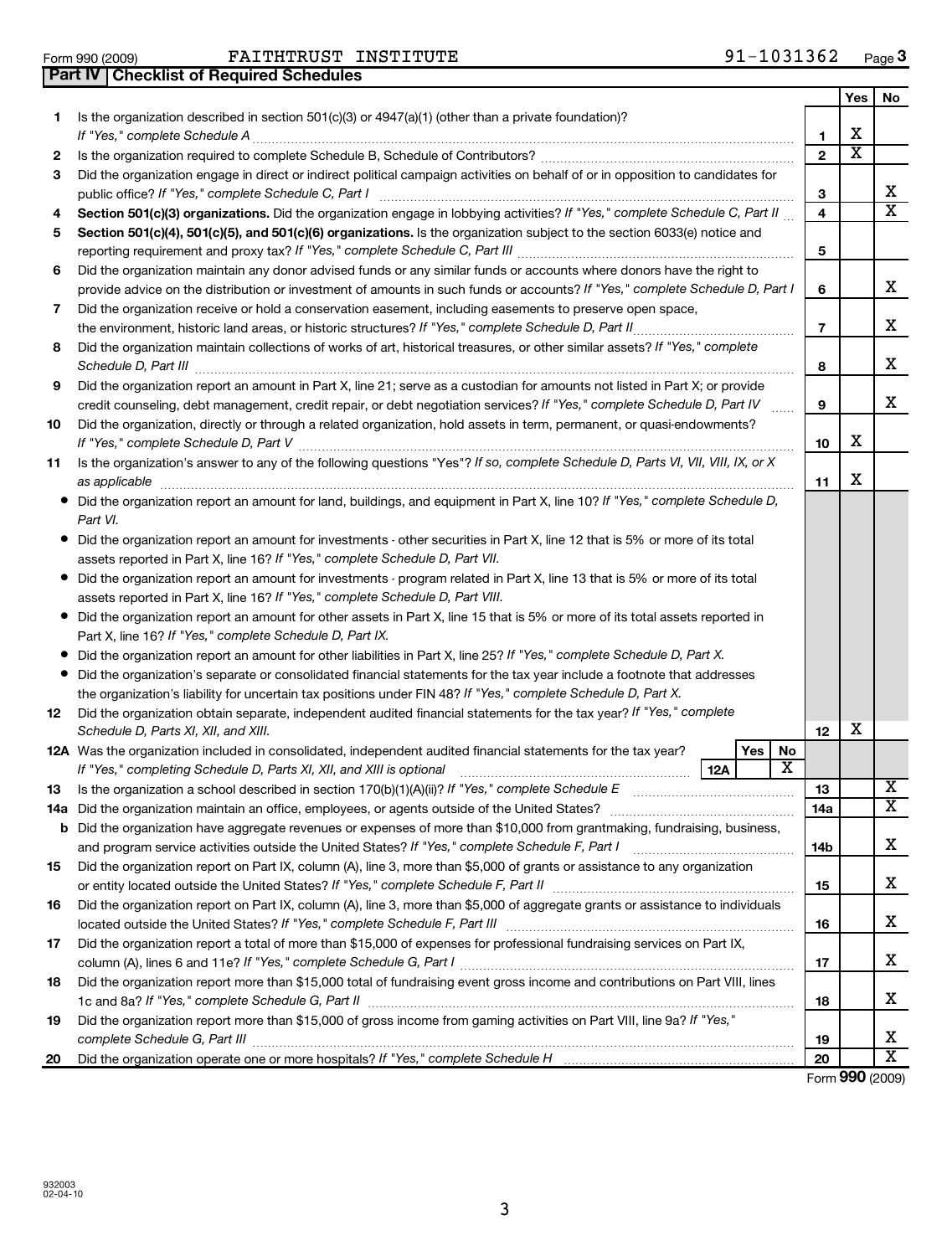**31**

**32**

**33**

**34**

**35**

**36**

**37**

**38**

| 21 | Did the organization report more than \$5,000 of grants and other assistance to governments and organizations in the                                                                                                                                                                    |
|----|-----------------------------------------------------------------------------------------------------------------------------------------------------------------------------------------------------------------------------------------------------------------------------------------|
|    | United States on Part IX, column (A), line 1? If "Yes," complete Schedule I, Parts I and II [[[[[[[[[[[[[[[[[                                                                                                                                                                           |
| 22 | Did the organization report more than \$5,000 of grants and other assistance to individuals in the United States on Part IX,                                                                                                                                                            |
| 23 | Did the organization answer "Yes" to Part VII, Section A, line 3, 4, or 5 about compensation of the organization's current<br>and former officers, directors, trustees, key employees, and highest compensated employees? If "Yes," complete<br>Schedule J                              |
|    | 24a Did the organization have a tax-exempt bond issue with an outstanding principal amount of more than \$100,000 as of the<br>last day of the year, that was issued after December 31, 2002? If "Yes," answer lines 24b through 24d and complete<br>Schedule K. If "No", go to line 25 |
| b  | Did the organization invest any proceeds of tax-exempt bonds beyond a temporary period exception?                                                                                                                                                                                       |
| с  | Did the organization maintain an escrow account other than a refunding escrow at any time during the year to defease                                                                                                                                                                    |
|    | d Did the organization act as an "on behalf of" issuer for bonds outstanding at any time during the year?                                                                                                                                                                               |
|    | 25a Section 501(c)(3) and 501(c)(4) organizations. Did the organization engage in an excess benefit transaction with a<br>disqualified person during the year? If "Yes," complete Schedule L, Part I                                                                                    |
|    | b Is the organization aware that it engaged in an excess benefit transaction with a disqualified person in a prior year, and<br>that the transaction has not been reported on any of the organization's prior Forms 990 or 990-EZ? If "Yes," complete<br>Schedule L, Part I             |
| 26 | Was a loan to or by a current or former officer, director, trustee, key employee, highly compensated employee, or disqualified                                                                                                                                                          |
| 27 | Did the organization provide a grant or other assistance to an officer, director, trustee, key employee, substantial<br>contributor, or a grant selection committee member, or to a person related to such an individual? If "Yes," complete                                            |
| 28 | Was the organization a party to a business transaction with one of the following parties, (see Schedule L, Part IV<br>instructions for applicable filing thresholds, conditions, and exceptions):                                                                                       |
|    | a A current or former officer, director, trustee, or key employee? If "Yes," complete Schedule L, Part IV                                                                                                                                                                               |
| b  | A family member of a current or former officer, director, trustee, or key employee? If "Yes," complete Schedule L, Part IV                                                                                                                                                              |
|    | c An entity of which a current or former officer, director, trustee, or key employee of the organization (or a family member) was                                                                                                                                                       |
|    |                                                                                                                                                                                                                                                                                         |
| 29 | Did the organization receive more than \$25,000 in non-cash contributions? If "Yes," complete Schedule M                                                                                                                                                                                |
| 30 | Did the organization receive contributions of art, historical treasures, or other similar assets, or qualified conservation                                                                                                                                                             |

# Form 990 (2009) **FAITHTRUST INSTITUTE** 91-1031362 Page

*(continued)* **Part IV Checklist of Required Schedules**

**4**

**21**

**22**

**23**

**24a 24b**

**24c 24d**

**25a**

**25b**

**26**

**27**

**28a 28b**

**28c 29**

**30**

**31**

**32**

**33**

**34**

**35**

**36**

**37**

**38**

**Yes No**

X

X

X

X

X

X

X

X

X  $\overline{\text{x}}$ 

X  $\overline{\text{x}}$ 

X

X

X

X

X

X

X

X

X

Section 501(c)(3) organizations. Did the organization make any transfers to an exempt non-charitable related organization?

*If "Yes," complete Schedule R, Part V, line 2* ~~~~~~~~~~~~~~~~~~~~~~~~~~~~~~~~~~~~~~~~

and that is treated as a partnership for federal income tax purposes? If "Yes," complete Schedule R, Part VI medi

*If "Yes," complete Schedule R, Part V, line 2* ~~~~~~~~~~~~~~~~~~~~~~~~~~~~~~~~~~~~~~~~

*If "Yes," complete Schedule M* contributions? ~~~~~~~~~~~~~~~~~~~~~~~~~~~~~~~~~~~~~~~

*If "Yes," complete Schedule N, Part I* ~~~~~~~~~~~~~~~~~~~~~~~~~~~~~~~~~~~~~~~~~~~

*Schedule N, Part II* ~~~~~~~~~~~~~~~~~~~~~~~~~~~~~~~~~~~~~~~~~~~~~~~~~~~~

*If "Yes," complete Schedule R, Part I* sections 301.7701-2 and 301.7701-3? ~~~~~~~~~~~~~~~~~~~~~~~~

*If "Yes," complete Schedule R, Parts II, III, IV, and V, line 1* ………………………………………………………………………………………

Did the organization sell, exchange, dispose of, or transfer more than 25% of its net assets?If "Yes," complete

Did the organization own 100% of an entity disregarded as separate from the organization under Regulations

Did the organization conduct more than 5% of its activities through an entity that is not a related organization

Did the organization complete Schedule O and provide explanations in Schedule O for Part VI, lines 11 and 19?

Did the organization liquidate, terminate, or dissolve and cease operations?

Is any related organization a controlled entity within the meaning of section 512(b)(13)?

Was the organization related to any tax-exempt or taxable entity?

**Note.**  All Form 990 filers are required to complete Schedule O.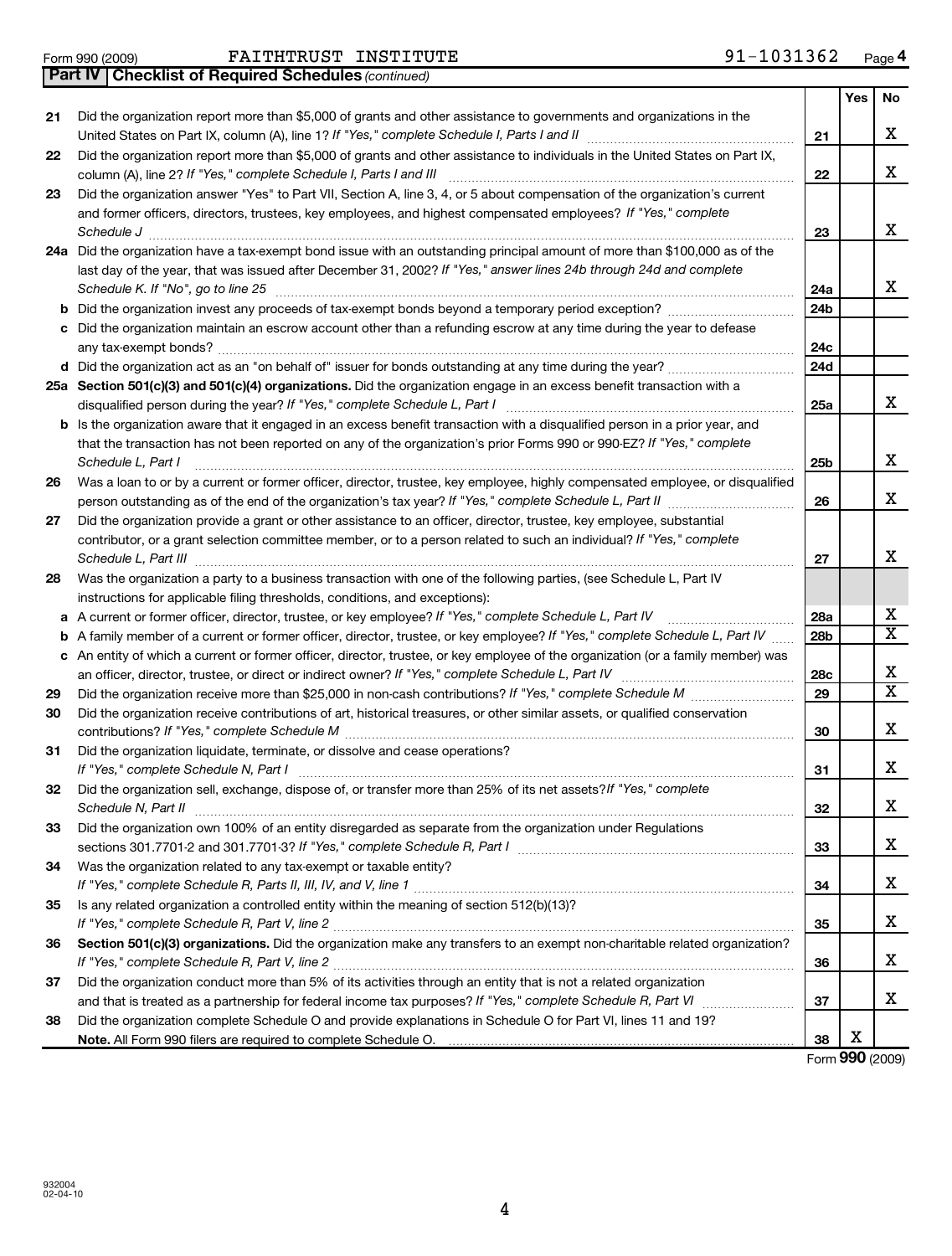| Enter the number reported in Box 3 of Form 1096, Annual Summary and Transmittal of                                                                                                                                                        |                 |                |                |   |    |  |  |  |
|-------------------------------------------------------------------------------------------------------------------------------------------------------------------------------------------------------------------------------------------|-----------------|----------------|----------------|---|----|--|--|--|
|                                                                                                                                                                                                                                           | 1a              | 13             |                |   |    |  |  |  |
| Enter the number of Forms W-2G included in line 1a. Enter -0- if not applicable                                                                                                                                                           | 1b              |                |                |   |    |  |  |  |
| Did the organization comply with backup withholding rules for reportable payments to vendors and reportable gaming                                                                                                                        |                 |                |                |   |    |  |  |  |
|                                                                                                                                                                                                                                           |                 |                | 1c             | х |    |  |  |  |
| Enter the number of employees reported on Form W-3, Transmittal of Wage and Tax Statements,                                                                                                                                               |                 |                |                |   |    |  |  |  |
| filed for the calendar year ending with or within the year covered by this return                                                                                                                                                         | 2a              | $\overline{9}$ |                |   |    |  |  |  |
|                                                                                                                                                                                                                                           |                 |                | 2 <sub>b</sub> | х |    |  |  |  |
| Note. If the sum of lines 1a and 2a is greater than 250, you may be required to e-file this return. (see instructions)                                                                                                                    |                 |                |                |   | x. |  |  |  |
| Did the organization have unrelated business gross income of \$1,000 or more during the year covered by this return?<br>If "Yes," has it filed a Form 990-T for this year? If "No," provide an explanation in Schedule O                  |                 |                |                |   |    |  |  |  |
| At any time during the calendar year, did the organization have an interest in, or a signature or other authority over, a                                                                                                                 |                 |                |                |   |    |  |  |  |
| financial account in a foreign country (such as a bank account, securities account, or other financial account)?                                                                                                                          |                 |                | 4a             |   | x  |  |  |  |
| If "Yes," enter the name of the foreign country:                                                                                                                                                                                          |                 |                |                |   |    |  |  |  |
| See the instructions for exceptions and filing requirements for Form TD F 90-22.1, Report of Foreign Bank and                                                                                                                             |                 |                |                |   |    |  |  |  |
| Financial Accounts.                                                                                                                                                                                                                       |                 |                |                |   |    |  |  |  |
|                                                                                                                                                                                                                                           |                 |                | 5a             |   | x  |  |  |  |
| Did any taxable party notify the organization that it was or is a party to a prohibited tax shelter transaction?                                                                                                                          |                 |                | 5b             |   | x  |  |  |  |
| If "Yes," to line 5a or 5b, did the organization file Form 8886-T, Disclosure by Tax-Exempt Entity Regarding Prohibited                                                                                                                   |                 |                |                |   |    |  |  |  |
|                                                                                                                                                                                                                                           |                 |                | 5с             |   |    |  |  |  |
| Does the organization have annual gross receipts that are normally greater than \$100,000, and did the organization solicit                                                                                                               |                 |                |                |   |    |  |  |  |
|                                                                                                                                                                                                                                           |                 |                | 6a             |   | x  |  |  |  |
| any contributions that were not tax deductible?                                                                                                                                                                                           |                 |                |                |   |    |  |  |  |
| If "Yes," did the organization include with every solicitation an express statement that such contributions or gifts                                                                                                                      |                 |                |                |   |    |  |  |  |
| Organizations that may receive deductible contributions under section 170(c).                                                                                                                                                             |                 |                | 6b             |   |    |  |  |  |
| Did the organization receive a payment in excess of \$75 made partly as a contribution and partly for goods and services                                                                                                                  |                 |                |                |   |    |  |  |  |
| provided to the payor?                                                                                                                                                                                                                    |                 |                | 7a             |   | x  |  |  |  |
|                                                                                                                                                                                                                                           |                 |                | 7b             |   |    |  |  |  |
| Did the organization sell, exchange, or otherwise dispose of tangible personal property for which it was required                                                                                                                         |                 |                |                |   |    |  |  |  |
|                                                                                                                                                                                                                                           |                 |                | 7c             |   | x  |  |  |  |
|                                                                                                                                                                                                                                           | 7d              |                |                |   |    |  |  |  |
| Did the organization, during the year, receive any funds, directly or indirectly, to pay premiums on a personal                                                                                                                           |                 |                |                |   |    |  |  |  |
|                                                                                                                                                                                                                                           |                 |                | 7е             |   | x  |  |  |  |
|                                                                                                                                                                                                                                           |                 |                | 7f             |   | x  |  |  |  |
| For all contributions of qualified intellectual property, did the organization file Form 8899 as required?                                                                                                                                |                 |                | 7g             |   |    |  |  |  |
|                                                                                                                                                                                                                                           |                 |                | 7h             |   |    |  |  |  |
| For contributions of cars, boats, airplanes, and other vehicles, did the organization file a Form 1098-C as required?<br>Sponsoring organizations maintaining donor advised funds and section 509(a)(3) supporting organizations. Did the |                 |                |                |   |    |  |  |  |
|                                                                                                                                                                                                                                           |                 |                |                |   |    |  |  |  |
| supporting organization, or a donor advised fund maintained by a sponsoring organization, have excess business holdings<br>at any time during the year?                                                                                   |                 |                |                |   |    |  |  |  |
| Sponsoring organizations maintaining donor advised funds.                                                                                                                                                                                 |                 |                | 8              |   |    |  |  |  |
|                                                                                                                                                                                                                                           |                 |                |                |   |    |  |  |  |
|                                                                                                                                                                                                                                           |                 |                | 9а             |   |    |  |  |  |
|                                                                                                                                                                                                                                           |                 |                | 9b             |   |    |  |  |  |
| Section 501(c)(7) organizations. Enter:                                                                                                                                                                                                   |                 |                |                |   |    |  |  |  |
|                                                                                                                                                                                                                                           | 10a             |                |                |   |    |  |  |  |
| Gross receipts, included on Form 990, Part VIII, line 12, for public use of club facilities                                                                                                                                               | 10 <sub>b</sub> |                |                |   |    |  |  |  |
| Section 501(c)(12) organizations. Enter:                                                                                                                                                                                                  |                 |                |                |   |    |  |  |  |
|                                                                                                                                                                                                                                           | 11a             |                |                |   |    |  |  |  |
| Gross income from other sources (Do not net amounts due or paid to other sources against                                                                                                                                                  |                 |                |                |   |    |  |  |  |
|                                                                                                                                                                                                                                           | 11b             |                |                |   |    |  |  |  |
| Section 4947(a)(1) non-exempt charitable trusts. Is the organization filing Form 990 in lieu of Form 1041?                                                                                                                                |                 |                | 12a            |   |    |  |  |  |

5

**12b**

Form (2009) **990**

**Yes No**

**2 a**

**b**

**b c**

**3 a**

**b**

**4 a**

**b**

**5 a**

**b c**

**6 a**

**b**

**a**

**b c**

**d e**

**f g h**

**8**

**9**

**a b**

**a b**

**a b**

**10**

**11**

**12 a**

**7**

| Form 990 (2009) | FAITHTRUST INSTITUTE                                                    | 91-1031362 | Page |
|-----------------|-------------------------------------------------------------------------|------------|------|
|                 | <b>Part V</b> Statements Regarding Other IRS Filings and Tax Compliance |            |      |

**b** If "Yes," enter the amount of tax-exempt interest received or accrued during the year ...................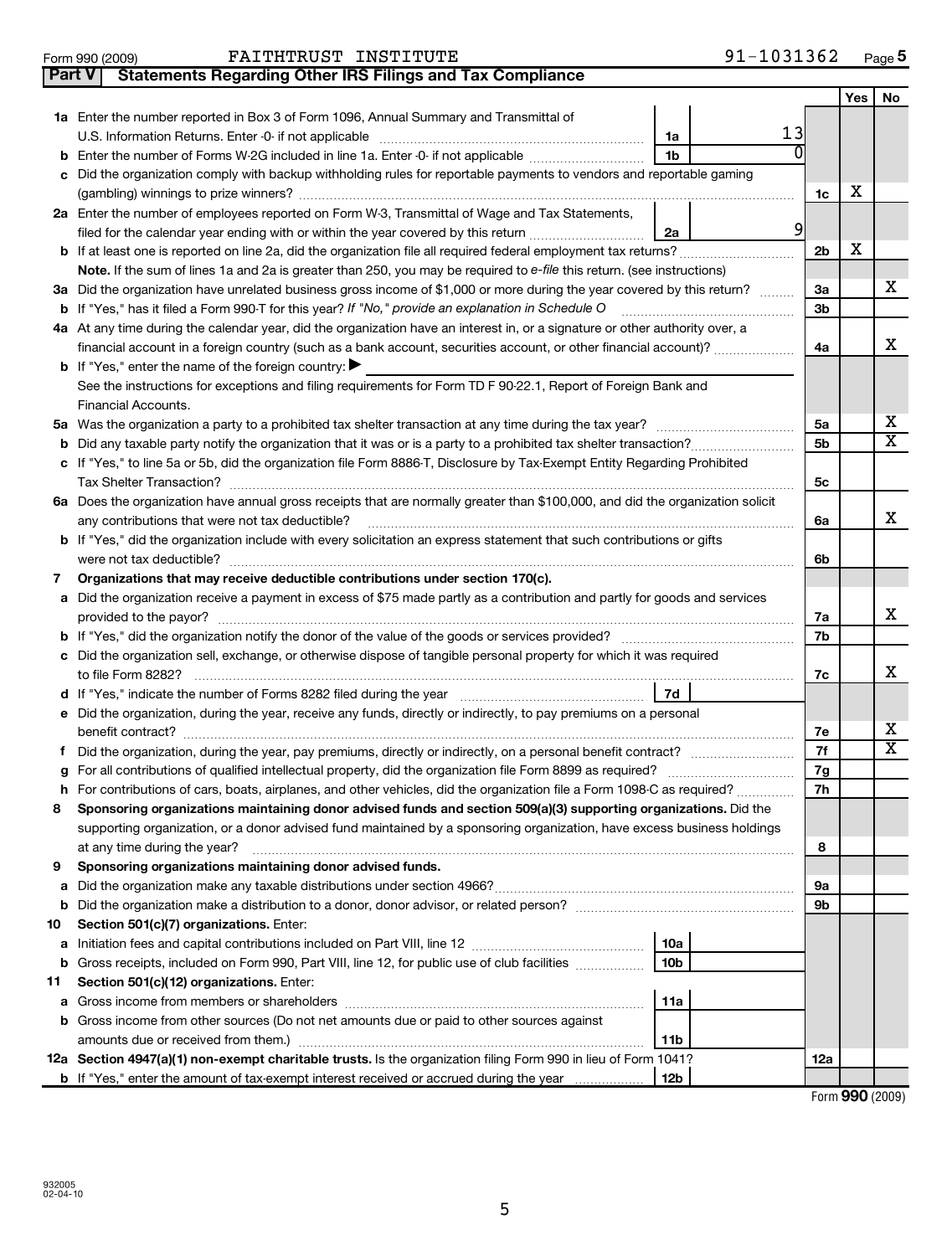| 6    |                                                                                                   |
|------|---------------------------------------------------------------------------------------------------|
|      |                                                                                                   |
| 7a l | Does the organization have members, stockholders, or other persons who may ele<br>governing body? |
| b    | Are any decisions of the governing body subject to approval by members, stockho                   |
| 8    | Did the organization contemporaneously document the meetings held or written ac                   |
|      | by the following:                                                                                 |
| a    |                                                                                                   |
| b    | Each committee with authority to act on behalf of the governing body?                             |
| 9    | Is there any officer, director, trustee, or key employee listed in Part VII, Section A, v         |
|      | organization's mailing address? If "Yes," provide the names and addresses in Sche                 |
|      | <b>Section B. Policies</b> (This Section B requests information about policies not required       |
|      |                                                                                                   |
|      |                                                                                                   |
|      | 10a Does the organization have local chapters, branches, or affiliates?                           |
|      | <b>b</b> If "Yes," does the organization have written policies and procedures governing the       |
|      | and branches to ensure their operations are consistent with those of the organizati               |
|      | Has the organization provided a copy of this Form 990 to all members of its govern                |
|      | <b>11A</b> Describe in Schedule O the process, if any, used by the organization to review this    |
| 11   | 12a Does the organization have a written conflict of interest policy? If "No," go to line 1.      |
|      | <b>b</b> Are officers, directors or trustees, and key employees required to disclose annually     |
|      | to conflicts?                                                                                     |

| Form 990 (2009) | <b>FAITHTRUST</b> | INSTITUTE                                                                                                                    | 103136<br>ч наст |
|-----------------|-------------------|------------------------------------------------------------------------------------------------------------------------------|------------------|
|                 |                   | <b>Part VI Governance, Management, and Disclosure</b> For each "Yes" response to lines 2 through 7b below, and for a "No" re |                  |

**1 a** Enter the number of voting members of the governing body ~~~~~~~~~~~~~~~~~~~

*For each "Yes" response to lines 2 through 7b below, and for a "No" response to line 8a, 8b, or 10b below, describe the circumstances, processes, or changes in Schedule O. See instructions.* **Part VI** | Governance, Management, and Disclosure For each

| b  | Enter the number of voting members that are independent [111] [11] minimum materials and the number of voting                                                                                                    | 1b |  | 10           |                         |                         |  |  |  |
|----|------------------------------------------------------------------------------------------------------------------------------------------------------------------------------------------------------------------|----|--|--------------|-------------------------|-------------------------|--|--|--|
| 2  | Did any officer, director, trustee, or key employee have a family relationship or a business relationship with any other                                                                                         |    |  |              |                         |                         |  |  |  |
|    | officer, director, trustee, or key employee?                                                                                                                                                                     |    |  | $\mathbf{2}$ |                         | X                       |  |  |  |
| 3  | Did the organization delegate control over management duties customarily performed by or under the direct supervision                                                                                            |    |  |              |                         |                         |  |  |  |
|    |                                                                                                                                                                                                                  |    |  | 3            |                         | х                       |  |  |  |
| 4  | Did the organization make any significant changes to its organizational documents since the prior Form 990 was filed?                                                                                            |    |  | 4            |                         | $\overline{\mathbf{X}}$ |  |  |  |
| 5  |                                                                                                                                                                                                                  |    |  | 5            |                         | $\overline{\mathbf{X}}$ |  |  |  |
| 6  | Does the organization have members or stockholders?                                                                                                                                                              |    |  | 6            |                         | $\overline{\mathbf{X}}$ |  |  |  |
| 7a | Does the organization have members, stockholders, or other persons who may elect one or more members of the                                                                                                      |    |  |              |                         |                         |  |  |  |
|    |                                                                                                                                                                                                                  |    |  | 7a           |                         | х                       |  |  |  |
| b  |                                                                                                                                                                                                                  |    |  | 7b           |                         | $\overline{\mathbf{X}}$ |  |  |  |
| 8  | Did the organization contemporaneously document the meetings held or written actions undertaken during the year                                                                                                  |    |  |              |                         |                         |  |  |  |
|    | by the following:                                                                                                                                                                                                |    |  |              |                         |                         |  |  |  |
| a  |                                                                                                                                                                                                                  |    |  |              |                         |                         |  |  |  |
| b  |                                                                                                                                                                                                                  |    |  |              |                         |                         |  |  |  |
| 9  | Is there any officer, director, trustee, or key employee listed in Part VII, Section A, who cannot be reached at the                                                                                             |    |  |              |                         |                         |  |  |  |
|    | organization's mailing address? If "Yes," provide the names and addresses in Schedule O                                                                                                                          |    |  | 9            |                         | x                       |  |  |  |
|    | <b>Section B. Policies</b> (This Section B requests information about policies not required by the Internal Revenue Code.)                                                                                       |    |  |              |                         |                         |  |  |  |
|    |                                                                                                                                                                                                                  |    |  |              | <b>Yes</b>              | No                      |  |  |  |
|    |                                                                                                                                                                                                                  |    |  | <b>10a</b>   |                         | x                       |  |  |  |
|    | <b>b</b> If "Yes," does the organization have written policies and procedures governing the activities of such chapters, affiliates,                                                                             |    |  |              |                         |                         |  |  |  |
|    |                                                                                                                                                                                                                  |    |  |              |                         |                         |  |  |  |
| 11 | Has the organization provided a copy of this Form 990 to all members of its governing body before filing the form?                                                                                               |    |  |              |                         |                         |  |  |  |
|    | 11A Describe in Schedule O the process, if any, used by the organization to review this Form 990.                                                                                                                |    |  |              |                         |                         |  |  |  |
|    |                                                                                                                                                                                                                  |    |  | 12a          | х                       |                         |  |  |  |
|    | <b>b</b> Are officers, directors or trustees, and key employees required to disclose annually interests that could give rise                                                                                     |    |  |              |                         |                         |  |  |  |
|    | to conflicts?                                                                                                                                                                                                    |    |  |              |                         |                         |  |  |  |
| с  | Does the organization regularly and consistently monitor and enforce compliance with the policy? If "Yes," describe                                                                                              |    |  |              |                         |                         |  |  |  |
|    | in Schedule O how this is done                                                                                                                                                                                   |    |  | 12c          | х                       |                         |  |  |  |
| 13 |                                                                                                                                                                                                                  |    |  | 13           | $\overline{\textbf{X}}$ |                         |  |  |  |
| 14 |                                                                                                                                                                                                                  |    |  | 14           | Х                       |                         |  |  |  |
| 15 | Did the process for determining compensation of the following persons include a review and approval by independent                                                                                               |    |  |              |                         |                         |  |  |  |
|    | persons, comparability data, and contemporaneous substantiation of the deliberation and decision?                                                                                                                |    |  |              |                         |                         |  |  |  |
| а  | The organization's CEO, Executive Director, or top management official manufactured content of the organization's CEO, Executive Director, or top management official manufactured content of the organization's |    |  | 15a          | х                       |                         |  |  |  |
| b  |                                                                                                                                                                                                                  |    |  | 15b          | Х                       |                         |  |  |  |
|    | If "Yes" to line 15a or 15b, describe the process in Schedule O. (See instructions.)                                                                                                                             |    |  |              |                         |                         |  |  |  |
|    | 16a Did the organization invest in, contribute assets to, or participate in a joint venture or similar arrangement with a                                                                                        |    |  |              |                         |                         |  |  |  |
|    | taxable entity during the year?                                                                                                                                                                                  |    |  | тьа          |                         | v<br>▵                  |  |  |  |
|    | <b>b</b> If "Yes," has the organization adopted a written policy or procedure requiring the organization to evaluate its participation                                                                           |    |  |              |                         |                         |  |  |  |
|    | in joint venture arrangements under applicable federal tax law, and taken steps to safeguard the organization's                                                                                                  |    |  |              |                         |                         |  |  |  |
|    | exempt status with respect to such arrangements?                                                                                                                                                                 |    |  | 16b          |                         |                         |  |  |  |
|    | <b>Section C. Disclosure</b>                                                                                                                                                                                     |    |  |              |                         |                         |  |  |  |
| 17 | List the states with which a copy of this Form 990 is required to be filed $\blacktriangleright\text{WA}$                                                                                                        |    |  |              |                         |                         |  |  |  |
| 18 | Section 6104 requires an organization to make its Forms 1023 (or 1024 if applicable), 990, and 990-T (501(c)(3)s only) available for                                                                             |    |  |              |                         |                         |  |  |  |
|    | public inspection. Indicate how you make these available. Check all that apply.                                                                                                                                  |    |  |              |                         |                         |  |  |  |
|    | $\lfloor \underline{X} \rfloor$ Upon request<br>$\lfloor x \rfloor$ Own website<br>$\lfloor \underline{X} \rfloor$ Another's website                                                                             |    |  |              |                         |                         |  |  |  |
| 19 | Describe in Schedule O whether (and if so, how), the organization makes its governing documents, conflict of interest policy, and financial                                                                      |    |  |              |                         |                         |  |  |  |
|    | statements available to the public.                                                                                                                                                                              |    |  |              |                         |                         |  |  |  |
|    |                                                                                                                                                                                                                  |    |  |              |                         |                         |  |  |  |

| statements available to the public.                                                                                              |  |  |  |  |  |  |  |  |  |
|----------------------------------------------------------------------------------------------------------------------------------|--|--|--|--|--|--|--|--|--|
| 20 State the name, physical address, and telephone number of the person who possesses the books and records of the organization: |  |  |  |  |  |  |  |  |  |
| JANE FREDRICKSEN - 206-634-1903                                                                                                  |  |  |  |  |  |  |  |  |  |
| 2400 N 45TH ST. #101, SEATTLE, WA 98103                                                                                          |  |  |  |  |  |  |  |  |  |

10

**1a**

**Yes No**

|  | <b>Section A. Governing Body and Management</b>    |
|--|----------------------------------------------------|
|  | to line 8a, 8b, or TOD below, describe the circums |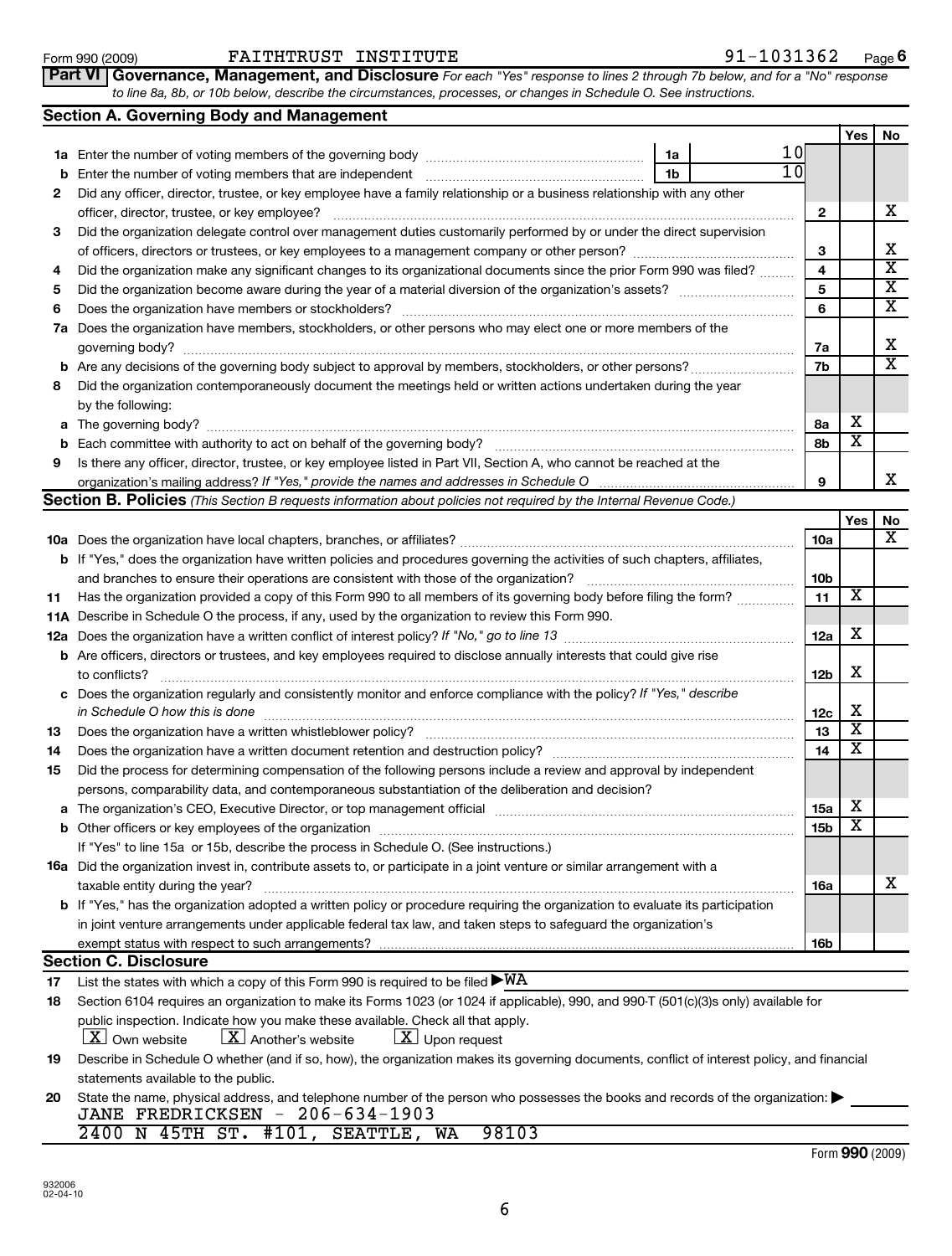## **Part VII Compensation of Officers, Directors, Trustees, Key Employees, Highest Compensated Employees, and Independent Contractors**

#### **Section A. Officers, Directors, Trustees, Key Employees, and Highest Compensated Employees**

**1a**  Complete this table for all persons required to be listed. Report compensation for the calendar year ending with or within the organization's tax year. Use Schedule J-2 if additional space is needed.

**•** List all of the organization's current officers, directors, trustees (whether individuals or organizations), regardless of amount of compensation. Enter -0- in columns (D), (E), and (F) if no compensation was paid.

**•** List all of the organization's current key employees. See instructions for definition of "key employee."

 $\bullet$  List the organization's five  $\tt current$  highest compensated employees (other than an officer, director, trustee, or key employee) who received reportable compensation (Box 5 of Form W-2 and/or Box 7 of Form 1099-MISC) of more than \$100,000 from the organization and any related organizations .

• List all of the organization's former officers, key employees, and highest compensated employees who received more than \$100,000 of reportable compensation from the organization and any related organizations.

**•** List all of the organization's former directors or trustees that received, in the capacity as a former director or trustee of the organization, more than \$10,000 of reportable compensation from the organization and any related organizations.

List persons in the following order: individual trustees or directors; institutional trustees; officers; key employees; highest compensated employees; and former such persons.

Check this box if the organization did not compensate any current officer, director, or trustee.  $\left\vert \cdot\right\vert$ 

| (A)                                              | (B)         | (C)                            |                        |             |              |                                           | (D)                                            | (E)                                              | (F)                                                                               |  |
|--------------------------------------------------|-------------|--------------------------------|------------------------|-------------|--------------|-------------------------------------------|------------------------------------------------|--------------------------------------------------|-----------------------------------------------------------------------------------|--|
| Name and Title                                   | Average     | Position                       |                        |             |              |                                           | Reportable                                     | Reportable                                       | Estimated                                                                         |  |
|                                                  | hours       |                                | (check all that apply) |             |              |                                           | compensation                                   | compensation                                     | amount of                                                                         |  |
|                                                  | per<br>week | Individual trustee or director | Institutional trustee  | Officer     | Key employee | Highest compensated<br>employee<br>Former | from<br>the<br>organization<br>(W-2/1099-MISC) | from related<br>organizations<br>(W-2/1099-MISC) | other<br>compensation<br>from the<br>organization<br>and related<br>organizations |  |
| THOMAS K. CHU                                    |             |                                |                        |             |              |                                           |                                                |                                                  |                                                                                   |  |
| <b>BOARD PRESIDENT</b>                           | 2.00        | $\mathbf X$                    |                        | $\mathbf X$ |              |                                           | 0.                                             | 0.                                               | $\mathbf 0$ .                                                                     |  |
| DEACONESS JOANNE M REICH<br>BOARD VICE PRESIDENT | 2.00        | X                              |                        | $\mathbf X$ |              |                                           | $\mathbf 0$ .                                  | $\mathbf 0$ .                                    | $\mathbf 0$ .                                                                     |  |
| RABBI ELLIOT DORFF, PHD                          |             |                                |                        |             |              |                                           |                                                |                                                  |                                                                                   |  |
| <b>BOARD SECRETARY</b>                           | 2.00        | $\mathbf X$                    |                        | $\rm X$     |              |                                           | 0.                                             | 0.                                               | $\mathbf 0$ .                                                                     |  |
| <b>JOHN DAVIS</b>                                |             |                                |                        |             |              |                                           |                                                |                                                  |                                                                                   |  |
| <b>BOARD TREASURER</b>                           | 2.00        | X                              |                        | X           |              |                                           | 0.                                             | 0.                                               | $\mathbf 0$ .                                                                     |  |
| <b>CATHERINE BAILEY</b>                          |             |                                |                        |             |              |                                           |                                                |                                                  |                                                                                   |  |
| <b>BOARD MEMBER</b>                              | 1.00        | X                              |                        |             |              |                                           | 0.                                             | $\mathbf 0$ .                                    | $\mathbf 0$ .                                                                     |  |
| REV. TARA BARBAR                                 |             |                                |                        |             |              |                                           |                                                |                                                  |                                                                                   |  |
| <b>BOARD MEMBER</b>                              | 1.00        | $\mathbf x$                    |                        |             |              |                                           | $\mathbf 0$ .                                  | 0.                                               | $\mathbf 0$ .                                                                     |  |
| <b>CAROLYN FARRELL</b>                           |             |                                |                        |             |              |                                           |                                                |                                                  |                                                                                   |  |
| <b>BOARD MEMBER</b>                              | 1.00        | $\mathbf x$                    |                        |             |              |                                           | 0.                                             | 0.                                               | $\mathbf 0$ .                                                                     |  |
| REV. MARLENE WHITERABBIT                         |             |                                |                        |             |              |                                           |                                                |                                                  |                                                                                   |  |
| <b>BOARD MEMBER</b>                              | 1.00        | $\mathbf x$                    |                        |             |              |                                           | 0.                                             | 0.                                               | $\mathbf 0$ .                                                                     |  |
| GAIL E. MENGEL                                   |             |                                |                        |             |              |                                           |                                                |                                                  |                                                                                   |  |
| <b>BOARD MEMBER</b>                              | 1.00        | X                              |                        |             |              |                                           | 0.                                             | 0.                                               | $\mathbf 0$ .                                                                     |  |
| <b>JODY-ANN TYRELL</b>                           |             |                                |                        |             |              |                                           |                                                |                                                  |                                                                                   |  |
| <b>BOARD MEMBER</b>                              | 1.00        | $\mathbf x$                    |                        |             |              |                                           | 0.                                             | 0.                                               | $\mathbf 0$ .                                                                     |  |
| <b>KATHRYN JANS</b>                              |             |                                |                        |             |              |                                           |                                                |                                                  |                                                                                   |  |
| EXEC. DIRECTOR<br><b>MARIE FORTUNE</b>           | 40.00       |                                |                        | $\mathbf X$ |              |                                           | 76,058.                                        | 0.                                               | 18,282.                                                                           |  |
| FOUNDER/SENIOR ANALYST                           | 40.00       |                                |                        | $\rm X$     |              |                                           | 82,858.                                        | 0.                                               | 16,952.                                                                           |  |
|                                                  |             |                                |                        |             |              |                                           |                                                |                                                  |                                                                                   |  |
|                                                  |             |                                |                        |             |              |                                           |                                                |                                                  |                                                                                   |  |
|                                                  |             |                                |                        |             |              |                                           |                                                |                                                  |                                                                                   |  |
|                                                  |             |                                |                        |             |              |                                           |                                                |                                                  |                                                                                   |  |

Form **990** (2009)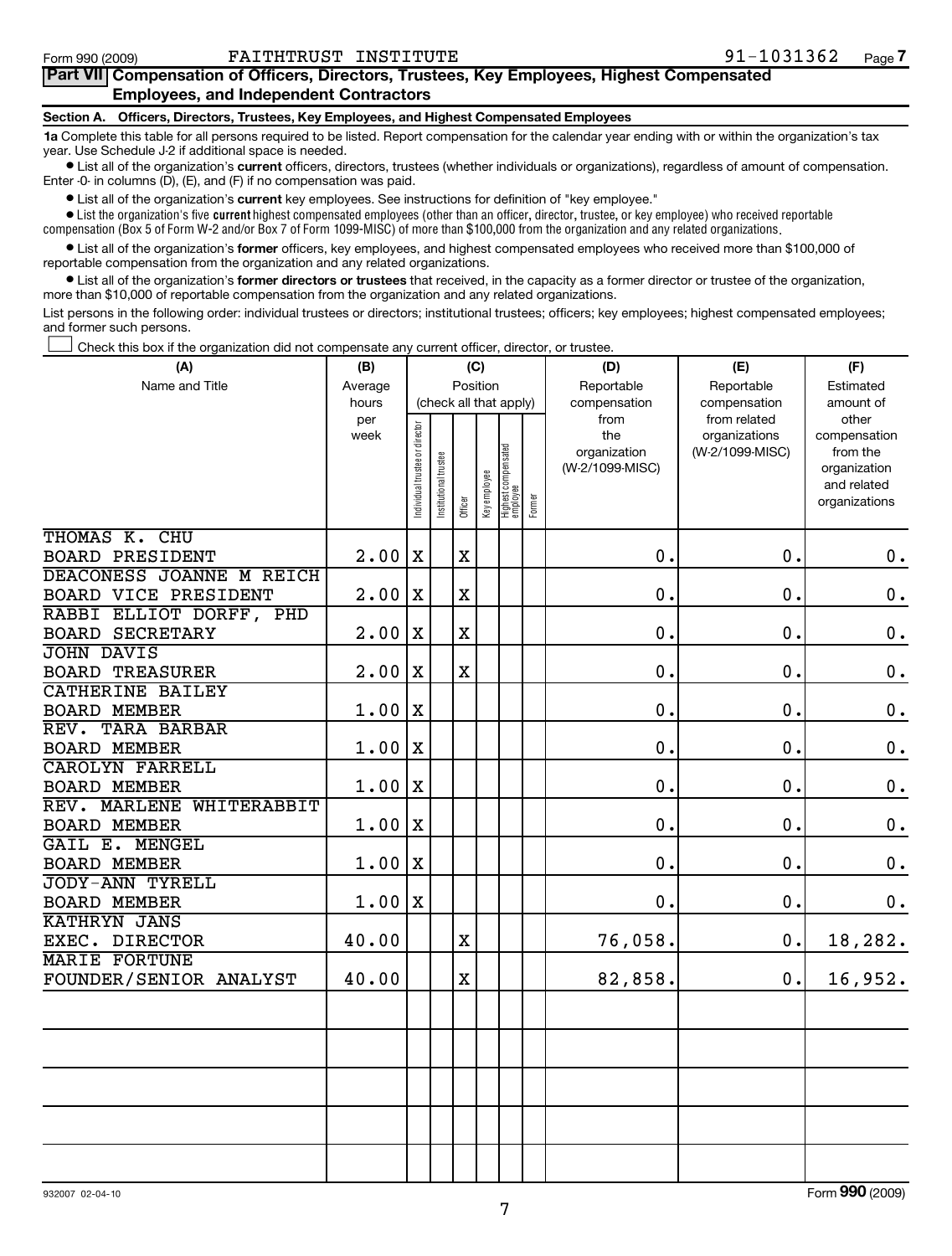| FAITHTRUST INSTITUTE<br>Form 990 (2009)                                                                                                                                                                  |                  |                                |                       |          |              |                                 |        |                            | 91-1031362                 |   | $Page$ 8                    |
|----------------------------------------------------------------------------------------------------------------------------------------------------------------------------------------------------------|------------------|--------------------------------|-----------------------|----------|--------------|---------------------------------|--------|----------------------------|----------------------------|---|-----------------------------|
| <b>Part VII</b><br>Section A. Officers, Directors, Trustees, Key Employees, and Highest Compensated Employees (continued)                                                                                |                  |                                |                       |          |              |                                 |        |                            |                            |   |                             |
| (A)                                                                                                                                                                                                      | (B)              |                                |                       | (C)      |              |                                 |        | (D)                        | (E)                        |   | (F)                         |
| Name and title                                                                                                                                                                                           | Average<br>hours |                                |                       | Position |              | (check all that apply)          |        | Reportable<br>compensation | Reportable<br>compensation |   | Estimated<br>amount of      |
|                                                                                                                                                                                                          | per              |                                |                       |          |              |                                 |        | from                       | from related               |   | other                       |
|                                                                                                                                                                                                          | week             |                                |                       |          |              |                                 |        | the                        | organizations              |   | compensation                |
|                                                                                                                                                                                                          |                  |                                |                       |          |              |                                 |        | organization               | (W-2/1099-MISC)            |   | from the                    |
|                                                                                                                                                                                                          |                  |                                |                       |          |              |                                 |        | (W-2/1099-MISC)            |                            |   | organization<br>and related |
|                                                                                                                                                                                                          |                  | Individual trustee or director | Institutional trustee | Officer  | Key employee | Highest compensated<br>employee | Former |                            |                            |   | organizations               |
|                                                                                                                                                                                                          |                  |                                |                       |          |              |                                 |        |                            |                            |   |                             |
|                                                                                                                                                                                                          |                  |                                |                       |          |              |                                 |        |                            |                            |   |                             |
|                                                                                                                                                                                                          |                  |                                |                       |          |              |                                 |        |                            |                            |   |                             |
|                                                                                                                                                                                                          |                  |                                |                       |          |              |                                 |        |                            |                            |   |                             |
|                                                                                                                                                                                                          |                  |                                |                       |          |              |                                 |        |                            |                            |   |                             |
|                                                                                                                                                                                                          |                  |                                |                       |          |              |                                 |        |                            |                            |   |                             |
|                                                                                                                                                                                                          |                  |                                |                       |          |              |                                 |        |                            |                            |   |                             |
|                                                                                                                                                                                                          |                  |                                |                       |          |              |                                 |        |                            |                            |   |                             |
|                                                                                                                                                                                                          |                  |                                |                       |          |              |                                 |        |                            |                            |   |                             |
|                                                                                                                                                                                                          |                  |                                |                       |          |              |                                 |        |                            |                            |   |                             |
|                                                                                                                                                                                                          |                  |                                |                       |          |              |                                 |        |                            |                            |   |                             |
|                                                                                                                                                                                                          |                  |                                |                       |          |              |                                 |        |                            |                            |   |                             |
|                                                                                                                                                                                                          |                  |                                |                       |          |              |                                 |        |                            |                            |   |                             |
| 1b Total $\mathbf{r}$                                                                                                                                                                                    |                  |                                |                       |          |              |                                 |        | 158,916.                   | $\overline{0}$ .           |   | 35, 234.                    |
| Total number of individuals (including but not limited to those listed above) who received more than \$100,000 in reportable<br>$\mathbf{2}$<br>compensation from the organization $\blacktriangleright$ |                  |                                |                       |          |              |                                 |        |                            |                            |   |                             |
|                                                                                                                                                                                                          |                  |                                |                       |          |              |                                 |        |                            |                            |   | Yes<br>No                   |
| 3<br>Did the organization list any former officer, director or trustee, key employee, or highest compensated employee on                                                                                 |                  |                                |                       |          |              |                                 |        |                            |                            |   |                             |
| line 1a? If "Yes," complete Schedule J for such individual                                                                                                                                               |                  |                                |                       |          |              |                                 |        |                            |                            | 3 | х                           |
| For any individual listed on line 1a, is the sum of reportable compensation and other compensation from the organization<br>4                                                                            |                  |                                |                       |          |              |                                 |        |                            |                            |   |                             |
| and related organizations greater than \$150,000? If "Yes," complete Schedule J for such individual                                                                                                      |                  |                                |                       |          |              |                                 |        |                            |                            | 4 | x                           |
| 5<br>Did any person listed on line 1a receive or accrue compensation from any unrelated organization for services rendered to                                                                            |                  |                                |                       |          |              |                                 |        |                            |                            |   | X                           |
| <b>Section B. Independent Contractors</b>                                                                                                                                                                |                  |                                |                       |          |              |                                 |        |                            |                            | 5 |                             |
| Complete this table for your five highest compensated independent contractors that received more than \$100,000 of compensation from<br>1<br><b>NONE</b><br>the organization.                            |                  |                                |                       |          |              |                                 |        |                            |                            |   |                             |
| (A)                                                                                                                                                                                                      |                  |                                |                       |          |              |                                 |        | (B)                        |                            |   | (C)                         |
| Name and business address                                                                                                                                                                                |                  |                                |                       |          |              |                                 |        | Description of services    |                            |   | Compensation                |
|                                                                                                                                                                                                          |                  |                                |                       |          |              |                                 |        |                            |                            |   |                             |
|                                                                                                                                                                                                          |                  |                                |                       |          |              |                                 |        |                            |                            |   |                             |
|                                                                                                                                                                                                          |                  |                                |                       |          |              |                                 |        |                            |                            |   |                             |

**2** Total number of independent contractors (including but not limited to those listed above) who received more than \$100,000 in compensation from the organization  $\blacktriangleright$ 0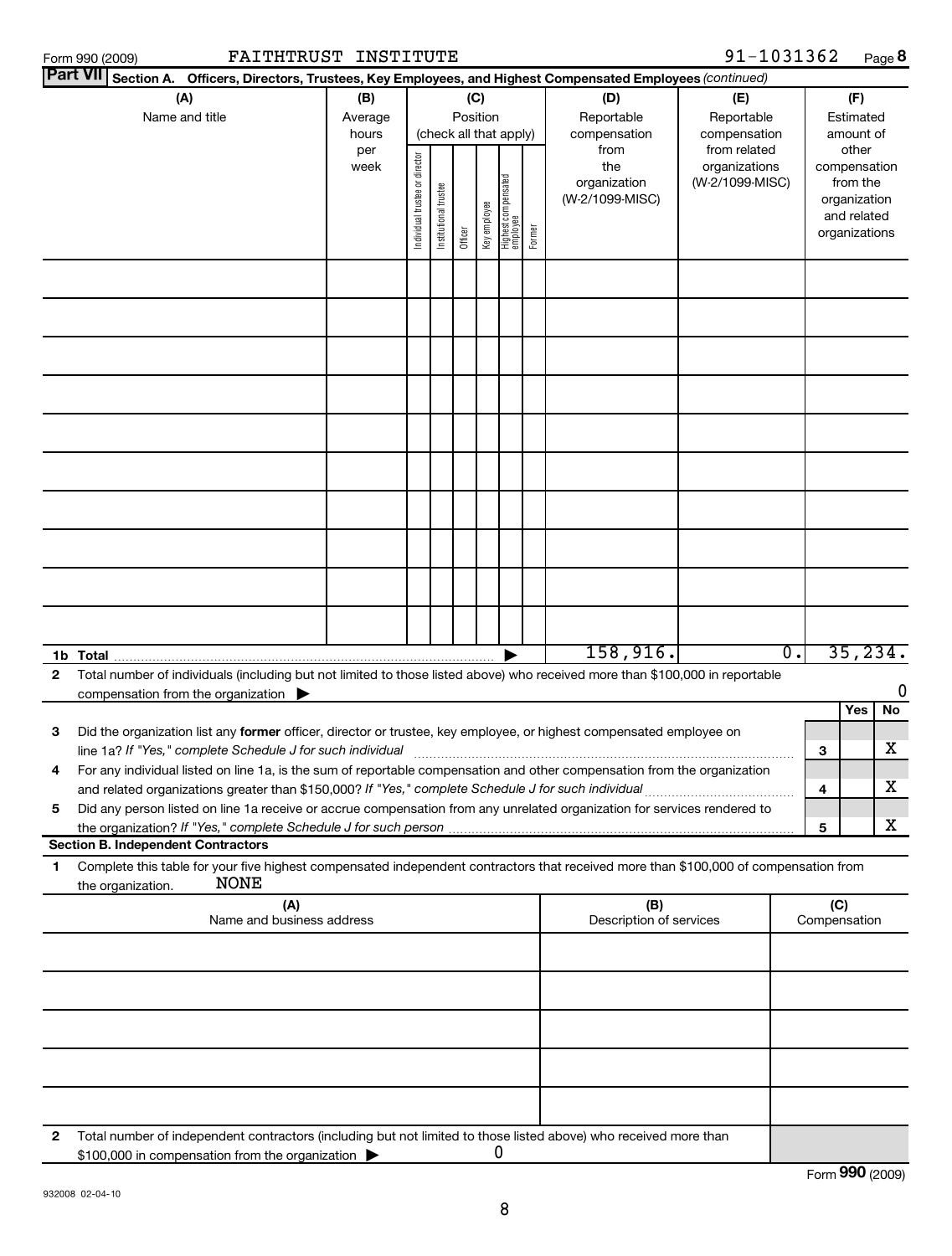|  | Form 990 (2009) |  |
|--|-----------------|--|
|  |                 |  |

## Form 990 (2009) **FAITHTRUST INSTITUTE** 91-1031362 Page

**9**

|                                                             | <b>Part VIII</b> | <b>Statement of Revenue</b>                                                                                                                                                                                                                                                                  |                                                                      |                                               |                      |                                                 |                                         |                                                                              |
|-------------------------------------------------------------|------------------|----------------------------------------------------------------------------------------------------------------------------------------------------------------------------------------------------------------------------------------------------------------------------------------------|----------------------------------------------------------------------|-----------------------------------------------|----------------------|-------------------------------------------------|-----------------------------------------|------------------------------------------------------------------------------|
|                                                             |                  |                                                                                                                                                                                                                                                                                              |                                                                      |                                               | (A)<br>Total revenue | (B)<br>Related or<br>exempt function<br>revenue | (C)<br>Unrelated<br>business<br>revenue | (D)<br>Revenue<br>excluded from<br>tax under<br>sections 512,<br>513, or 514 |
| Contributions, gifts, grants<br>  and other similar amounts | е<br>g           | 1 a Federated campaigns<br><b>b</b> Membership dues<br>c Fundraising events<br>d Related organizations<br>.<br>Government grants (contributions)<br>f All other contributions, gifts, grants, and<br>similar amounts not included above<br>Noncash contributions included in lines 1a-1f: \$ | 1a<br>1 <sub>b</sub><br>1 <sub>c</sub><br>1 <sub>d</sub><br>1e<br>1f | 265,501.<br>289,093.<br>$\blacktriangleright$ | 554,594.             |                                                 |                                         |                                                                              |
|                                                             |                  |                                                                                                                                                                                                                                                                                              |                                                                      |                                               |                      |                                                 |                                         |                                                                              |
| Program Service<br>Revenue                                  | b<br>c           | 2 a SALES OF VIDEOS, EDUCA<br><b>TRAINING/PROGRAMS</b>                                                                                                                                                                                                                                       |                                                                      | <b>Business Code</b><br>900099<br>900099      | 154, 169.<br>76,229. | 154,169.<br>76, 229.                            |                                         |                                                                              |
|                                                             | d                |                                                                                                                                                                                                                                                                                              |                                                                      |                                               |                      |                                                 |                                         |                                                                              |
|                                                             | е                |                                                                                                                                                                                                                                                                                              |                                                                      |                                               |                      |                                                 |                                         |                                                                              |
|                                                             | f.               | All other program service revenue                                                                                                                                                                                                                                                            |                                                                      |                                               |                      |                                                 |                                         |                                                                              |
|                                                             |                  |                                                                                                                                                                                                                                                                                              |                                                                      | ►                                             | 230,398.             |                                                 |                                         |                                                                              |
|                                                             | 3                | Investment income (including dividends, interest, and                                                                                                                                                                                                                                        |                                                                      |                                               | 2,525.               |                                                 |                                         | 2,525.                                                                       |
|                                                             | 4                | Income from investment of tax-exempt bond proceeds                                                                                                                                                                                                                                           |                                                                      |                                               |                      |                                                 |                                         |                                                                              |
|                                                             | 5                |                                                                                                                                                                                                                                                                                              |                                                                      |                                               |                      |                                                 |                                         |                                                                              |
|                                                             |                  |                                                                                                                                                                                                                                                                                              | (i) Real                                                             | (ii) Personal                                 |                      |                                                 |                                         |                                                                              |
|                                                             |                  | 6 a Gross Rents                                                                                                                                                                                                                                                                              |                                                                      |                                               |                      |                                                 |                                         |                                                                              |
|                                                             |                  | <b>b</b> Less: rental expenses                                                                                                                                                                                                                                                               |                                                                      |                                               |                      |                                                 |                                         |                                                                              |
|                                                             |                  | c Rental income or (loss)                                                                                                                                                                                                                                                                    |                                                                      |                                               |                      |                                                 |                                         |                                                                              |
|                                                             |                  |                                                                                                                                                                                                                                                                                              |                                                                      |                                               |                      |                                                 |                                         |                                                                              |
|                                                             |                  | <b>7 a</b> Gross amount from sales of                                                                                                                                                                                                                                                        | (i) Securities                                                       | (ii) Other                                    |                      |                                                 |                                         |                                                                              |
|                                                             |                  | assets other than inventory                                                                                                                                                                                                                                                                  |                                                                      |                                               |                      |                                                 |                                         |                                                                              |
|                                                             |                  |                                                                                                                                                                                                                                                                                              |                                                                      |                                               |                      |                                                 |                                         |                                                                              |
|                                                             |                  | <b>b</b> Less: cost or other basis                                                                                                                                                                                                                                                           |                                                                      |                                               |                      |                                                 |                                         |                                                                              |
|                                                             |                  | and sales expenses                                                                                                                                                                                                                                                                           |                                                                      |                                               |                      |                                                 |                                         |                                                                              |
|                                                             |                  |                                                                                                                                                                                                                                                                                              |                                                                      |                                               |                      |                                                 |                                         |                                                                              |
|                                                             |                  |                                                                                                                                                                                                                                                                                              |                                                                      |                                               |                      |                                                 |                                         |                                                                              |
| <b>Other Revenue</b>                                        |                  | 8 a Gross income from fundraising events (not<br>including \$<br>contributions reported on line 1c). See                                                                                                                                                                                     |                                                                      |                                               |                      |                                                 |                                         |                                                                              |
|                                                             |                  |                                                                                                                                                                                                                                                                                              |                                                                      |                                               |                      |                                                 |                                         |                                                                              |
|                                                             |                  |                                                                                                                                                                                                                                                                                              |                                                                      |                                               |                      |                                                 |                                         |                                                                              |
|                                                             |                  |                                                                                                                                                                                                                                                                                              |                                                                      |                                               |                      |                                                 |                                         |                                                                              |
|                                                             |                  | c Net income or (loss) from fundraising events                                                                                                                                                                                                                                               |                                                                      |                                               |                      |                                                 |                                         |                                                                              |
|                                                             |                  | 9 a Gross income from gaming activities. See                                                                                                                                                                                                                                                 |                                                                      |                                               |                      |                                                 |                                         |                                                                              |
|                                                             |                  |                                                                                                                                                                                                                                                                                              |                                                                      |                                               |                      |                                                 |                                         |                                                                              |
|                                                             |                  |                                                                                                                                                                                                                                                                                              |                                                                      |                                               |                      |                                                 |                                         |                                                                              |
|                                                             |                  |                                                                                                                                                                                                                                                                                              |                                                                      |                                               |                      |                                                 |                                         |                                                                              |
|                                                             |                  | 10 a Gross sales of inventory, less returns                                                                                                                                                                                                                                                  |                                                                      |                                               |                      |                                                 |                                         |                                                                              |
|                                                             |                  |                                                                                                                                                                                                                                                                                              |                                                                      |                                               |                      |                                                 |                                         |                                                                              |
|                                                             |                  |                                                                                                                                                                                                                                                                                              |                                                                      |                                               |                      |                                                 |                                         |                                                                              |
|                                                             |                  | c Net income or (loss) from sales of inventory                                                                                                                                                                                                                                               |                                                                      |                                               |                      |                                                 |                                         |                                                                              |
|                                                             |                  | Miscellaneous Revenue                                                                                                                                                                                                                                                                        |                                                                      | <b>Business Code</b>                          |                      |                                                 |                                         |                                                                              |
|                                                             | 11 a             | the control of the control of the control of the control of the control of                                                                                                                                                                                                                   |                                                                      |                                               |                      |                                                 |                                         |                                                                              |
|                                                             | b                | <u> 1989 - Johann Stein, mars an deutscher Stein († 1958)</u>                                                                                                                                                                                                                                |                                                                      |                                               |                      |                                                 |                                         |                                                                              |
|                                                             | с                | the control of the control of the control of the control of the control of                                                                                                                                                                                                                   |                                                                      |                                               |                      |                                                 |                                         |                                                                              |
|                                                             |                  |                                                                                                                                                                                                                                                                                              |                                                                      |                                               |                      |                                                 |                                         |                                                                              |
|                                                             |                  |                                                                                                                                                                                                                                                                                              |                                                                      |                                               |                      |                                                 |                                         |                                                                              |
|                                                             | 12               |                                                                                                                                                                                                                                                                                              |                                                                      |                                               |                      | $787, 517.$ 230, 398.                           | $\overline{0}$ .                        | 2,525.                                                                       |

Form (2009) **990**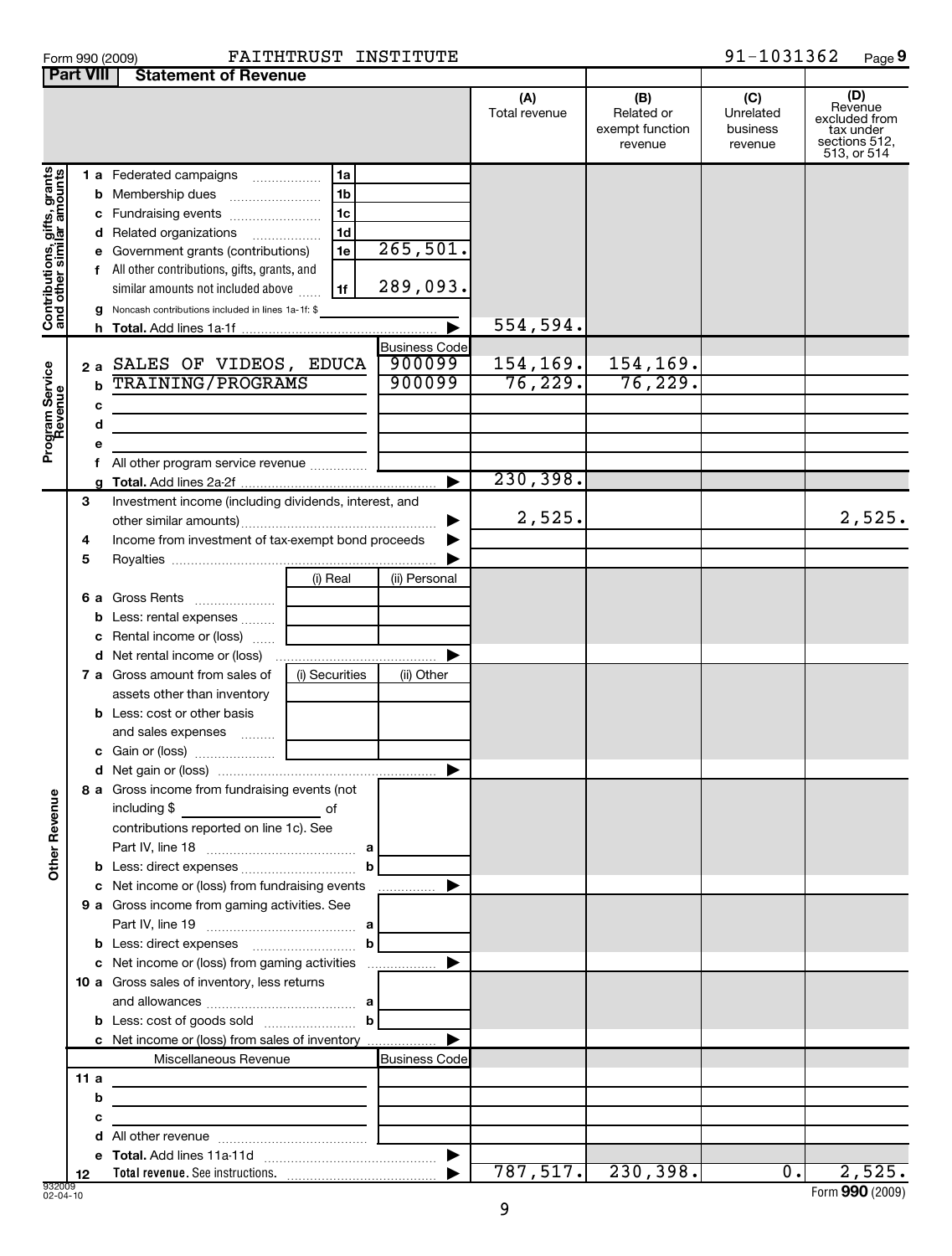|              | Section 501(c)(3) and 501(c)(4) organizations must complete all columns.<br>All other organizations must complete column (A) but are not required to complete columns (B), (C), and (D). |                           |                                    |                                           |                                |  |  |  |  |
|--------------|------------------------------------------------------------------------------------------------------------------------------------------------------------------------------------------|---------------------------|------------------------------------|-------------------------------------------|--------------------------------|--|--|--|--|
|              | Do not include amounts reported on lines 6b,<br>7b, 8b, 9b, and 10b of Part VIII.                                                                                                        | (A)<br>Total expenses     | (B)<br>Program service<br>expenses | (C)<br>Management and<br>general expenses | (D)<br>Fundraising<br>expenses |  |  |  |  |
| 1.           | Grants and other assistance to governments and                                                                                                                                           |                           |                                    |                                           |                                |  |  |  |  |
|              | organizations in the U.S. See Part IV, line 21                                                                                                                                           |                           |                                    |                                           |                                |  |  |  |  |
| $\mathbf{2}$ | Grants and other assistance to individuals in                                                                                                                                            |                           |                                    |                                           |                                |  |  |  |  |
|              | the U.S. See Part IV, line 22                                                                                                                                                            |                           |                                    |                                           |                                |  |  |  |  |
| 3            | Grants and other assistance to governments,                                                                                                                                              |                           |                                    |                                           |                                |  |  |  |  |
|              | organizations, and individuals outside the U.S.                                                                                                                                          |                           |                                    |                                           |                                |  |  |  |  |
|              | See Part IV, lines 15 and 16                                                                                                                                                             |                           |                                    |                                           |                                |  |  |  |  |
| 4            | Benefits paid to or for members                                                                                                                                                          |                           |                                    |                                           |                                |  |  |  |  |
| 5            | Compensation of current officers, directors,                                                                                                                                             |                           |                                    |                                           |                                |  |  |  |  |
|              | trustees, and key employees                                                                                                                                                              | 194,150.                  | 151,691.                           | 14,152.                                   | 28,307.                        |  |  |  |  |
| 6            | Compensation not included above, to disqualified                                                                                                                                         |                           |                                    |                                           |                                |  |  |  |  |
|              | persons (as defined under section 4958(f)(1)) and                                                                                                                                        |                           |                                    |                                           |                                |  |  |  |  |
|              | persons described in section 4958(c)(3)(B)                                                                                                                                               | 299,989.                  | 206, 864.                          | 22, 133.                                  | 70,992.                        |  |  |  |  |
| 7            | Other salaries and wages<br>Pension plan contributions (include section 401(k)                                                                                                           |                           |                                    |                                           |                                |  |  |  |  |
| 8            | and section 403(b) employer contributions)                                                                                                                                               |                           |                                    | 1,422.                                    | 4,398.                         |  |  |  |  |
| 9            |                                                                                                                                                                                          | $\frac{27,773}{34,388}$ . | $\frac{21,953}{27,183}$            | 1,760.                                    | 5,445.                         |  |  |  |  |
| 10           |                                                                                                                                                                                          | 44,765.                   | 34,997.                            | 2,723.                                    | 7,045.                         |  |  |  |  |
| 11           | Fees for services (non-employees):                                                                                                                                                       |                           |                                    |                                           |                                |  |  |  |  |
|              |                                                                                                                                                                                          |                           |                                    |                                           |                                |  |  |  |  |
| b            |                                                                                                                                                                                          |                           |                                    |                                           |                                |  |  |  |  |
|              |                                                                                                                                                                                          | 55,920.                   | 47,077.                            | 1,974.                                    | 6,869.                         |  |  |  |  |
| d            |                                                                                                                                                                                          |                           |                                    |                                           |                                |  |  |  |  |
| e            | Professional fundraising services. See Part IV, line 17                                                                                                                                  |                           |                                    |                                           |                                |  |  |  |  |
| f            | Investment management fees                                                                                                                                                               |                           |                                    |                                           |                                |  |  |  |  |
| g            |                                                                                                                                                                                          | 79,706.                   | 77,401.                            | 390.                                      | 1,915.                         |  |  |  |  |
| 12           |                                                                                                                                                                                          | 17,734.                   | 1,105.                             | $\overline{6}$ .                          | 16,623.                        |  |  |  |  |
| 13           |                                                                                                                                                                                          | 97,804.                   | 80,886.                            | 667.                                      | 16, 251.                       |  |  |  |  |
| 14           |                                                                                                                                                                                          |                           |                                    |                                           |                                |  |  |  |  |
| 15           |                                                                                                                                                                                          |                           |                                    |                                           |                                |  |  |  |  |
| 16           |                                                                                                                                                                                          | 52,171.                   | 45,729.                            | 1,438.                                    | 5,004.                         |  |  |  |  |
| 17           | Travel                                                                                                                                                                                   | 52, 315.                  | 40,575.                            | 10,975.                                   | 765.                           |  |  |  |  |
| 18           | Payments of travel or entertainment expenses                                                                                                                                             |                           |                                    |                                           |                                |  |  |  |  |
|              | for any federal, state, or local public officials                                                                                                                                        |                           |                                    |                                           |                                |  |  |  |  |
| 19           | Conferences, conventions, and meetings                                                                                                                                                   |                           |                                    |                                           |                                |  |  |  |  |
| 20           | Interest                                                                                                                                                                                 |                           |                                    |                                           |                                |  |  |  |  |
| 21           |                                                                                                                                                                                          | 949.                      |                                    | 949.                                      |                                |  |  |  |  |
| 22           | Depreciation, depletion, and amortization                                                                                                                                                | 6,898.                    | 5,972.                             | 207.                                      | 719.                           |  |  |  |  |
| 23<br>24     | Insurance<br>Other expenses. Itemize expenses not covered                                                                                                                                |                           |                                    |                                           |                                |  |  |  |  |
|              | above. (Expenses grouped together and labeled<br>miscellaneous may not exceed 5% of total<br>expenses shown on line 25 below.)                                                           |                           |                                    |                                           |                                |  |  |  |  |
| a            | EQUIPMENT AND SOFTWARE                                                                                                                                                                   | 12,284.                   | 11,835.                            | 232.                                      | 217.                           |  |  |  |  |
| b            | <b>OTHER</b>                                                                                                                                                                             | 10,799.                   | 7,785.                             | 1,348.                                    | 1,666.                         |  |  |  |  |
|              | EQUIPMENT RENTAL AND MA                                                                                                                                                                  | 9,315.                    | 7,842.                             | 329.                                      | 1,144.                         |  |  |  |  |
|              | PROGRAM AND RESOURCES                                                                                                                                                                    | 1,151.                    | 1,151                              |                                           |                                |  |  |  |  |
| е            |                                                                                                                                                                                          |                           |                                    |                                           |                                |  |  |  |  |
| f            | All other expenses                                                                                                                                                                       |                           |                                    |                                           |                                |  |  |  |  |
| 25           | Total functional expenses. Add lines 1 through 24f                                                                                                                                       | 998,111.                  | 770,046.                           | 60,705.                                   | 167, 360.                      |  |  |  |  |
| 26           | Joint costs. Check here<br>f following                                                                                                                                                   |                           |                                    |                                           |                                |  |  |  |  |
|              | SOP 98-2. Complete this line only if the organization                                                                                                                                    |                           |                                    |                                           |                                |  |  |  |  |
|              | reported in column (B) joint costs from a combined                                                                                                                                       |                           |                                    |                                           |                                |  |  |  |  |
|              | educational campaign and fundraising solicitation                                                                                                                                        |                           |                                    |                                           |                                |  |  |  |  |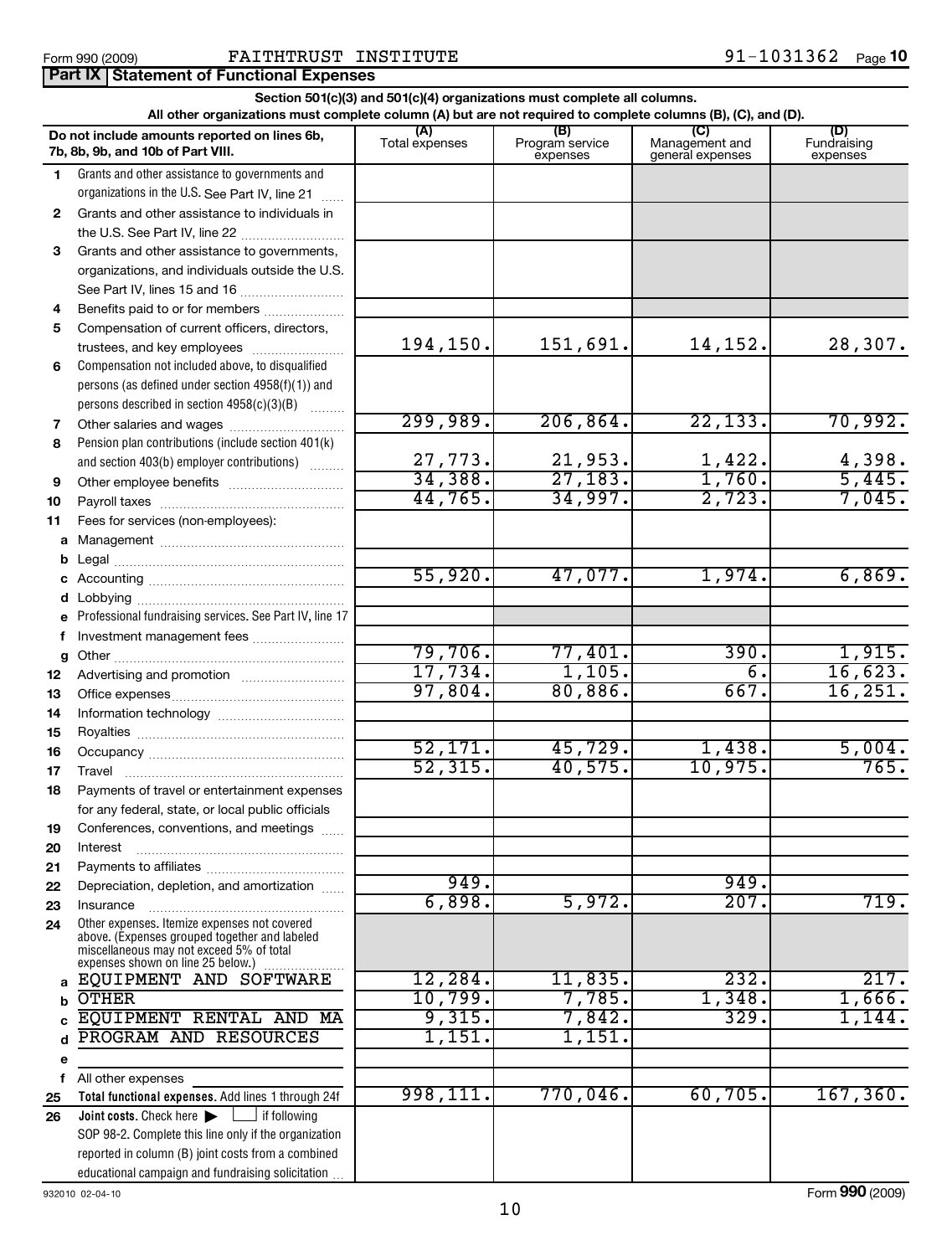| FAITHTRUST<br>Form 990 (2009) | INSTITUTE | 1031362<br>91– | Page $1^{\prime}$ |
|-------------------------------|-----------|----------------|-------------------|
|-------------------------------|-----------|----------------|-------------------|

|                      | Part X | <b>Balance Sheet</b>                                                                                                                                                                                                           |          |                |                          |                 |                    |
|----------------------|--------|--------------------------------------------------------------------------------------------------------------------------------------------------------------------------------------------------------------------------------|----------|----------------|--------------------------|-----------------|--------------------|
|                      |        |                                                                                                                                                                                                                                |          |                | (A)<br>Beginning of year |                 | (B)<br>End of year |
|                      | 1      |                                                                                                                                                                                                                                |          |                | $\overline{21,165}$ .    | 1               | 32,101.            |
|                      | 2      |                                                                                                                                                                                                                                | 266,838. | $\overline{2}$ | 159,639.                 |                 |                    |
|                      | 3      |                                                                                                                                                                                                                                |          |                | 3                        |                 |                    |
|                      | 4      |                                                                                                                                                                                                                                |          |                | 120, 360.                | 4               | 86,436.            |
|                      | 5      | Receivables from current and former officers, directors, trustees, key                                                                                                                                                         |          |                |                          |                 |                    |
|                      |        | employees, and highest compensated employees. Complete Part II                                                                                                                                                                 |          |                |                          |                 |                    |
|                      |        | of Schedule L                                                                                                                                                                                                                  |          |                |                          | 5               |                    |
|                      | 6      | Receivables from other disqualified persons (as defined under section                                                                                                                                                          |          |                |                          |                 |                    |
|                      |        | 4958(f)(1)) and persons described in section 4958(c)(3)(B). Complete                                                                                                                                                           |          |                |                          |                 |                    |
|                      |        |                                                                                                                                                                                                                                |          |                |                          | 6               |                    |
|                      | 7      |                                                                                                                                                                                                                                |          |                |                          | 7               |                    |
| Assets               | 8      |                                                                                                                                                                                                                                |          |                | 37,576.                  | 8               | 20, 236.           |
|                      | 9      |                                                                                                                                                                                                                                |          |                | 11, 148.                 | 9               | 14,022.            |
|                      |        | 10a Land, buildings, and equipment: cost or other                                                                                                                                                                              |          |                |                          |                 |                    |
|                      |        | basis. Complete Part VI of Schedule D  10a                                                                                                                                                                                     |          | 29,610.        |                          |                 |                    |
|                      |        |                                                                                                                                                                                                                                |          | 24,620.        | 744.                     | 10 <sub>c</sub> | 4,990.             |
|                      | 11     |                                                                                                                                                                                                                                | 109,809. | 11             | 123,438.                 |                 |                    |
|                      | 12     |                                                                                                                                                                                                                                |          |                | 12                       |                 |                    |
|                      | 13     |                                                                                                                                                                                                                                |          | 13             |                          |                 |                    |
|                      | 14     |                                                                                                                                                                                                                                |          |                | 14                       |                 |                    |
|                      | 15     |                                                                                                                                                                                                                                |          |                | 15                       |                 |                    |
|                      | 16     |                                                                                                                                                                                                                                |          |                | 567,640.                 | 16              | 440,862.           |
|                      | 17     |                                                                                                                                                                                                                                |          |                | 54,046.                  | 17              | 118, 187.          |
|                      | 18     |                                                                                                                                                                                                                                |          |                | 18                       |                 |                    |
|                      | 19     | Deferred revenue manual contract and contract and contract and contract and contract and contract and contract and contract and contract and contract and contract and contract and contract and contract and contract and con |          |                | 2,650.                   | 19              | 10,858.            |
|                      | 20     |                                                                                                                                                                                                                                |          |                |                          | 20              |                    |
|                      | 21     | Escrow or custodial account liability. Complete Part IV of Schedule D                                                                                                                                                          |          |                |                          | 21              |                    |
| Liabilities          | 22     | Payables to current and former officers, directors, trustees, key employees,                                                                                                                                                   |          |                |                          |                 |                    |
|                      |        | highest compensated employees, and disqualified persons. Complete Part II                                                                                                                                                      |          |                |                          |                 |                    |
|                      |        | of Schedule L                                                                                                                                                                                                                  |          |                |                          | 22              |                    |
|                      | 23     | Secured mortgages and notes payable to unrelated third parties                                                                                                                                                                 |          |                |                          | 23              |                    |
|                      | 24     | Unsecured notes and loans payable to unrelated third parties                                                                                                                                                                   |          |                |                          | 24              |                    |
|                      | 25     | Other liabilities. Complete Part X of Schedule D [11] [11] [12] [12] [13] Other liabilities. Complete Part X of Schedule D                                                                                                     |          |                |                          | 25              |                    |
|                      | 26     |                                                                                                                                                                                                                                |          |                | 56,696.                  | 26              | 129,045.           |
|                      |        | Organizations that follow SFAS 117, check here $\blacktriangleright \Box X$ and complete                                                                                                                                       |          |                |                          |                 |                    |
|                      |        | lines 27 through 29, and lines 33 and 34.                                                                                                                                                                                      |          |                |                          |                 |                    |
|                      | 27     |                                                                                                                                                                                                                                |          |                | 190,995.                 | 27              | 120, 380.          |
|                      | 28     |                                                                                                                                                                                                                                |          |                | 263,750.                 | 28              | 135,238.           |
| <b>Fund Balances</b> | 29     | Permanently restricted net assets                                                                                                                                                                                              |          |                | 56, 199.                 | 29              | 56, 199.           |
|                      |        | Organizations that do not follow SFAS 117, check here $\blacktriangleright$                                                                                                                                                    |          | and            |                          |                 |                    |
|                      |        | complete lines 30 through 34.                                                                                                                                                                                                  |          |                |                          |                 |                    |
|                      | 30     |                                                                                                                                                                                                                                |          |                |                          | 30              |                    |
|                      | 31     | Paid-in or capital surplus, or land, building, or equipment fund                                                                                                                                                               |          |                |                          | 31              |                    |
| <b>Net Assets or</b> | 32     | Retained earnings, endowment, accumulated income, or other funds                                                                                                                                                               |          |                |                          | 32              |                    |
|                      | 33     |                                                                                                                                                                                                                                |          |                | 510, 944.                | 33              | 311,817.           |
|                      | 34     |                                                                                                                                                                                                                                |          |                | 567,640.                 | 34              | 440,862.           |

11

Form (2009) **990**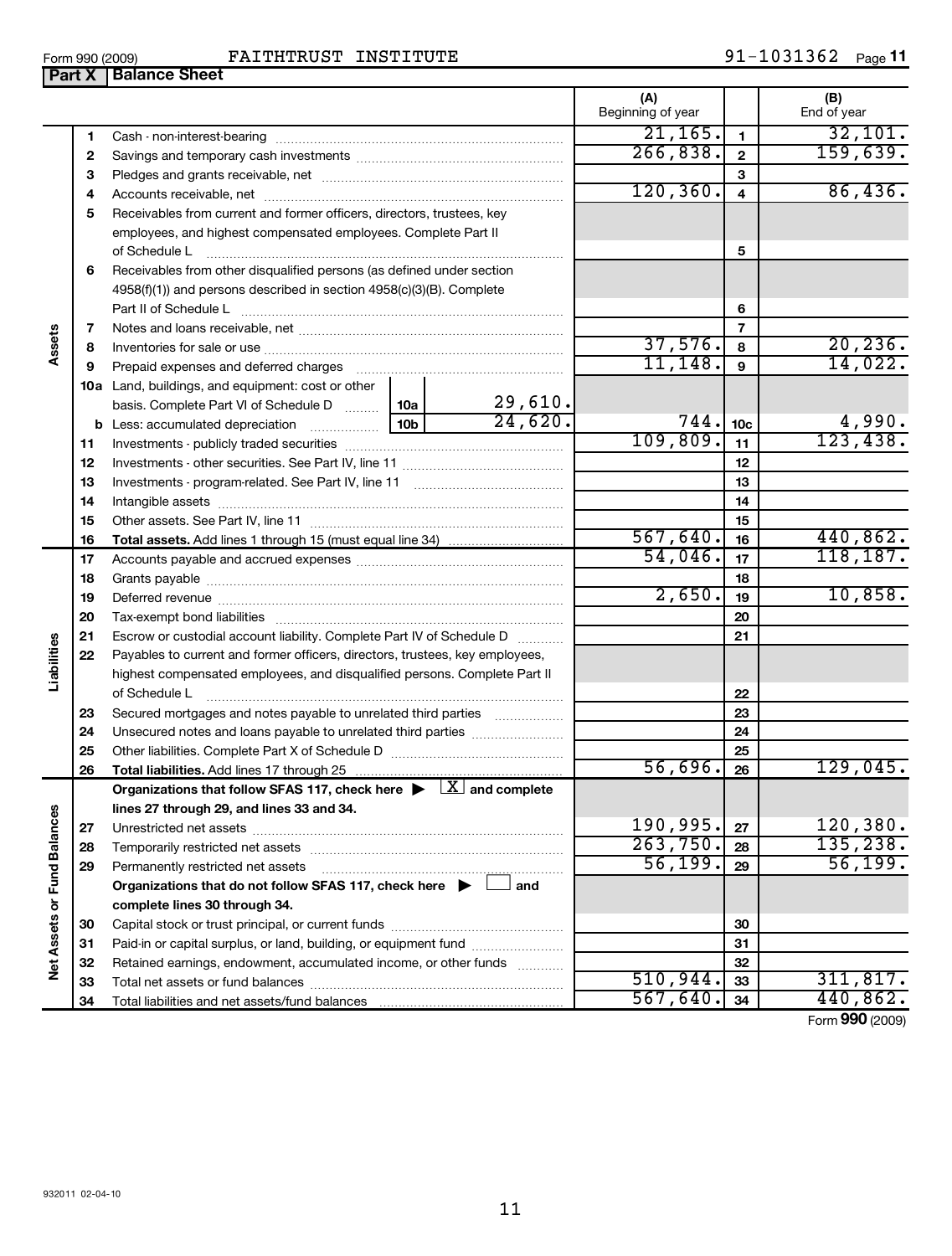| 932012 02-04-10 |  |
|-----------------|--|
|-----------------|--|

| Form 990 (2009) | FAITHTRUST | INSTITUTE | 1031362<br>. n. 1 | $\overline{\phantom{0}}$<br>Page |
|-----------------|------------|-----------|-------------------|----------------------------------|
|                 |            |           |                   |                                  |

| 91-1031362<br>Page $12$ |  |  |
|-------------------------|--|--|
|-------------------------|--|--|

| <b>No</b><br>Yes<br>Accounting method used to prepare the Form 990: $\Box$ Cash $\Box X$ Accrual<br>Other<br>1<br>If the organization changed its method of accounting from a prior year or checked "Other," explain in Schedule O.<br>х<br>2a Were the organization's financial statements compiled or reviewed by an independent accountant?<br>2a<br>х<br>2 <sub>b</sub><br>b<br>c If "Yes" to line 2a or 2b, does the organization have a committee that assumes responsibility for oversight of the audit,<br>х<br>2c<br>review, or compilation of its financial statements and selection of an independent accountant?<br>If the organization changed either its oversight process or selection process during the tax year, explain in Schedule O.<br>d If "Yes" to line 2a or 2b, check a box below to indicate whether the financial statements for the year were issued on a<br>consolidated basis, separate basis, or both:<br>$\lfloor \underline{x} \rfloor$ Separate basis $\lfloor \underline{\ldots} \rfloor$ Consolidated basis<br>Both consolidated and separate basis<br>3a As a result of a federal award, was the organization required to undergo an audit or audits as set forth in the Single Audit<br>х<br>Act and OMB Circular A-133?<br>За<br><b>b</b> If "Yes," did the organization undergo the required audit or audits? If the organization did not undergo the required audit<br>3b |  |  |  |
|---------------------------------------------------------------------------------------------------------------------------------------------------------------------------------------------------------------------------------------------------------------------------------------------------------------------------------------------------------------------------------------------------------------------------------------------------------------------------------------------------------------------------------------------------------------------------------------------------------------------------------------------------------------------------------------------------------------------------------------------------------------------------------------------------------------------------------------------------------------------------------------------------------------------------------------------------------------------------------------------------------------------------------------------------------------------------------------------------------------------------------------------------------------------------------------------------------------------------------------------------------------------------------------------------------------------------------------------------------------------------------------------------------------------|--|--|--|
|                                                                                                                                                                                                                                                                                                                                                                                                                                                                                                                                                                                                                                                                                                                                                                                                                                                                                                                                                                                                                                                                                                                                                                                                                                                                                                                                                                                                                     |  |  |  |
|                                                                                                                                                                                                                                                                                                                                                                                                                                                                                                                                                                                                                                                                                                                                                                                                                                                                                                                                                                                                                                                                                                                                                                                                                                                                                                                                                                                                                     |  |  |  |
|                                                                                                                                                                                                                                                                                                                                                                                                                                                                                                                                                                                                                                                                                                                                                                                                                                                                                                                                                                                                                                                                                                                                                                                                                                                                                                                                                                                                                     |  |  |  |
|                                                                                                                                                                                                                                                                                                                                                                                                                                                                                                                                                                                                                                                                                                                                                                                                                                                                                                                                                                                                                                                                                                                                                                                                                                                                                                                                                                                                                     |  |  |  |
|                                                                                                                                                                                                                                                                                                                                                                                                                                                                                                                                                                                                                                                                                                                                                                                                                                                                                                                                                                                                                                                                                                                                                                                                                                                                                                                                                                                                                     |  |  |  |
|                                                                                                                                                                                                                                                                                                                                                                                                                                                                                                                                                                                                                                                                                                                                                                                                                                                                                                                                                                                                                                                                                                                                                                                                                                                                                                                                                                                                                     |  |  |  |
|                                                                                                                                                                                                                                                                                                                                                                                                                                                                                                                                                                                                                                                                                                                                                                                                                                                                                                                                                                                                                                                                                                                                                                                                                                                                                                                                                                                                                     |  |  |  |
|                                                                                                                                                                                                                                                                                                                                                                                                                                                                                                                                                                                                                                                                                                                                                                                                                                                                                                                                                                                                                                                                                                                                                                                                                                                                                                                                                                                                                     |  |  |  |
|                                                                                                                                                                                                                                                                                                                                                                                                                                                                                                                                                                                                                                                                                                                                                                                                                                                                                                                                                                                                                                                                                                                                                                                                                                                                                                                                                                                                                     |  |  |  |
|                                                                                                                                                                                                                                                                                                                                                                                                                                                                                                                                                                                                                                                                                                                                                                                                                                                                                                                                                                                                                                                                                                                                                                                                                                                                                                                                                                                                                     |  |  |  |
|                                                                                                                                                                                                                                                                                                                                                                                                                                                                                                                                                                                                                                                                                                                                                                                                                                                                                                                                                                                                                                                                                                                                                                                                                                                                                                                                                                                                                     |  |  |  |
|                                                                                                                                                                                                                                                                                                                                                                                                                                                                                                                                                                                                                                                                                                                                                                                                                                                                                                                                                                                                                                                                                                                                                                                                                                                                                                                                                                                                                     |  |  |  |
|                                                                                                                                                                                                                                                                                                                                                                                                                                                                                                                                                                                                                                                                                                                                                                                                                                                                                                                                                                                                                                                                                                                                                                                                                                                                                                                                                                                                                     |  |  |  |
|                                                                                                                                                                                                                                                                                                                                                                                                                                                                                                                                                                                                                                                                                                                                                                                                                                                                                                                                                                                                                                                                                                                                                                                                                                                                                                                                                                                                                     |  |  |  |
|                                                                                                                                                                                                                                                                                                                                                                                                                                                                                                                                                                                                                                                                                                                                                                                                                                                                                                                                                                                                                                                                                                                                                                                                                                                                                                                                                                                                                     |  |  |  |

Form **990** (2009)

| <b>Earm 990 (2009</b> |  |  |
|-----------------------|--|--|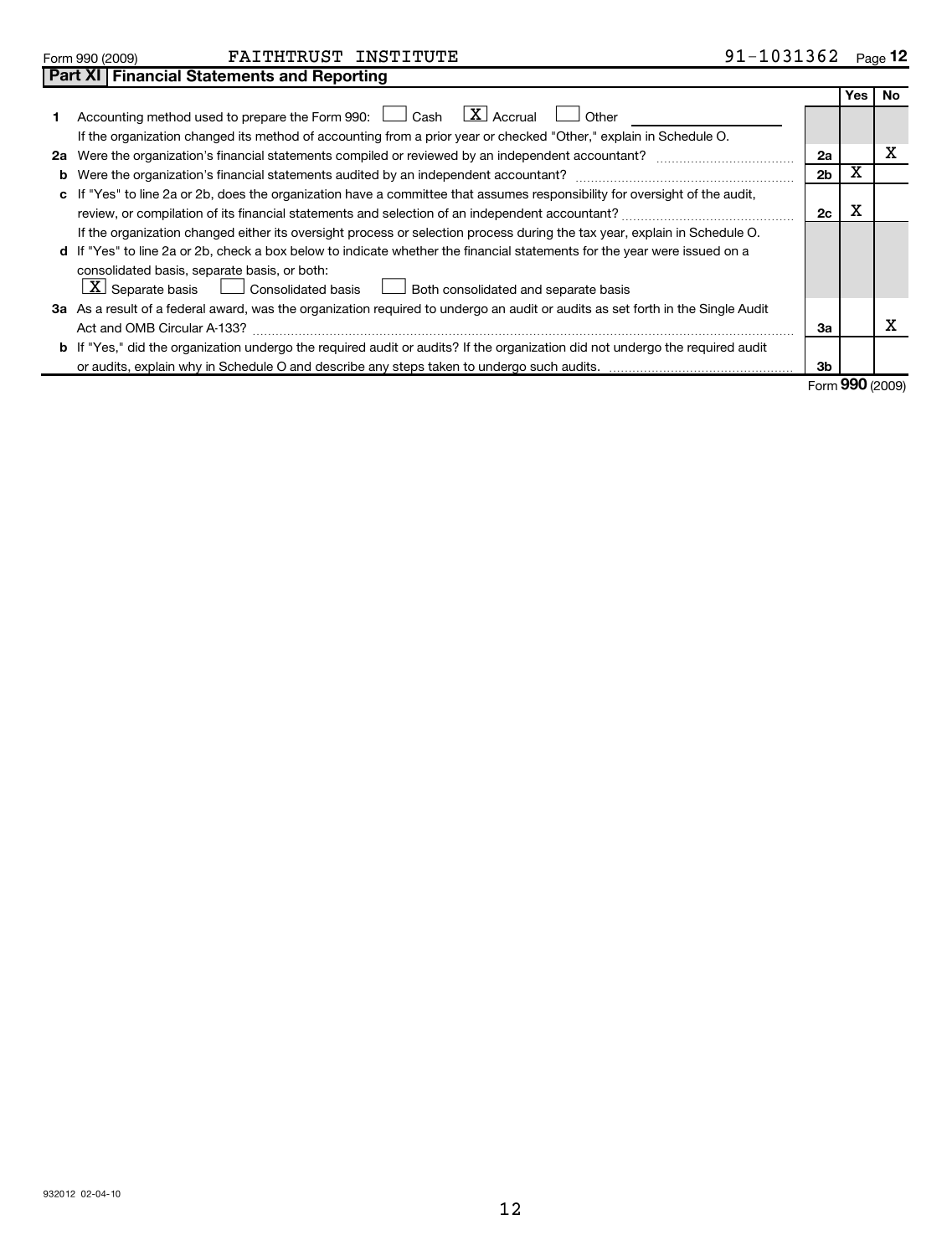**Form 990 or 990-EZ.**

**Total**

|              | Part I    |                                                                                                   |                                               | Reason for Public Charity Status (All organizations must complete this part.) See instructions.                                               |                                                                                                   |                                                   |     |                      |                                     |     |                  |                 |    |
|--------------|-----------|---------------------------------------------------------------------------------------------------|-----------------------------------------------|-----------------------------------------------------------------------------------------------------------------------------------------------|---------------------------------------------------------------------------------------------------|---------------------------------------------------|-----|----------------------|-------------------------------------|-----|------------------|-----------------|----|
|              |           |                                                                                                   |                                               | The organization is not a private foundation because it is: (For lines 1 through 11, check only one box.)                                     |                                                                                                   |                                                   |     |                      |                                     |     |                  |                 |    |
| 1            |           |                                                                                                   |                                               | A church, convention of churches, or association of churches described in section 170(b)(1)(A)(i).                                            |                                                                                                   |                                                   |     |                      |                                     |     |                  |                 |    |
| 2            |           | A school described in section 170(b)(1)(A)(ii). (Attach Schedule E.)                              |                                               |                                                                                                                                               |                                                                                                   |                                                   |     |                      |                                     |     |                  |                 |    |
| З            |           | A hospital or a cooperative hospital service organization described in section 170(b)(1)(A)(iii). |                                               |                                                                                                                                               |                                                                                                   |                                                   |     |                      |                                     |     |                  |                 |    |
| 4            |           |                                                                                                   |                                               | A medical research organization operated in conjunction with a hospital described in section 170(b)(1)(A)(iii). Enter the hospital's name,    |                                                                                                   |                                                   |     |                      |                                     |     |                  |                 |    |
|              |           | city, and state:                                                                                  |                                               |                                                                                                                                               |                                                                                                   |                                                   |     |                      |                                     |     |                  |                 |    |
| 5            |           |                                                                                                   |                                               | An organization operated for the benefit of a college or university owned or operated by a governmental unit described in                     |                                                                                                   |                                                   |     |                      |                                     |     |                  |                 |    |
|              |           |                                                                                                   | section 170(b)(1)(A)(iv). (Complete Part II.) |                                                                                                                                               |                                                                                                   |                                                   |     |                      |                                     |     |                  |                 |    |
| 6            |           |                                                                                                   |                                               | A federal, state, or local government or governmental unit described in section 170(b)(1)(A)(v).                                              |                                                                                                   |                                                   |     |                      |                                     |     |                  |                 |    |
| $\mathbf{7}$ | <u>x </u> |                                                                                                   |                                               | An organization that normally receives a substantial part of its support from a governmental unit or from the general public described in     |                                                                                                   |                                                   |     |                      |                                     |     |                  |                 |    |
|              |           |                                                                                                   | section 170(b)(1)(A)(vi). (Complete Part II.) |                                                                                                                                               |                                                                                                   |                                                   |     |                      |                                     |     |                  |                 |    |
| 8            |           |                                                                                                   |                                               | A community trust described in section 170(b)(1)(A)(vi). (Complete Part II.)                                                                  |                                                                                                   |                                                   |     |                      |                                     |     |                  |                 |    |
| 9            |           |                                                                                                   |                                               | An organization that normally receives: (1) more than 33 1/3% of its support from contributions, membership fees, and gross receipts from     |                                                                                                   |                                                   |     |                      |                                     |     |                  |                 |    |
|              |           |                                                                                                   |                                               | activities related to its exempt functions - subject to certain exceptions, and (2) no more than 33 1/3% of its support from gross investment |                                                                                                   |                                                   |     |                      |                                     |     |                  |                 |    |
|              |           |                                                                                                   |                                               | income and unrelated business taxable income (less section 511 tax) from businesses acquired by the organization after June 30, 1975.         |                                                                                                   |                                                   |     |                      |                                     |     |                  |                 |    |
|              |           |                                                                                                   | See section 509(a)(2). (Complete Part III.)   |                                                                                                                                               |                                                                                                   |                                                   |     |                      |                                     |     |                  |                 |    |
| 10           |           |                                                                                                   |                                               | An organization organized and operated exclusively to test for public safety. See section 509(a)(4).                                          |                                                                                                   |                                                   |     |                      |                                     |     |                  |                 |    |
| 11           |           |                                                                                                   |                                               | An organization organized and operated exclusively for the benefit of, to perform the functions of, or to carry out the purposes of one or    |                                                                                                   |                                                   |     |                      |                                     |     |                  |                 |    |
|              |           |                                                                                                   |                                               | more publicly supported organizations described in section 509(a)(1) or section 509(a)(2). See section 509(a)(3). Check the box that          |                                                                                                   |                                                   |     |                      |                                     |     |                  |                 |    |
|              |           |                                                                                                   |                                               | describes the type of supporting organization and complete lines 11e through 11h.                                                             |                                                                                                   |                                                   |     |                      |                                     |     |                  |                 |    |
|              |           | $\Box$ Type I<br>a l                                                                              | b <sub>l</sub>                                | 」Type II                                                                                                                                      | $\mathbf{c}$ $\Box$ Type III - Functionally integrated                                            |                                                   |     |                      |                                     | d l | Type III - Other |                 |    |
| е            |           |                                                                                                   |                                               | By checking this box, I certify that the organization is not controlled directly or indirectly by one or more disqualified persons other than |                                                                                                   |                                                   |     |                      |                                     |     |                  |                 |    |
|              |           |                                                                                                   |                                               | foundation managers and other than one or more publicly supported organizations described in section 509(a)(1) or section 509(a)(2).          |                                                                                                   |                                                   |     |                      |                                     |     |                  |                 |    |
| f            |           |                                                                                                   |                                               | If the organization received a written determination from the IRS that it is a Type I, Type II, or Type III                                   |                                                                                                   |                                                   |     |                      |                                     |     |                  |                 |    |
|              |           |                                                                                                   | supporting organization, check this box       |                                                                                                                                               |                                                                                                   |                                                   |     |                      |                                     |     |                  |                 |    |
| g            |           |                                                                                                   |                                               | Since August 17, 2006, has the organization accepted any gift or contribution from any of the following persons?                              |                                                                                                   |                                                   |     |                      |                                     |     |                  |                 |    |
|              |           | (i)                                                                                               |                                               | A person who directly or indirectly controls, either alone or together with persons described in (ii) and (iii) below,                        |                                                                                                   |                                                   |     |                      |                                     |     |                  | Yes             | No |
|              |           |                                                                                                   |                                               | the governing body of the supported organization?                                                                                             |                                                                                                   |                                                   |     |                      |                                     |     | 11g(i)           |                 |    |
|              |           |                                                                                                   |                                               |                                                                                                                                               |                                                                                                   |                                                   |     |                      |                                     |     | 11g(ii)          |                 |    |
|              |           |                                                                                                   |                                               |                                                                                                                                               |                                                                                                   |                                                   |     |                      |                                     |     | 11g(iii)         |                 |    |
| h            |           |                                                                                                   |                                               | Provide the following information about the supported organization(s).                                                                        |                                                                                                   |                                                   |     |                      |                                     |     |                  |                 |    |
|              |           |                                                                                                   |                                               |                                                                                                                                               |                                                                                                   |                                                   |     |                      |                                     |     |                  |                 |    |
|              |           | (i) Name of supported                                                                             | (ii) EIN                                      | (iii) Type of                                                                                                                                 |                                                                                                   | (iv) is the organization $(v)$ Did you notify the |     |                      | (vi) is the<br>organization in col. |     |                  | (vii) Amount of |    |
|              |           | organization                                                                                      |                                               | organization<br>(described on lines 1-9                                                                                                       | organization in col.<br>in col. (i) listed in your<br>(i) of your support?<br>governing document? |                                                   |     | (i) organized in the |                                     |     | support          |                 |    |
|              |           |                                                                                                   |                                               | above or IRC section                                                                                                                          |                                                                                                   |                                                   |     |                      | U.S.?                               |     |                  |                 |    |
|              |           |                                                                                                   |                                               | (see instructions))                                                                                                                           | Yes                                                                                               | No                                                | Yes | No                   | Yes                                 | No  |                  |                 |    |
|              |           |                                                                                                   |                                               |                                                                                                                                               |                                                                                                   |                                                   |     |                      |                                     |     |                  |                 |    |
|              |           |                                                                                                   |                                               |                                                                                                                                               |                                                                                                   |                                                   |     |                      |                                     |     |                  |                 |    |
|              |           |                                                                                                   |                                               |                                                                                                                                               |                                                                                                   |                                                   |     |                      |                                     |     |                  |                 |    |
|              |           |                                                                                                   |                                               |                                                                                                                                               |                                                                                                   |                                                   |     |                      |                                     |     |                  |                 |    |
|              |           |                                                                                                   |                                               |                                                                                                                                               |                                                                                                   |                                                   |     |                      |                                     |     |                  |                 |    |
|              |           |                                                                                                   |                                               |                                                                                                                                               |                                                                                                   |                                                   |     |                      |                                     |     |                  |                 |    |
|              |           |                                                                                                   |                                               |                                                                                                                                               |                                                                                                   |                                                   |     |                      |                                     |     |                  |                 |    |
|              |           |                                                                                                   |                                               |                                                                                                                                               |                                                                                                   |                                                   |     |                      |                                     |     |                  |                 |    |

# **Public Charity Status and Public Support**

**Complete if the organization is a section 501(c)(3) organization or a section**

**4947(a)(1) nonexempt charitable trust.**

Attach to Form 990 or Form 990-EZ. See separate instructions. **Name of the organization Employer identification number**

FAITHTRUST INSTITUTE **12000** 12000 12000 12000 1362

932021 02-08-10

**For Privacy Act and Paperwork Reduction Act Notice, see the Instructions for** LHA

**Open to Public Inspection**

| (Form 990 or 990-EZ) |  |
|----------------------|--|
|----------------------|--|

Department of the Treasury Internal Revenue Service

**SCHEDULE A**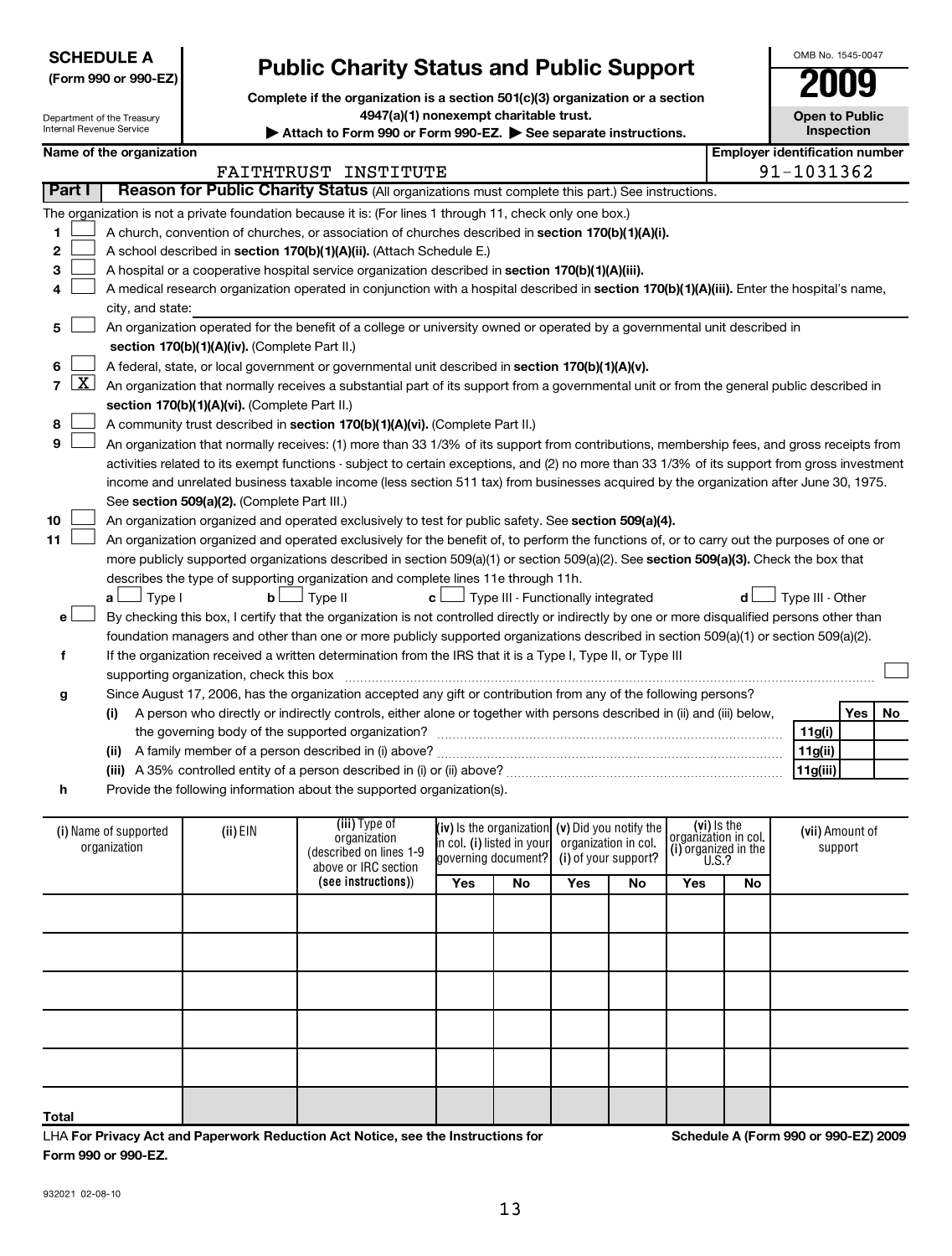#### Schedule A (Form 990 or 990-EZ) 2009 Page FAITHTRUST INSTITUTE 91-1031362

91-1031362 Page 2

| Part II   Support Schedule for Organizations Described in Sections 170(b)(1)(A)(iv) and 170(b)(1)(A)(vi) |
|----------------------------------------------------------------------------------------------------------|
| (Complete only if you checked the box on line 5, 7, or 8 of Part I.)                                     |

# **Section A. Public Support**

| <b>Calendar year</b> (or fiscal year beginning in)<br>(a) 2005<br>(b) 2006<br>(c) 2007<br>$(d)$ 2008<br>(e) 2009<br>(f) Total<br>1 Gifts, grants, contributions, and<br>membership fees received. (Do not<br>802,308.<br>522,725.<br>752,466.<br>554,594.<br>1385136.<br>4017229.<br>include any "unusual grants.")<br>2 Tax revenues levied for the organ-<br>ization's benefit and either paid to<br>or expended on its behalf<br>3 The value of services or facilities<br>furnished by a governmental unit to<br>the organization without charge<br>1385136.<br>802, 308.<br>522, 725.<br>554,594.<br>752,466.<br>4017229.<br>4 Total. Add lines 1 through 3<br>5 The portion of total contributions<br>by each person (other than a<br>governmental unit or publicly<br>supported organization) included<br>on line 1 that exceeds 2% of the<br>amount shown on line 11,<br>490,494.<br>column (f)<br>3526735.<br>6 Public support. Subtract line 5 from line 4.<br><b>Section B. Total Support</b><br>Calendar year (or fiscal year beginning in)<br>(a) 2005<br>(e) 2009<br>(f) Total<br>$\frac{6}{802,308}$<br>$\frac{c}{522}$ , 725.<br>(d) $\frac{2008}{752,466}$<br>4017229.<br>1385136.<br>554,594.<br>7 Amounts from line 4<br>8 Gross income from interest,<br>dividends, payments received on<br>securities loans, rents, royalties<br>10,829.<br>33,641.<br>17,186.<br>2,525.<br>69,045.<br>4,864.<br>and income from similar sources<br><b>9</b> Net income from unrelated business<br>activities, whether or not the<br>business is regularly carried on<br>10 Other income. Do not include gain<br>or loss from the sale of capital<br>4,411<br>4,411.<br>assets (Explain in Part IV.)<br>4090685.<br>11 Total support. Add lines 7 through 10<br>1,304,847.<br>12<br><b>12</b> Gross receipts from related activities, etc. (see instructions)<br>13 First five years. If the Form 990 is for the organization's first, second, third, fourth, or fifth tax year as a section 501(c)(3)<br>organization, check this box and stop here<br><b>Section C. Computation of Public Support Percentage</b><br>86.21<br>14<br>%<br>90.76<br>15<br>%<br>16a 33 1/3% support test - 2009. If the organization did not check the box on line 13, and line 14 is 33 1/3% or more, check this box and<br>► ∑<br>stop here. The organization qualifies as a publicly supported organization manufaction manufacture or the organization manufacture or the organization manufacture or the organization manufacture or the state of the state o<br>b 33 1/3% support test - 2008. If the organization did not check a box on line 13 or 16a, and line 15 is 33 1/3% or more, check this box<br>17a 10% -facts-and-circumstances test - 2009. If the organization did not check a box on line 13, 16a, or 16b, and line 14 is 10% or more,<br>and if the organization meets the "facts-and-circumstances" test, check this box and stop here. Explain in Part IV how the organization<br><b>b 10% -facts-and-circumstances test - 2008.</b> If the organization did not check a box on line 13, 16a, 16b, or 17a, and line 15 is 10% or<br>more, and if the organization meets the "facts-and-circumstances" test, check this box and stop here. Explain in Part IV how the<br>organization meets the "facts-and-circumstances" test. The organization qualifies as a publicly supported organization<br>18 Private foundation. If the organization did not check a box on line 13, 16a, 16b, 17a, or 17b, check this box and see instructions | Secuon A. Public Support |  |  |  |
|----------------------------------------------------------------------------------------------------------------------------------------------------------------------------------------------------------------------------------------------------------------------------------------------------------------------------------------------------------------------------------------------------------------------------------------------------------------------------------------------------------------------------------------------------------------------------------------------------------------------------------------------------------------------------------------------------------------------------------------------------------------------------------------------------------------------------------------------------------------------------------------------------------------------------------------------------------------------------------------------------------------------------------------------------------------------------------------------------------------------------------------------------------------------------------------------------------------------------------------------------------------------------------------------------------------------------------------------------------------------------------------------------------------------------------------------------------------------------------------------------------------------------------------------------------------------------------------------------------------------------------------------------------------------------------------------------------------------------------------------------------------------------------------------------------------------------------------------------------------------------------------------------------------------------------------------------------------------------------------------------------------------------------------------------------------------------------------------------------------------------------------------------------------------------------------------------------------------------------------------------------------------------------------------------------------------------------------------------------------------------------------------------------------------------------------------------------------------------------------------------------------------------------------------------------------------------------------------------------------------------------------------------------------------------------------------------------------------------------------------------------------------------------------------------------------------------------------------------------------------------------------------------------------------------------------------------------------------------------------------------------------------------------------------------------------------------------------------------------------------------------------------------------------------------------------------------------------------------------------------------------------------------------------------------------------------------------------------------------------------------------------------------------------------------------------------------------------------------------------------------------------------------------------------------|--------------------------|--|--|--|
|                                                                                                                                                                                                                                                                                                                                                                                                                                                                                                                                                                                                                                                                                                                                                                                                                                                                                                                                                                                                                                                                                                                                                                                                                                                                                                                                                                                                                                                                                                                                                                                                                                                                                                                                                                                                                                                                                                                                                                                                                                                                                                                                                                                                                                                                                                                                                                                                                                                                                                                                                                                                                                                                                                                                                                                                                                                                                                                                                                                                                                                                                                                                                                                                                                                                                                                                                                                                                                                                                                                                                    |                          |  |  |  |
|                                                                                                                                                                                                                                                                                                                                                                                                                                                                                                                                                                                                                                                                                                                                                                                                                                                                                                                                                                                                                                                                                                                                                                                                                                                                                                                                                                                                                                                                                                                                                                                                                                                                                                                                                                                                                                                                                                                                                                                                                                                                                                                                                                                                                                                                                                                                                                                                                                                                                                                                                                                                                                                                                                                                                                                                                                                                                                                                                                                                                                                                                                                                                                                                                                                                                                                                                                                                                                                                                                                                                    |                          |  |  |  |
|                                                                                                                                                                                                                                                                                                                                                                                                                                                                                                                                                                                                                                                                                                                                                                                                                                                                                                                                                                                                                                                                                                                                                                                                                                                                                                                                                                                                                                                                                                                                                                                                                                                                                                                                                                                                                                                                                                                                                                                                                                                                                                                                                                                                                                                                                                                                                                                                                                                                                                                                                                                                                                                                                                                                                                                                                                                                                                                                                                                                                                                                                                                                                                                                                                                                                                                                                                                                                                                                                                                                                    |                          |  |  |  |
|                                                                                                                                                                                                                                                                                                                                                                                                                                                                                                                                                                                                                                                                                                                                                                                                                                                                                                                                                                                                                                                                                                                                                                                                                                                                                                                                                                                                                                                                                                                                                                                                                                                                                                                                                                                                                                                                                                                                                                                                                                                                                                                                                                                                                                                                                                                                                                                                                                                                                                                                                                                                                                                                                                                                                                                                                                                                                                                                                                                                                                                                                                                                                                                                                                                                                                                                                                                                                                                                                                                                                    |                          |  |  |  |
|                                                                                                                                                                                                                                                                                                                                                                                                                                                                                                                                                                                                                                                                                                                                                                                                                                                                                                                                                                                                                                                                                                                                                                                                                                                                                                                                                                                                                                                                                                                                                                                                                                                                                                                                                                                                                                                                                                                                                                                                                                                                                                                                                                                                                                                                                                                                                                                                                                                                                                                                                                                                                                                                                                                                                                                                                                                                                                                                                                                                                                                                                                                                                                                                                                                                                                                                                                                                                                                                                                                                                    |                          |  |  |  |
|                                                                                                                                                                                                                                                                                                                                                                                                                                                                                                                                                                                                                                                                                                                                                                                                                                                                                                                                                                                                                                                                                                                                                                                                                                                                                                                                                                                                                                                                                                                                                                                                                                                                                                                                                                                                                                                                                                                                                                                                                                                                                                                                                                                                                                                                                                                                                                                                                                                                                                                                                                                                                                                                                                                                                                                                                                                                                                                                                                                                                                                                                                                                                                                                                                                                                                                                                                                                                                                                                                                                                    |                          |  |  |  |
|                                                                                                                                                                                                                                                                                                                                                                                                                                                                                                                                                                                                                                                                                                                                                                                                                                                                                                                                                                                                                                                                                                                                                                                                                                                                                                                                                                                                                                                                                                                                                                                                                                                                                                                                                                                                                                                                                                                                                                                                                                                                                                                                                                                                                                                                                                                                                                                                                                                                                                                                                                                                                                                                                                                                                                                                                                                                                                                                                                                                                                                                                                                                                                                                                                                                                                                                                                                                                                                                                                                                                    |                          |  |  |  |
|                                                                                                                                                                                                                                                                                                                                                                                                                                                                                                                                                                                                                                                                                                                                                                                                                                                                                                                                                                                                                                                                                                                                                                                                                                                                                                                                                                                                                                                                                                                                                                                                                                                                                                                                                                                                                                                                                                                                                                                                                                                                                                                                                                                                                                                                                                                                                                                                                                                                                                                                                                                                                                                                                                                                                                                                                                                                                                                                                                                                                                                                                                                                                                                                                                                                                                                                                                                                                                                                                                                                                    |                          |  |  |  |
|                                                                                                                                                                                                                                                                                                                                                                                                                                                                                                                                                                                                                                                                                                                                                                                                                                                                                                                                                                                                                                                                                                                                                                                                                                                                                                                                                                                                                                                                                                                                                                                                                                                                                                                                                                                                                                                                                                                                                                                                                                                                                                                                                                                                                                                                                                                                                                                                                                                                                                                                                                                                                                                                                                                                                                                                                                                                                                                                                                                                                                                                                                                                                                                                                                                                                                                                                                                                                                                                                                                                                    |                          |  |  |  |
|                                                                                                                                                                                                                                                                                                                                                                                                                                                                                                                                                                                                                                                                                                                                                                                                                                                                                                                                                                                                                                                                                                                                                                                                                                                                                                                                                                                                                                                                                                                                                                                                                                                                                                                                                                                                                                                                                                                                                                                                                                                                                                                                                                                                                                                                                                                                                                                                                                                                                                                                                                                                                                                                                                                                                                                                                                                                                                                                                                                                                                                                                                                                                                                                                                                                                                                                                                                                                                                                                                                                                    |                          |  |  |  |
|                                                                                                                                                                                                                                                                                                                                                                                                                                                                                                                                                                                                                                                                                                                                                                                                                                                                                                                                                                                                                                                                                                                                                                                                                                                                                                                                                                                                                                                                                                                                                                                                                                                                                                                                                                                                                                                                                                                                                                                                                                                                                                                                                                                                                                                                                                                                                                                                                                                                                                                                                                                                                                                                                                                                                                                                                                                                                                                                                                                                                                                                                                                                                                                                                                                                                                                                                                                                                                                                                                                                                    |                          |  |  |  |
|                                                                                                                                                                                                                                                                                                                                                                                                                                                                                                                                                                                                                                                                                                                                                                                                                                                                                                                                                                                                                                                                                                                                                                                                                                                                                                                                                                                                                                                                                                                                                                                                                                                                                                                                                                                                                                                                                                                                                                                                                                                                                                                                                                                                                                                                                                                                                                                                                                                                                                                                                                                                                                                                                                                                                                                                                                                                                                                                                                                                                                                                                                                                                                                                                                                                                                                                                                                                                                                                                                                                                    |                          |  |  |  |
|                                                                                                                                                                                                                                                                                                                                                                                                                                                                                                                                                                                                                                                                                                                                                                                                                                                                                                                                                                                                                                                                                                                                                                                                                                                                                                                                                                                                                                                                                                                                                                                                                                                                                                                                                                                                                                                                                                                                                                                                                                                                                                                                                                                                                                                                                                                                                                                                                                                                                                                                                                                                                                                                                                                                                                                                                                                                                                                                                                                                                                                                                                                                                                                                                                                                                                                                                                                                                                                                                                                                                    |                          |  |  |  |
|                                                                                                                                                                                                                                                                                                                                                                                                                                                                                                                                                                                                                                                                                                                                                                                                                                                                                                                                                                                                                                                                                                                                                                                                                                                                                                                                                                                                                                                                                                                                                                                                                                                                                                                                                                                                                                                                                                                                                                                                                                                                                                                                                                                                                                                                                                                                                                                                                                                                                                                                                                                                                                                                                                                                                                                                                                                                                                                                                                                                                                                                                                                                                                                                                                                                                                                                                                                                                                                                                                                                                    |                          |  |  |  |
|                                                                                                                                                                                                                                                                                                                                                                                                                                                                                                                                                                                                                                                                                                                                                                                                                                                                                                                                                                                                                                                                                                                                                                                                                                                                                                                                                                                                                                                                                                                                                                                                                                                                                                                                                                                                                                                                                                                                                                                                                                                                                                                                                                                                                                                                                                                                                                                                                                                                                                                                                                                                                                                                                                                                                                                                                                                                                                                                                                                                                                                                                                                                                                                                                                                                                                                                                                                                                                                                                                                                                    |                          |  |  |  |
|                                                                                                                                                                                                                                                                                                                                                                                                                                                                                                                                                                                                                                                                                                                                                                                                                                                                                                                                                                                                                                                                                                                                                                                                                                                                                                                                                                                                                                                                                                                                                                                                                                                                                                                                                                                                                                                                                                                                                                                                                                                                                                                                                                                                                                                                                                                                                                                                                                                                                                                                                                                                                                                                                                                                                                                                                                                                                                                                                                                                                                                                                                                                                                                                                                                                                                                                                                                                                                                                                                                                                    |                          |  |  |  |
|                                                                                                                                                                                                                                                                                                                                                                                                                                                                                                                                                                                                                                                                                                                                                                                                                                                                                                                                                                                                                                                                                                                                                                                                                                                                                                                                                                                                                                                                                                                                                                                                                                                                                                                                                                                                                                                                                                                                                                                                                                                                                                                                                                                                                                                                                                                                                                                                                                                                                                                                                                                                                                                                                                                                                                                                                                                                                                                                                                                                                                                                                                                                                                                                                                                                                                                                                                                                                                                                                                                                                    |                          |  |  |  |
|                                                                                                                                                                                                                                                                                                                                                                                                                                                                                                                                                                                                                                                                                                                                                                                                                                                                                                                                                                                                                                                                                                                                                                                                                                                                                                                                                                                                                                                                                                                                                                                                                                                                                                                                                                                                                                                                                                                                                                                                                                                                                                                                                                                                                                                                                                                                                                                                                                                                                                                                                                                                                                                                                                                                                                                                                                                                                                                                                                                                                                                                                                                                                                                                                                                                                                                                                                                                                                                                                                                                                    |                          |  |  |  |
|                                                                                                                                                                                                                                                                                                                                                                                                                                                                                                                                                                                                                                                                                                                                                                                                                                                                                                                                                                                                                                                                                                                                                                                                                                                                                                                                                                                                                                                                                                                                                                                                                                                                                                                                                                                                                                                                                                                                                                                                                                                                                                                                                                                                                                                                                                                                                                                                                                                                                                                                                                                                                                                                                                                                                                                                                                                                                                                                                                                                                                                                                                                                                                                                                                                                                                                                                                                                                                                                                                                                                    |                          |  |  |  |
|                                                                                                                                                                                                                                                                                                                                                                                                                                                                                                                                                                                                                                                                                                                                                                                                                                                                                                                                                                                                                                                                                                                                                                                                                                                                                                                                                                                                                                                                                                                                                                                                                                                                                                                                                                                                                                                                                                                                                                                                                                                                                                                                                                                                                                                                                                                                                                                                                                                                                                                                                                                                                                                                                                                                                                                                                                                                                                                                                                                                                                                                                                                                                                                                                                                                                                                                                                                                                                                                                                                                                    |                          |  |  |  |
|                                                                                                                                                                                                                                                                                                                                                                                                                                                                                                                                                                                                                                                                                                                                                                                                                                                                                                                                                                                                                                                                                                                                                                                                                                                                                                                                                                                                                                                                                                                                                                                                                                                                                                                                                                                                                                                                                                                                                                                                                                                                                                                                                                                                                                                                                                                                                                                                                                                                                                                                                                                                                                                                                                                                                                                                                                                                                                                                                                                                                                                                                                                                                                                                                                                                                                                                                                                                                                                                                                                                                    |                          |  |  |  |
|                                                                                                                                                                                                                                                                                                                                                                                                                                                                                                                                                                                                                                                                                                                                                                                                                                                                                                                                                                                                                                                                                                                                                                                                                                                                                                                                                                                                                                                                                                                                                                                                                                                                                                                                                                                                                                                                                                                                                                                                                                                                                                                                                                                                                                                                                                                                                                                                                                                                                                                                                                                                                                                                                                                                                                                                                                                                                                                                                                                                                                                                                                                                                                                                                                                                                                                                                                                                                                                                                                                                                    |                          |  |  |  |
|                                                                                                                                                                                                                                                                                                                                                                                                                                                                                                                                                                                                                                                                                                                                                                                                                                                                                                                                                                                                                                                                                                                                                                                                                                                                                                                                                                                                                                                                                                                                                                                                                                                                                                                                                                                                                                                                                                                                                                                                                                                                                                                                                                                                                                                                                                                                                                                                                                                                                                                                                                                                                                                                                                                                                                                                                                                                                                                                                                                                                                                                                                                                                                                                                                                                                                                                                                                                                                                                                                                                                    |                          |  |  |  |
|                                                                                                                                                                                                                                                                                                                                                                                                                                                                                                                                                                                                                                                                                                                                                                                                                                                                                                                                                                                                                                                                                                                                                                                                                                                                                                                                                                                                                                                                                                                                                                                                                                                                                                                                                                                                                                                                                                                                                                                                                                                                                                                                                                                                                                                                                                                                                                                                                                                                                                                                                                                                                                                                                                                                                                                                                                                                                                                                                                                                                                                                                                                                                                                                                                                                                                                                                                                                                                                                                                                                                    |                          |  |  |  |
|                                                                                                                                                                                                                                                                                                                                                                                                                                                                                                                                                                                                                                                                                                                                                                                                                                                                                                                                                                                                                                                                                                                                                                                                                                                                                                                                                                                                                                                                                                                                                                                                                                                                                                                                                                                                                                                                                                                                                                                                                                                                                                                                                                                                                                                                                                                                                                                                                                                                                                                                                                                                                                                                                                                                                                                                                                                                                                                                                                                                                                                                                                                                                                                                                                                                                                                                                                                                                                                                                                                                                    |                          |  |  |  |
|                                                                                                                                                                                                                                                                                                                                                                                                                                                                                                                                                                                                                                                                                                                                                                                                                                                                                                                                                                                                                                                                                                                                                                                                                                                                                                                                                                                                                                                                                                                                                                                                                                                                                                                                                                                                                                                                                                                                                                                                                                                                                                                                                                                                                                                                                                                                                                                                                                                                                                                                                                                                                                                                                                                                                                                                                                                                                                                                                                                                                                                                                                                                                                                                                                                                                                                                                                                                                                                                                                                                                    |                          |  |  |  |
|                                                                                                                                                                                                                                                                                                                                                                                                                                                                                                                                                                                                                                                                                                                                                                                                                                                                                                                                                                                                                                                                                                                                                                                                                                                                                                                                                                                                                                                                                                                                                                                                                                                                                                                                                                                                                                                                                                                                                                                                                                                                                                                                                                                                                                                                                                                                                                                                                                                                                                                                                                                                                                                                                                                                                                                                                                                                                                                                                                                                                                                                                                                                                                                                                                                                                                                                                                                                                                                                                                                                                    |                          |  |  |  |
|                                                                                                                                                                                                                                                                                                                                                                                                                                                                                                                                                                                                                                                                                                                                                                                                                                                                                                                                                                                                                                                                                                                                                                                                                                                                                                                                                                                                                                                                                                                                                                                                                                                                                                                                                                                                                                                                                                                                                                                                                                                                                                                                                                                                                                                                                                                                                                                                                                                                                                                                                                                                                                                                                                                                                                                                                                                                                                                                                                                                                                                                                                                                                                                                                                                                                                                                                                                                                                                                                                                                                    |                          |  |  |  |
|                                                                                                                                                                                                                                                                                                                                                                                                                                                                                                                                                                                                                                                                                                                                                                                                                                                                                                                                                                                                                                                                                                                                                                                                                                                                                                                                                                                                                                                                                                                                                                                                                                                                                                                                                                                                                                                                                                                                                                                                                                                                                                                                                                                                                                                                                                                                                                                                                                                                                                                                                                                                                                                                                                                                                                                                                                                                                                                                                                                                                                                                                                                                                                                                                                                                                                                                                                                                                                                                                                                                                    |                          |  |  |  |
|                                                                                                                                                                                                                                                                                                                                                                                                                                                                                                                                                                                                                                                                                                                                                                                                                                                                                                                                                                                                                                                                                                                                                                                                                                                                                                                                                                                                                                                                                                                                                                                                                                                                                                                                                                                                                                                                                                                                                                                                                                                                                                                                                                                                                                                                                                                                                                                                                                                                                                                                                                                                                                                                                                                                                                                                                                                                                                                                                                                                                                                                                                                                                                                                                                                                                                                                                                                                                                                                                                                                                    |                          |  |  |  |
|                                                                                                                                                                                                                                                                                                                                                                                                                                                                                                                                                                                                                                                                                                                                                                                                                                                                                                                                                                                                                                                                                                                                                                                                                                                                                                                                                                                                                                                                                                                                                                                                                                                                                                                                                                                                                                                                                                                                                                                                                                                                                                                                                                                                                                                                                                                                                                                                                                                                                                                                                                                                                                                                                                                                                                                                                                                                                                                                                                                                                                                                                                                                                                                                                                                                                                                                                                                                                                                                                                                                                    |                          |  |  |  |
|                                                                                                                                                                                                                                                                                                                                                                                                                                                                                                                                                                                                                                                                                                                                                                                                                                                                                                                                                                                                                                                                                                                                                                                                                                                                                                                                                                                                                                                                                                                                                                                                                                                                                                                                                                                                                                                                                                                                                                                                                                                                                                                                                                                                                                                                                                                                                                                                                                                                                                                                                                                                                                                                                                                                                                                                                                                                                                                                                                                                                                                                                                                                                                                                                                                                                                                                                                                                                                                                                                                                                    |                          |  |  |  |
|                                                                                                                                                                                                                                                                                                                                                                                                                                                                                                                                                                                                                                                                                                                                                                                                                                                                                                                                                                                                                                                                                                                                                                                                                                                                                                                                                                                                                                                                                                                                                                                                                                                                                                                                                                                                                                                                                                                                                                                                                                                                                                                                                                                                                                                                                                                                                                                                                                                                                                                                                                                                                                                                                                                                                                                                                                                                                                                                                                                                                                                                                                                                                                                                                                                                                                                                                                                                                                                                                                                                                    |                          |  |  |  |
|                                                                                                                                                                                                                                                                                                                                                                                                                                                                                                                                                                                                                                                                                                                                                                                                                                                                                                                                                                                                                                                                                                                                                                                                                                                                                                                                                                                                                                                                                                                                                                                                                                                                                                                                                                                                                                                                                                                                                                                                                                                                                                                                                                                                                                                                                                                                                                                                                                                                                                                                                                                                                                                                                                                                                                                                                                                                                                                                                                                                                                                                                                                                                                                                                                                                                                                                                                                                                                                                                                                                                    |                          |  |  |  |
|                                                                                                                                                                                                                                                                                                                                                                                                                                                                                                                                                                                                                                                                                                                                                                                                                                                                                                                                                                                                                                                                                                                                                                                                                                                                                                                                                                                                                                                                                                                                                                                                                                                                                                                                                                                                                                                                                                                                                                                                                                                                                                                                                                                                                                                                                                                                                                                                                                                                                                                                                                                                                                                                                                                                                                                                                                                                                                                                                                                                                                                                                                                                                                                                                                                                                                                                                                                                                                                                                                                                                    |                          |  |  |  |
|                                                                                                                                                                                                                                                                                                                                                                                                                                                                                                                                                                                                                                                                                                                                                                                                                                                                                                                                                                                                                                                                                                                                                                                                                                                                                                                                                                                                                                                                                                                                                                                                                                                                                                                                                                                                                                                                                                                                                                                                                                                                                                                                                                                                                                                                                                                                                                                                                                                                                                                                                                                                                                                                                                                                                                                                                                                                                                                                                                                                                                                                                                                                                                                                                                                                                                                                                                                                                                                                                                                                                    |                          |  |  |  |
|                                                                                                                                                                                                                                                                                                                                                                                                                                                                                                                                                                                                                                                                                                                                                                                                                                                                                                                                                                                                                                                                                                                                                                                                                                                                                                                                                                                                                                                                                                                                                                                                                                                                                                                                                                                                                                                                                                                                                                                                                                                                                                                                                                                                                                                                                                                                                                                                                                                                                                                                                                                                                                                                                                                                                                                                                                                                                                                                                                                                                                                                                                                                                                                                                                                                                                                                                                                                                                                                                                                                                    |                          |  |  |  |
|                                                                                                                                                                                                                                                                                                                                                                                                                                                                                                                                                                                                                                                                                                                                                                                                                                                                                                                                                                                                                                                                                                                                                                                                                                                                                                                                                                                                                                                                                                                                                                                                                                                                                                                                                                                                                                                                                                                                                                                                                                                                                                                                                                                                                                                                                                                                                                                                                                                                                                                                                                                                                                                                                                                                                                                                                                                                                                                                                                                                                                                                                                                                                                                                                                                                                                                                                                                                                                                                                                                                                    |                          |  |  |  |
|                                                                                                                                                                                                                                                                                                                                                                                                                                                                                                                                                                                                                                                                                                                                                                                                                                                                                                                                                                                                                                                                                                                                                                                                                                                                                                                                                                                                                                                                                                                                                                                                                                                                                                                                                                                                                                                                                                                                                                                                                                                                                                                                                                                                                                                                                                                                                                                                                                                                                                                                                                                                                                                                                                                                                                                                                                                                                                                                                                                                                                                                                                                                                                                                                                                                                                                                                                                                                                                                                                                                                    |                          |  |  |  |
|                                                                                                                                                                                                                                                                                                                                                                                                                                                                                                                                                                                                                                                                                                                                                                                                                                                                                                                                                                                                                                                                                                                                                                                                                                                                                                                                                                                                                                                                                                                                                                                                                                                                                                                                                                                                                                                                                                                                                                                                                                                                                                                                                                                                                                                                                                                                                                                                                                                                                                                                                                                                                                                                                                                                                                                                                                                                                                                                                                                                                                                                                                                                                                                                                                                                                                                                                                                                                                                                                                                                                    |                          |  |  |  |
|                                                                                                                                                                                                                                                                                                                                                                                                                                                                                                                                                                                                                                                                                                                                                                                                                                                                                                                                                                                                                                                                                                                                                                                                                                                                                                                                                                                                                                                                                                                                                                                                                                                                                                                                                                                                                                                                                                                                                                                                                                                                                                                                                                                                                                                                                                                                                                                                                                                                                                                                                                                                                                                                                                                                                                                                                                                                                                                                                                                                                                                                                                                                                                                                                                                                                                                                                                                                                                                                                                                                                    |                          |  |  |  |
|                                                                                                                                                                                                                                                                                                                                                                                                                                                                                                                                                                                                                                                                                                                                                                                                                                                                                                                                                                                                                                                                                                                                                                                                                                                                                                                                                                                                                                                                                                                                                                                                                                                                                                                                                                                                                                                                                                                                                                                                                                                                                                                                                                                                                                                                                                                                                                                                                                                                                                                                                                                                                                                                                                                                                                                                                                                                                                                                                                                                                                                                                                                                                                                                                                                                                                                                                                                                                                                                                                                                                    |                          |  |  |  |
|                                                                                                                                                                                                                                                                                                                                                                                                                                                                                                                                                                                                                                                                                                                                                                                                                                                                                                                                                                                                                                                                                                                                                                                                                                                                                                                                                                                                                                                                                                                                                                                                                                                                                                                                                                                                                                                                                                                                                                                                                                                                                                                                                                                                                                                                                                                                                                                                                                                                                                                                                                                                                                                                                                                                                                                                                                                                                                                                                                                                                                                                                                                                                                                                                                                                                                                                                                                                                                                                                                                                                    |                          |  |  |  |
|                                                                                                                                                                                                                                                                                                                                                                                                                                                                                                                                                                                                                                                                                                                                                                                                                                                                                                                                                                                                                                                                                                                                                                                                                                                                                                                                                                                                                                                                                                                                                                                                                                                                                                                                                                                                                                                                                                                                                                                                                                                                                                                                                                                                                                                                                                                                                                                                                                                                                                                                                                                                                                                                                                                                                                                                                                                                                                                                                                                                                                                                                                                                                                                                                                                                                                                                                                                                                                                                                                                                                    |                          |  |  |  |
|                                                                                                                                                                                                                                                                                                                                                                                                                                                                                                                                                                                                                                                                                                                                                                                                                                                                                                                                                                                                                                                                                                                                                                                                                                                                                                                                                                                                                                                                                                                                                                                                                                                                                                                                                                                                                                                                                                                                                                                                                                                                                                                                                                                                                                                                                                                                                                                                                                                                                                                                                                                                                                                                                                                                                                                                                                                                                                                                                                                                                                                                                                                                                                                                                                                                                                                                                                                                                                                                                                                                                    |                          |  |  |  |
|                                                                                                                                                                                                                                                                                                                                                                                                                                                                                                                                                                                                                                                                                                                                                                                                                                                                                                                                                                                                                                                                                                                                                                                                                                                                                                                                                                                                                                                                                                                                                                                                                                                                                                                                                                                                                                                                                                                                                                                                                                                                                                                                                                                                                                                                                                                                                                                                                                                                                                                                                                                                                                                                                                                                                                                                                                                                                                                                                                                                                                                                                                                                                                                                                                                                                                                                                                                                                                                                                                                                                    |                          |  |  |  |
|                                                                                                                                                                                                                                                                                                                                                                                                                                                                                                                                                                                                                                                                                                                                                                                                                                                                                                                                                                                                                                                                                                                                                                                                                                                                                                                                                                                                                                                                                                                                                                                                                                                                                                                                                                                                                                                                                                                                                                                                                                                                                                                                                                                                                                                                                                                                                                                                                                                                                                                                                                                                                                                                                                                                                                                                                                                                                                                                                                                                                                                                                                                                                                                                                                                                                                                                                                                                                                                                                                                                                    |                          |  |  |  |
|                                                                                                                                                                                                                                                                                                                                                                                                                                                                                                                                                                                                                                                                                                                                                                                                                                                                                                                                                                                                                                                                                                                                                                                                                                                                                                                                                                                                                                                                                                                                                                                                                                                                                                                                                                                                                                                                                                                                                                                                                                                                                                                                                                                                                                                                                                                                                                                                                                                                                                                                                                                                                                                                                                                                                                                                                                                                                                                                                                                                                                                                                                                                                                                                                                                                                                                                                                                                                                                                                                                                                    |                          |  |  |  |
|                                                                                                                                                                                                                                                                                                                                                                                                                                                                                                                                                                                                                                                                                                                                                                                                                                                                                                                                                                                                                                                                                                                                                                                                                                                                                                                                                                                                                                                                                                                                                                                                                                                                                                                                                                                                                                                                                                                                                                                                                                                                                                                                                                                                                                                                                                                                                                                                                                                                                                                                                                                                                                                                                                                                                                                                                                                                                                                                                                                                                                                                                                                                                                                                                                                                                                                                                                                                                                                                                                                                                    |                          |  |  |  |
|                                                                                                                                                                                                                                                                                                                                                                                                                                                                                                                                                                                                                                                                                                                                                                                                                                                                                                                                                                                                                                                                                                                                                                                                                                                                                                                                                                                                                                                                                                                                                                                                                                                                                                                                                                                                                                                                                                                                                                                                                                                                                                                                                                                                                                                                                                                                                                                                                                                                                                                                                                                                                                                                                                                                                                                                                                                                                                                                                                                                                                                                                                                                                                                                                                                                                                                                                                                                                                                                                                                                                    |                          |  |  |  |

**Schedule A (Form 990 or 990-EZ) 2009**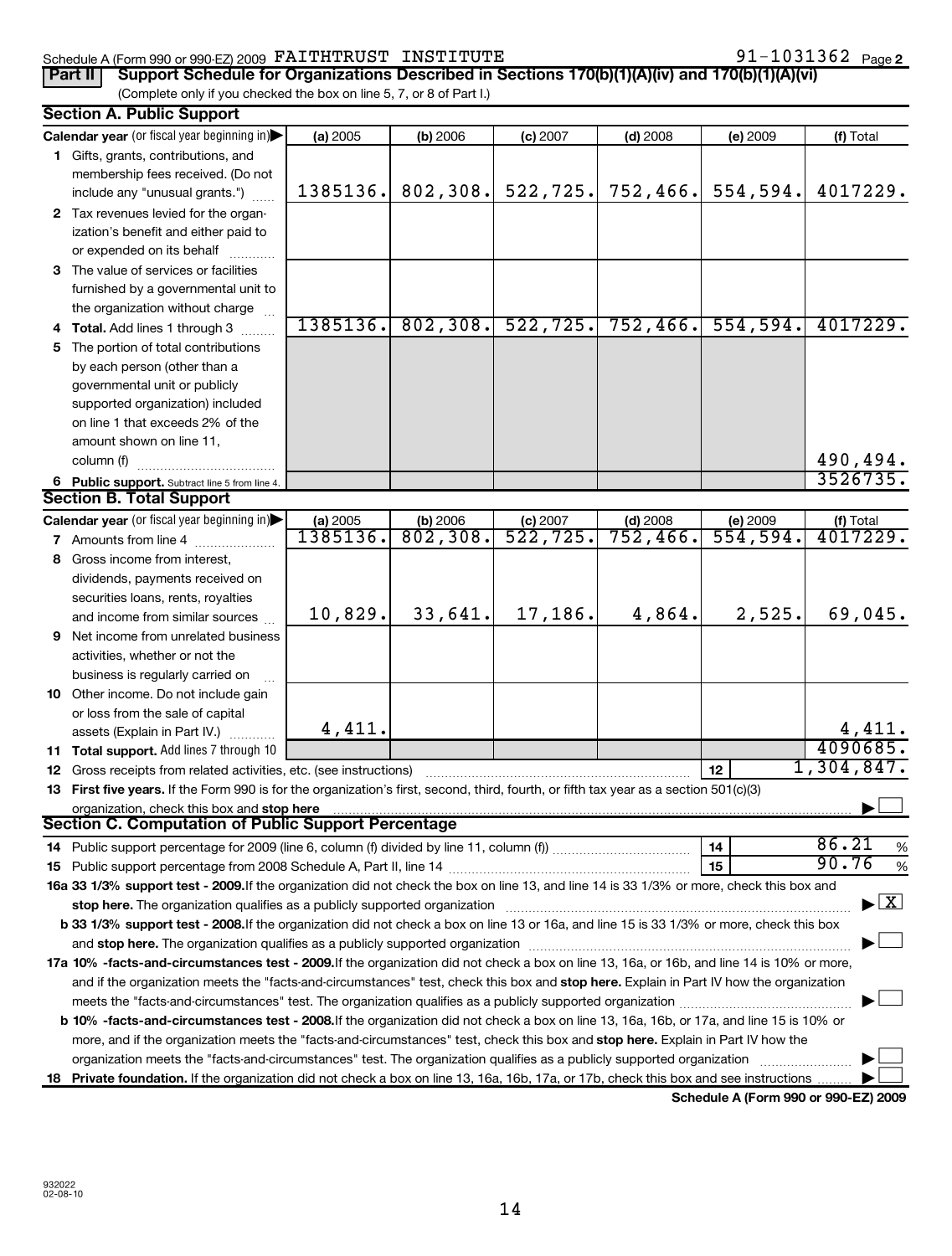| <b>Section A. Public Support</b>                                                                                                                                                         |          |          |            |            | Complete only if you difference the box off line o or fait if |           |
|------------------------------------------------------------------------------------------------------------------------------------------------------------------------------------------|----------|----------|------------|------------|---------------------------------------------------------------|-----------|
| Calendar year (or fiscal year beginning in)                                                                                                                                              | (a) 2005 | (b) 2006 | $(c)$ 2007 | $(d)$ 2008 | (e) 2009                                                      | (f) Total |
| 1 Gifts, grants, contributions, and<br>membership fees received. (Do not<br>include any "unusual grants.")                                                                               |          |          |            |            |                                                               |           |
| 2 Gross receipts from admissions,<br>merchandise sold or services per-<br>formed, or facilities furnished in<br>any activity that is related to the<br>organization's tax-exempt purpose |          |          |            |            |                                                               |           |
| 3 Gross receipts from activities that<br>are not an unrelated trade or bus-                                                                                                              |          |          |            |            |                                                               |           |
| iness under section 513                                                                                                                                                                  |          |          |            |            |                                                               |           |
| Tax revenues levied for the organ-<br>4<br>ization's benefit and either paid to<br>or expended on its behalf                                                                             |          |          |            |            |                                                               |           |
| 5 The value of services or facilities<br>furnished by a governmental unit to<br>the organization without charge                                                                          |          |          |            |            |                                                               |           |
| <b>6 Total.</b> Add lines 1 through 5                                                                                                                                                    |          |          |            |            |                                                               |           |
| 7a Amounts included on lines 1, 2, and<br>3 received from disqualified persons                                                                                                           |          |          |            |            |                                                               |           |
| <b>b</b> Amounts included on lines 2 and 3 received<br>from other than disqualified persons that<br>exceed the greater of \$5,000 or 1% of the<br>amount on line 13 for the year         |          |          |            |            |                                                               |           |
| c Add lines 7a and 7b                                                                                                                                                                    |          |          |            |            |                                                               |           |
| 8 Public support (Subtract line 7c from line 6.)<br><b>Section B. Total Support</b>                                                                                                      |          |          |            |            |                                                               |           |
| Calendar year (or fiscal year beginning in)                                                                                                                                              | (a) 2005 | (b) 2006 | (c) 2007   | $(d)$ 2008 | (e) 2009                                                      | (f) Total |
| 9 Amounts from line 6                                                                                                                                                                    |          |          |            |            |                                                               |           |
| <b>10a</b> Gross income from interest,<br>dividends, payments received on<br>securities loans, rents, royalties<br>and income from similar sources                                       |          |          |            |            |                                                               |           |
| <b>b</b> Unrelated business taxable income                                                                                                                                               |          |          |            |            |                                                               |           |
| (less section 511 taxes) from businesses<br>acquired after June 30, 1975                                                                                                                 |          |          |            |            |                                                               |           |
| c Add lines 10a and 10b                                                                                                                                                                  |          |          |            |            |                                                               |           |
| <b>11</b> Net income from unrelated business<br>activities not included in line 10b,<br>whether or not the business is<br>regularly carried on                                           |          |          |            |            |                                                               |           |
| 12 Other income. Do not include gain<br>or loss from the sale of capital<br>assets (Explain in Part IV.)                                                                                 |          |          |            |            |                                                               |           |
| <b>13</b> Total support (Add lines 9, 10c, 11, and 12.)                                                                                                                                  |          |          |            |            |                                                               |           |
| 14 First five years. If the Form 990 is for the organization's first, second, third, fourth, or fifth tax year as a section 501(c)(3) organization,                                      |          |          |            |            |                                                               |           |
| check this box and stop here                                                                                                                                                             |          |          |            |            |                                                               |           |
| <b>Section C. Computation of Public Support Percentage</b>                                                                                                                               |          |          |            |            |                                                               |           |
|                                                                                                                                                                                          |          |          |            |            | 15                                                            | %         |
|                                                                                                                                                                                          |          |          |            |            | 16                                                            | %         |
| Section D. Computation of Investment Income Percentage                                                                                                                                   |          |          |            |            |                                                               |           |
|                                                                                                                                                                                          |          |          |            |            | 17                                                            | %         |
|                                                                                                                                                                                          |          |          |            |            | 18                                                            | %         |
| 19a 33 1/3% support tests - 2009. If the organization did not check the box on line 14, and line 15 is more than 33 1/3%, and line 17 is not                                             |          |          |            |            |                                                               |           |
| more than 33 1/3%, check this box and stop here. The organization qualifies as a publicly supported organization                                                                         |          |          |            |            |                                                               |           |
| b 33 1/3% support tests - 2008. If the organization did not check a box on line 14 or line 19a, and line 16 is more than 33 1/3%, and                                                    |          |          |            |            |                                                               |           |
| line 18 is not more than 33 1/3%, check this box and stop here. The organization qualifies as a publicly supported organization                                                          |          |          |            |            |                                                               |           |

| line 18 is not more than 33 1/3%, check this box andstop here. The organization qualifies as a publicly supported organization |  |
|--------------------------------------------------------------------------------------------------------------------------------|--|
| 20 Private foundation. If the organization did not check a box on line 14, 19a, or 19b, check this box and see instructions    |  |

 $\overline{\phantom{a}}$ 

(Complete only if you checked the box on line 9 of Part I.)

| Schedule A (Form 990 or 990-EZ) 2009 | Page                                                                                                                                       |
|--------------------------------------|--------------------------------------------------------------------------------------------------------------------------------------------|
|                                      | <b>Part III   Support Schedule for Organizations Described in Section 509(a)(2)</b> (Complete only if you checked the box on line 9 of Par |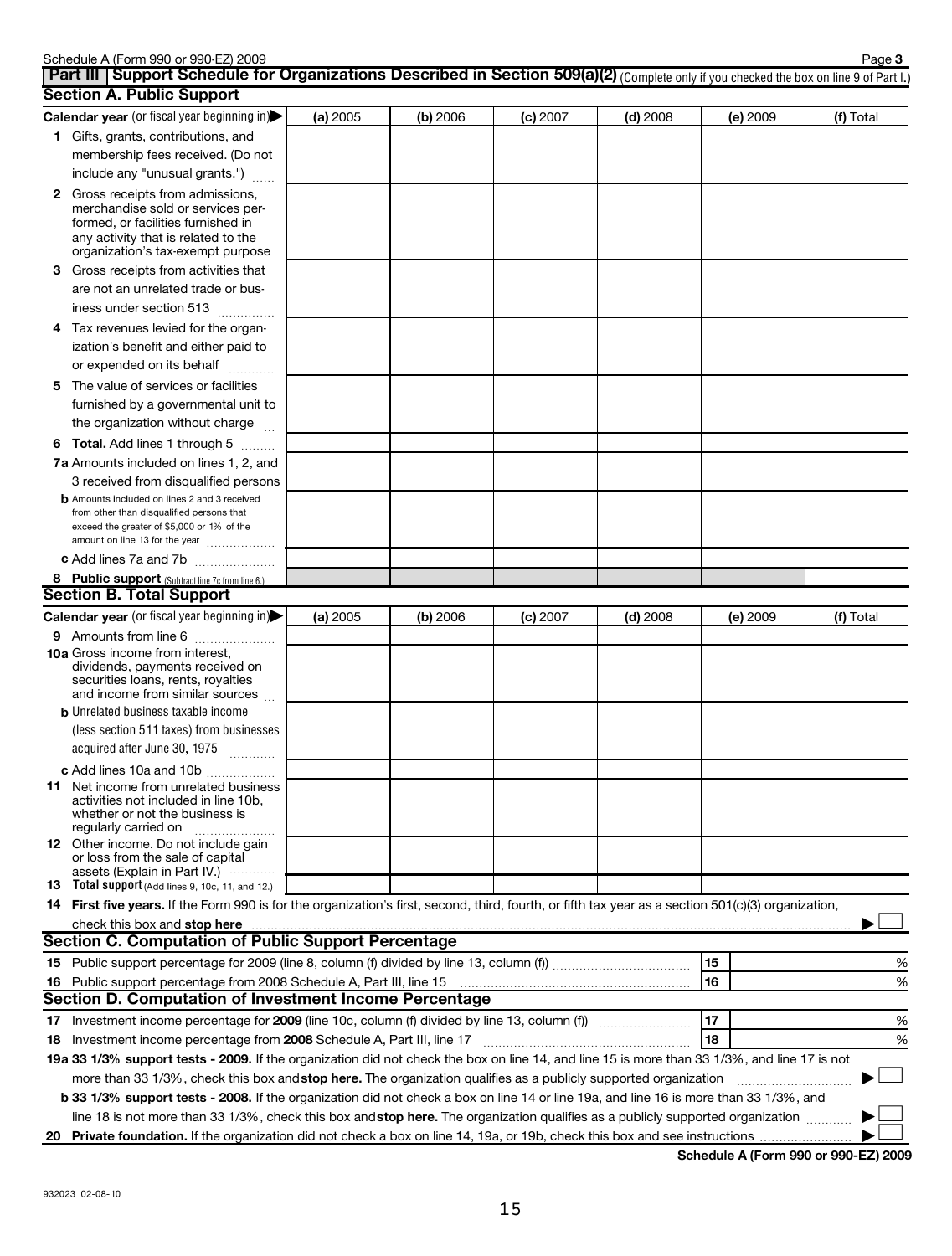| Schedule A (Form 990 or 990-EZ) 2009 FAITHTRUST INSTITUTE                                                                                          | 91-1031362 Page 4 |
|----------------------------------------------------------------------------------------------------------------------------------------------------|-------------------|
| <b>Part IV</b><br>Supplemental Information. Complete this part to provide the explanations required by Part II, line 10; Part II, line 17a or 17b; |                   |
| and Part III, line 12. Provide any other additional information. See instructions.                                                                 |                   |
| SCHEDULE A, PART II, LINE 10, EXPLANATION FOR OTHER INCOME:                                                                                        |                   |
| <b>MISCELLANEOUS</b>                                                                                                                               |                   |
|                                                                                                                                                    |                   |
|                                                                                                                                                    |                   |
|                                                                                                                                                    |                   |
|                                                                                                                                                    |                   |
|                                                                                                                                                    |                   |
|                                                                                                                                                    |                   |
|                                                                                                                                                    |                   |
|                                                                                                                                                    |                   |
|                                                                                                                                                    |                   |
|                                                                                                                                                    |                   |
|                                                                                                                                                    |                   |
|                                                                                                                                                    |                   |
|                                                                                                                                                    |                   |
|                                                                                                                                                    |                   |
|                                                                                                                                                    |                   |
|                                                                                                                                                    |                   |
|                                                                                                                                                    |                   |
|                                                                                                                                                    |                   |
|                                                                                                                                                    |                   |
|                                                                                                                                                    |                   |
|                                                                                                                                                    |                   |
|                                                                                                                                                    |                   |
|                                                                                                                                                    |                   |
|                                                                                                                                                    |                   |
|                                                                                                                                                    |                   |
|                                                                                                                                                    |                   |
|                                                                                                                                                    |                   |
|                                                                                                                                                    |                   |
|                                                                                                                                                    |                   |
|                                                                                                                                                    |                   |
|                                                                                                                                                    |                   |
|                                                                                                                                                    |                   |
|                                                                                                                                                    |                   |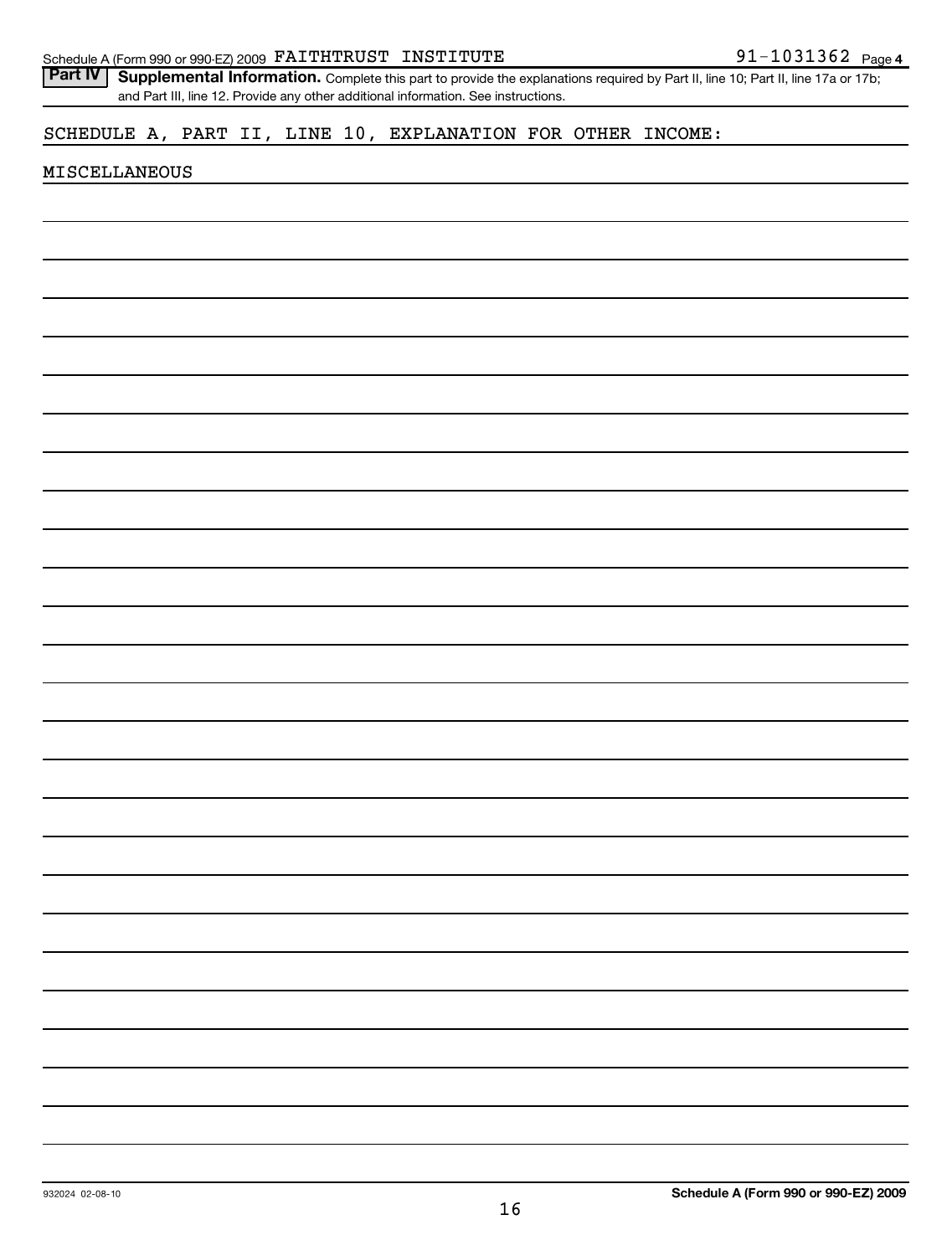# **Schedule B Schedule of Contributors**

**or 990-PF) | Attach to Form 990, 990-EZ, or 990-PF.**

OMB No. 1545-0047

**2009**

**Name of the organization Employer identification number**

|  | FAITHTRUST INSTITUTE | 91-1031362 |
|--|----------------------|------------|
|--|----------------------|------------|

|  | $91 - 1031$ |  |  |  |
|--|-------------|--|--|--|
|  |             |  |  |  |

**Organization type** (check one):

| Filers of:         | <b>Section:</b>                                                                    |
|--------------------|------------------------------------------------------------------------------------|
| Form 990 or 990-F7 | $\lfloor \underline{X} \rfloor$ 501(c)( 3) (enter number) organization             |
|                    | $4947(a)(1)$ nonexempt charitable trust <b>not</b> treated as a private foundation |
|                    | 527 political organization                                                         |
| Form 990-PF        | 501(c)(3) exempt private foundation                                                |
|                    | 4947(a)(1) nonexempt charitable trust treated as a private foundation              |
|                    | 501(c)(3) taxable private foundation                                               |

Check if your organization is covered by the General Rule or a Special Rule. **Note.**  Only a section 501(c)(7), (8), or (10) organization can check boxes for both the General Rule and a Special Rule. See instructions.

#### **General Rule**

For an organization filing Form 990, 990-EZ, or 990-PF that received, during the year, \$5,000 or more (in money or property) from any one contributor. Complete Parts I and II.  $\left\vert \cdot\right\vert$ 

#### **Special Rules**

509(a)(1) and 170(b)(1)(A)(vi), and received from any one contributor, during the year, a contribution of the greater of (1) \$5,000 or (2) 2%  $\boxed{\textbf{X}}$  For a section 501(c)(3) organization filing Form 990 or 990-EZ that met the 33 1/3% support test of the regulations under sections of the amount on (i) Form 990, Part VIII, line 1h or (ii) Form 990-EZ, line 1. Complete Parts I and II.

aggregate contributions of more than \$1,000 for use exclusively for religious, charitable, scientific, literary, or educational purposes, or For a section 501(c)(7), (8), or (10) organization filing Form 990 or 990-EZ that received from any one contributor, during the year, the prevention of cruelty to children or animals. Complete Parts I, II, and III.  $\left\vert \cdot\right\vert$ 

purpose. Do not complete any of the parts unless the General Rule applies to this organization because it received nonexclusively contributions for use exclusively for religious, charitable, etc., purposes, but these contributions did not aggregate to more than \$1,000. If this box is checked, enter here the total contributions that were received during the year for an exclusively religious, charitable, etc., For a section 501(c)(7), (8), or (10) organization filing Form 990 or 990-EZ that received from any one contributor, during the year, religious, charitable, etc., contributions of \$5,000 or more during the year. ~~~~~~~~~~~~~~~~~ | \$  $\left\vert \cdot\right\vert$ 

**Caution.** An organization that is not covered by the General Rule and/or the Special Rules does not file Schedule B (Form 990, 990-EZ, or 990-PF), but it **must** answer "No" on Part IV, line 2 of its Form 990, or check the box on line H of its Form 990-EZ, or on line 2 of its Form 990-PF, to certify that it does not meet the filing requirements of Schedule B (Form 990, 990-EZ, or 990-PF).

| LHA For Privacy Act and Paperwork Reduction Act Notice, see the Instructions |
|------------------------------------------------------------------------------|
| for Form 990, 990-EZ, or 990-PF.                                             |

**Schedule B (Form 990, 990-EZ, or 990-PF) (2009)**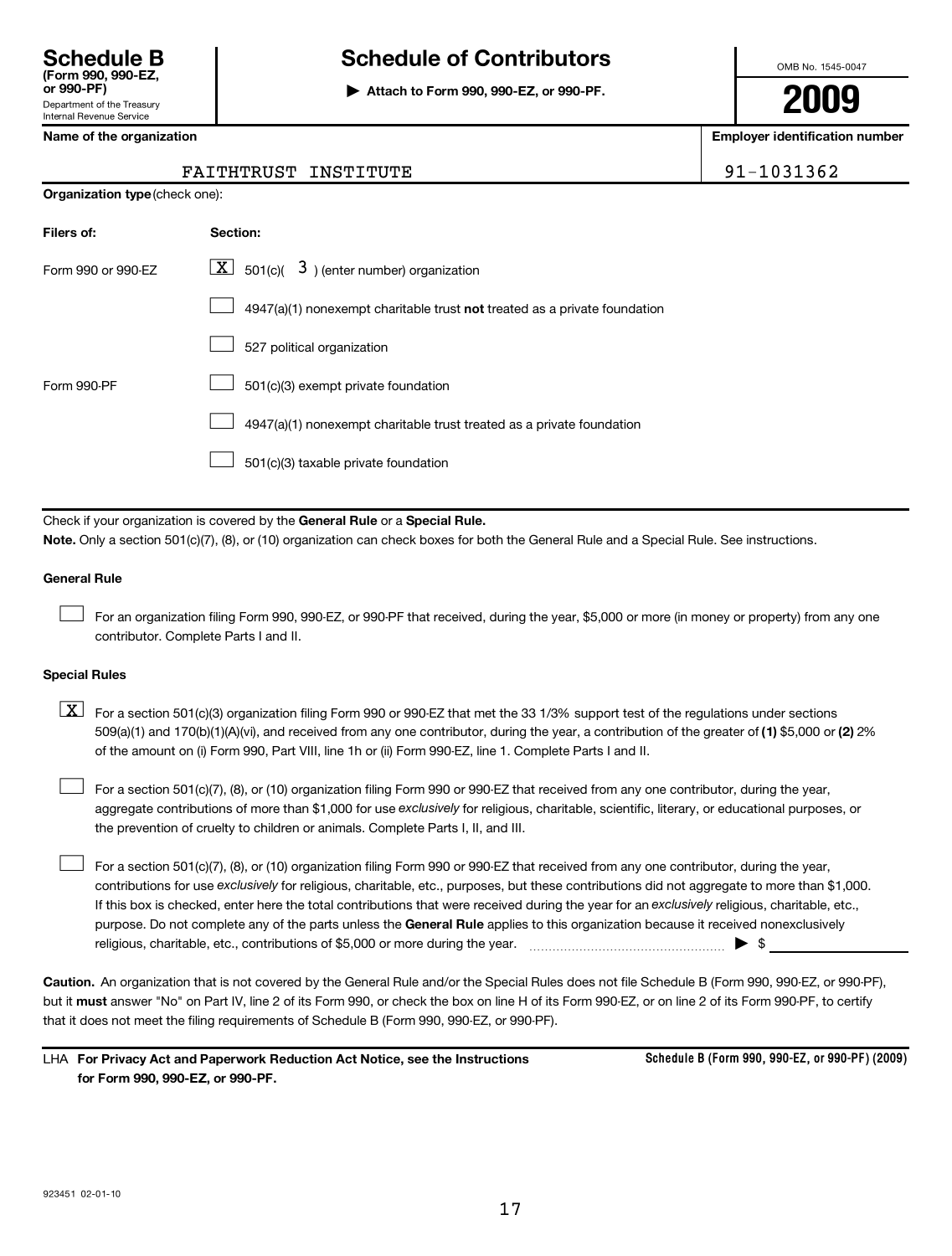# **Supplemental Financial Statements**

**(Form 990) | Complete if the organization answered "Yes," to Form 990,**

**Part IV, line 6, 7, 8, 9, 10, 11, or 12.**

| OMB No. 1545-0047     |
|-----------------------|
| 2009                  |
| <b>Open to Public</b> |
| Inspection            |

| Department of the Treasury<br>Internal Revenue Service |                      |                         |                                                                                                                                                             | $11$ , $111$ $0$ , $1$ , $0$ , $3$ , $10$ , $11$ , $01$ $12$<br>Attach to Form 990. See separate instructions. |                                                     |  |                                       | <b>Open to Public</b><br>Inspection |           |
|--------------------------------------------------------|----------------------|-------------------------|-------------------------------------------------------------------------------------------------------------------------------------------------------------|----------------------------------------------------------------------------------------------------------------|-----------------------------------------------------|--|---------------------------------------|-------------------------------------|-----------|
| Name of the organization                               |                      |                         |                                                                                                                                                             |                                                                                                                |                                                     |  | <b>Employer identification number</b> |                                     |           |
|                                                        | FAITHTRUST INSTITUTE |                         |                                                                                                                                                             |                                                                                                                |                                                     |  |                                       | 91-1031362                          |           |
| Part I                                                 |                      |                         | Organizations Maintaining Donor Advised Funds or Other Similar Funds or Accounts. Complete if the                                                           |                                                                                                                |                                                     |  |                                       |                                     |           |
|                                                        |                      |                         | organization answered "Yes" to Form 990, Part IV, line 6.                                                                                                   |                                                                                                                |                                                     |  |                                       |                                     |           |
|                                                        |                      |                         |                                                                                                                                                             |                                                                                                                | (a) Donor advised funds                             |  |                                       | (b) Funds and other accounts        |           |
| 1.                                                     |                      |                         |                                                                                                                                                             |                                                                                                                |                                                     |  |                                       |                                     |           |
| 2                                                      |                      |                         |                                                                                                                                                             |                                                                                                                |                                                     |  |                                       |                                     |           |
| З                                                      |                      |                         |                                                                                                                                                             |                                                                                                                |                                                     |  |                                       |                                     |           |
| 4                                                      |                      |                         |                                                                                                                                                             |                                                                                                                |                                                     |  |                                       |                                     |           |
| 5                                                      |                      |                         | Did the organization inform all donors and donor advisors in writing that the assets held in donor advised funds                                            |                                                                                                                |                                                     |  |                                       |                                     |           |
|                                                        |                      |                         |                                                                                                                                                             |                                                                                                                |                                                     |  |                                       | Yes                                 | No        |
| 6                                                      |                      |                         | Did the organization inform all grantees, donors, and donor advisors in writing that grant funds can be used only                                           |                                                                                                                |                                                     |  |                                       |                                     |           |
|                                                        |                      |                         | for charitable purposes and not for the benefit of the donor or donor advisor, or for any other purpose conferring                                          |                                                                                                                |                                                     |  |                                       |                                     |           |
|                                                        |                      |                         |                                                                                                                                                             |                                                                                                                |                                                     |  |                                       | Yes                                 | No        |
| Part II                                                |                      |                         | Conservation Easements. Complete if the organization answered "Yes" to Form 990, Part IV, line 7.                                                           |                                                                                                                |                                                     |  |                                       |                                     |           |
| 1                                                      |                      |                         | Purpose(s) of conservation easements held by the organization (check all that apply).                                                                       |                                                                                                                |                                                     |  |                                       |                                     |           |
|                                                        |                      |                         | Preservation of land for public use (e.g., recreation or pleasure)                                                                                          |                                                                                                                | Preservation of an historically important land area |  |                                       |                                     |           |
|                                                        |                      |                         | Protection of natural habitat                                                                                                                               |                                                                                                                | Preservation of a certified historic structure      |  |                                       |                                     |           |
|                                                        |                      |                         | Preservation of open space                                                                                                                                  |                                                                                                                |                                                     |  |                                       |                                     |           |
| 2                                                      |                      |                         | Complete lines 2a through 2d if the organization held a qualified conservation contribution in the form of a conservation easement on the last              |                                                                                                                |                                                     |  |                                       |                                     |           |
|                                                        |                      | day of the tax year.    |                                                                                                                                                             |                                                                                                                |                                                     |  |                                       |                                     |           |
|                                                        |                      |                         |                                                                                                                                                             |                                                                                                                |                                                     |  |                                       | Held at the End of the Tax Year     |           |
| a                                                      |                      |                         |                                                                                                                                                             |                                                                                                                |                                                     |  | 2a                                    |                                     |           |
| b                                                      |                      |                         | Total acreage restricted by conservation easements                                                                                                          |                                                                                                                |                                                     |  | 2 <sub>b</sub>                        |                                     |           |
| с                                                      |                      |                         |                                                                                                                                                             |                                                                                                                |                                                     |  | 2c                                    |                                     |           |
|                                                        | d                    |                         |                                                                                                                                                             |                                                                                                                |                                                     |  | 2d                                    |                                     |           |
| 3                                                      |                      |                         | Number of conservation easements modified, transferred, released, extinguished, or terminated by the organization during the tax                            |                                                                                                                |                                                     |  |                                       |                                     |           |
|                                                        | year                 |                         |                                                                                                                                                             |                                                                                                                |                                                     |  |                                       |                                     |           |
| 4                                                      |                      |                         | Number of states where property subject to conservation easement is located >                                                                               |                                                                                                                |                                                     |  |                                       |                                     |           |
| 5                                                      |                      |                         | Does the organization have a written policy regarding the periodic monitoring, inspection, handling of                                                      |                                                                                                                |                                                     |  |                                       | Yes                                 |           |
|                                                        |                      |                         | violations, and enforcement of the conservation easements it holds?                                                                                         |                                                                                                                |                                                     |  |                                       |                                     | <b>No</b> |
| 6                                                      |                      |                         | Staff and volunteer hours devoted to monitoring, inspecting, and enforcing conservation easements during the year                                           |                                                                                                                |                                                     |  |                                       |                                     |           |
| 7                                                      |                      |                         | Amount of expenses incurred in monitoring, inspecting, and enforcing conservation easements during the year $\triangleright$ \$                             |                                                                                                                |                                                     |  |                                       |                                     |           |
| 8                                                      |                      |                         | Does each conservation easement reported on line 2(d) above satisfy the requirements of section 170(h)(4)(B)(i)                                             |                                                                                                                |                                                     |  |                                       | Yes                                 | <b>No</b> |
| 9                                                      |                      |                         | In Part XIV, describe how the organization reports conservation easements in its revenue and expense statement, and balance sheet, and                      |                                                                                                                |                                                     |  |                                       |                                     |           |
|                                                        |                      |                         | include, if applicable, the text of the footnote to the organization's financial statements that describes the organization's accounting for                |                                                                                                                |                                                     |  |                                       |                                     |           |
|                                                        |                      | conservation easements. |                                                                                                                                                             |                                                                                                                |                                                     |  |                                       |                                     |           |
|                                                        | Part III             |                         | Organizations Maintaining Collections of Art, Historical Treasures, or Other Similar Assets.                                                                |                                                                                                                |                                                     |  |                                       |                                     |           |
|                                                        |                      |                         | Complete if the organization answered "Yes" to Form 990, Part IV, line 8.                                                                                   |                                                                                                                |                                                     |  |                                       |                                     |           |
|                                                        |                      |                         |                                                                                                                                                             |                                                                                                                |                                                     |  |                                       |                                     |           |
|                                                        |                      |                         | 1a If the organization elected, as permitted under SFAS 116, not to report in its revenue statement and balance sheet works of art, historical              |                                                                                                                |                                                     |  |                                       |                                     |           |
|                                                        |                      |                         | treasures, or other similar assets held for public exhibition, education, or research in furtherance of public service, provide, in Part XIV, the text of   |                                                                                                                |                                                     |  |                                       |                                     |           |
|                                                        |                      |                         | the footnote to its financial statements that describes these items.                                                                                        |                                                                                                                |                                                     |  |                                       |                                     |           |
|                                                        |                      |                         | <b>b</b> If the organization elected, as permitted under SFAS 116, to report in its revenue statement and balance sheet works of art, historical treasures, |                                                                                                                |                                                     |  |                                       |                                     |           |
|                                                        |                      |                         | or other similar assets held for public exhibition, education, or research in furtherance of public service, provide the following amounts relating to      |                                                                                                                |                                                     |  |                                       |                                     |           |
|                                                        |                      | these items:            |                                                                                                                                                             |                                                                                                                |                                                     |  |                                       |                                     |           |
|                                                        |                      |                         |                                                                                                                                                             |                                                                                                                |                                                     |  |                                       | $\frac{1}{2}$                       |           |
|                                                        |                      |                         | (ii) Assets included in Form 990, Part X                                                                                                                    |                                                                                                                |                                                     |  |                                       |                                     |           |
| 2                                                      |                      |                         | If the organization received or held works of art, historical treasures, or other similar assets for financial gain, provide                                |                                                                                                                |                                                     |  |                                       |                                     |           |
|                                                        |                      |                         | the following amounts required to be reported under SFAS 116 relating to these items:                                                                       |                                                                                                                |                                                     |  |                                       |                                     |           |
|                                                        |                      |                         | a Revenues included in Form 990, Part VIII, line 1                                                                                                          |                                                                                                                |                                                     |  | \$                                    |                                     |           |

**b** Assets included in Form 990, Part X

~~~~~~~~~~~~~~~~~~~~~~~~~~~~~~~~~~~ | \$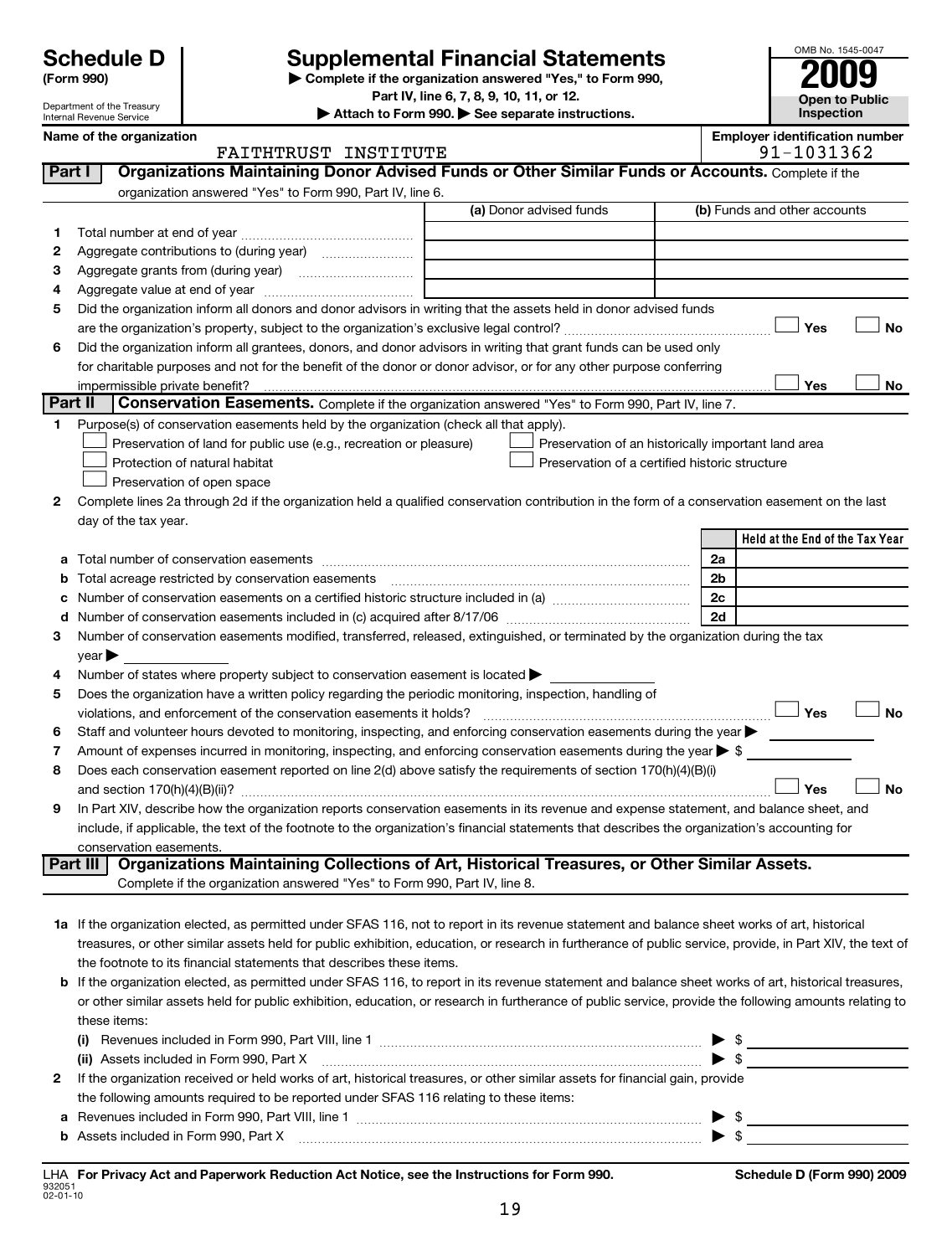|               | Schedule D (Form 990) 2009                                                                                                                                                                                                          | FAITHTRUST INSTITUTE |                |                           |                                                         |                | $91 - 1031362$ Page 2 |
|---------------|-------------------------------------------------------------------------------------------------------------------------------------------------------------------------------------------------------------------------------------|----------------------|----------------|---------------------------|---------------------------------------------------------|----------------|-----------------------|
| Part III      | Organizations Maintaining Collections of Art, Historical Treasures, or Other Similar Assets (continued)                                                                                                                             |                      |                |                           |                                                         |                |                       |
| 3             | Using the organization's acquisition, accession, and other records, check any of the following that are a significant use of its collection items<br>(check all that apply):                                                        |                      |                |                           |                                                         |                |                       |
| a             | Public exhibition                                                                                                                                                                                                                   | d                    |                | Loan or exchange programs |                                                         |                |                       |
| b             | Scholarly research                                                                                                                                                                                                                  | e                    | Other          |                           |                                                         |                |                       |
| c             | Preservation for future generations                                                                                                                                                                                                 |                      |                |                           |                                                         |                |                       |
| 4             | Provide a description of the organization's collections and explain how they further the organization's exempt purpose in Part XIV.                                                                                                 |                      |                |                           |                                                         |                |                       |
| 5             | During the year, did the organization solicit or receive donations of art, historical treasures, or other similar assets                                                                                                            |                      |                |                           |                                                         |                |                       |
|               |                                                                                                                                                                                                                                     |                      |                |                           |                                                         | Yes            | No                    |
|               | Part IV<br>Escrow and Custodial Arrangements. Complete if organization answered "Yes" to Form 990, Part IV, line 9, or                                                                                                              |                      |                |                           |                                                         |                |                       |
|               | reported an amount on Form 990, Part X, line 21.                                                                                                                                                                                    |                      |                |                           |                                                         |                |                       |
|               | 1a Is the organization an agent, trustee, custodian or other intermediary for contributions or other assets not included                                                                                                            |                      |                |                           |                                                         |                |                       |
|               |                                                                                                                                                                                                                                     |                      |                |                           |                                                         | Yes            | No                    |
|               | b If "Yes," explain the arrangement in Part XIV and complete the following table:                                                                                                                                                   |                      |                |                           |                                                         |                |                       |
|               |                                                                                                                                                                                                                                     |                      |                |                           |                                                         | Amount         |                       |
| c             | Beginning balance <b>communications</b> and the contract of the contract of the contract of the contract of the contract of the contract of the contract of the contract of the contract of the contract of the contract of the con |                      |                |                           | 1c                                                      |                |                       |
|               |                                                                                                                                                                                                                                     |                      |                |                           | 1d                                                      |                |                       |
|               | Distributions during the year manufactured and an account of the year manufactured and the year manufactured and the year manufactured and the year manufactured and the year manufactured and the year manufactured and the y      |                      |                |                           | 1e                                                      |                |                       |
|               |                                                                                                                                                                                                                                     |                      |                |                           | 1f                                                      |                |                       |
|               |                                                                                                                                                                                                                                     |                      |                |                           |                                                         | Yes            | No                    |
|               | <b>b</b> If "Yes," explain the arrangement in Part XIV.                                                                                                                                                                             |                      |                |                           |                                                         |                |                       |
| <b>Part V</b> | <b>Endowment Funds.</b> Complete if the organization answered "Yes" to Form 990, Part IV, line 10.                                                                                                                                  |                      |                |                           |                                                         |                |                       |
|               |                                                                                                                                                                                                                                     | (a) Current year     | (b) Prior year |                           | (c) Two years back $\vert$ (d) Three years back $\vert$ |                | (e) Four years back   |
|               | <b>1a</b> Beginning of year balance                                                                                                                                                                                                 | 156, 199.            | 157,099.       |                           |                                                         |                |                       |
|               |                                                                                                                                                                                                                                     |                      | 24,008.        |                           |                                                         |                |                       |
|               | Net investment earnings, gains, and losses                                                                                                                                                                                          | 2,068.               | $-22,437.$     |                           |                                                         |                |                       |
|               | Grants or scholarships                                                                                                                                                                                                              |                      | 2,471.         |                           |                                                         |                |                       |
|               | e Other expenditures for facilities                                                                                                                                                                                                 |                      |                |                           |                                                         |                |                       |
|               | and programs                                                                                                                                                                                                                        |                      |                |                           |                                                         |                |                       |
| Ť.            | Administrative expenses                                                                                                                                                                                                             |                      |                |                           |                                                         |                |                       |
| g             | End of year balance                                                                                                                                                                                                                 | 158, 267.            | 156, 199.      |                           |                                                         |                |                       |
| 2             | Provide the estimated percentage of the year end balance held as:                                                                                                                                                                   |                      |                |                           |                                                         |                |                       |
|               | Board designated or quasi-endowment                                                                                                                                                                                                 | 63.00                | %              |                           |                                                         |                |                       |
| b             | 36.00<br>Permanent endowment                                                                                                                                                                                                        | %                    |                |                           |                                                         |                |                       |
|               | 1.00<br>Term endowment $\blacktriangleright$                                                                                                                                                                                        | %                    |                |                           |                                                         |                |                       |
|               | 3a Are there endowment funds not in the possession of the organization that are held and administered for the organization                                                                                                          |                      |                |                           |                                                         |                |                       |
|               | by:                                                                                                                                                                                                                                 |                      |                |                           |                                                         |                | Yes<br><b>NO</b>      |
|               | (i)                                                                                                                                                                                                                                 |                      |                |                           |                                                         | 3a(i)          | X                     |
|               |                                                                                                                                                                                                                                     |                      |                |                           |                                                         | 3a(ii)         | x                     |
|               |                                                                                                                                                                                                                                     |                      |                |                           |                                                         | 3b             |                       |
|               | Describe in Part XIV the intended uses of the organization's endowment funds.                                                                                                                                                       |                      |                |                           |                                                         |                |                       |
|               | Investments - Land, Buildings, and Equipment. See Form 990, Part X, line 10.<br><b>Part VI</b>                                                                                                                                      |                      |                |                           |                                                         |                |                       |
|               | Description of investment                                                                                                                                                                                                           | (a) Cost or other    |                | (b) Cost or other         | (c) Accumulated                                         | (d) Book value |                       |
|               |                                                                                                                                                                                                                                     | basis (investment)   |                | basis (other)             | depreciation                                            |                |                       |
|               |                                                                                                                                                                                                                                     |                      |                |                           |                                                         |                |                       |
|               |                                                                                                                                                                                                                                     |                      |                |                           |                                                         |                |                       |
|               |                                                                                                                                                                                                                                     |                      |                |                           |                                                         |                |                       |
|               |                                                                                                                                                                                                                                     |                      |                | 29,610.                   | 24,620.                                                 |                | 4,990.                |
| е             |                                                                                                                                                                                                                                     |                      |                |                           |                                                         |                |                       |
|               | Total. Add lines 1a through 1e. (Column (d) must equal Form 990, Part X, column (B), line 10(c).)                                                                                                                                   |                      |                |                           |                                                         |                | 4,990.                |
|               |                                                                                                                                                                                                                                     |                      |                |                           |                                                         |                |                       |

**Schedule D (Form 990) 2009**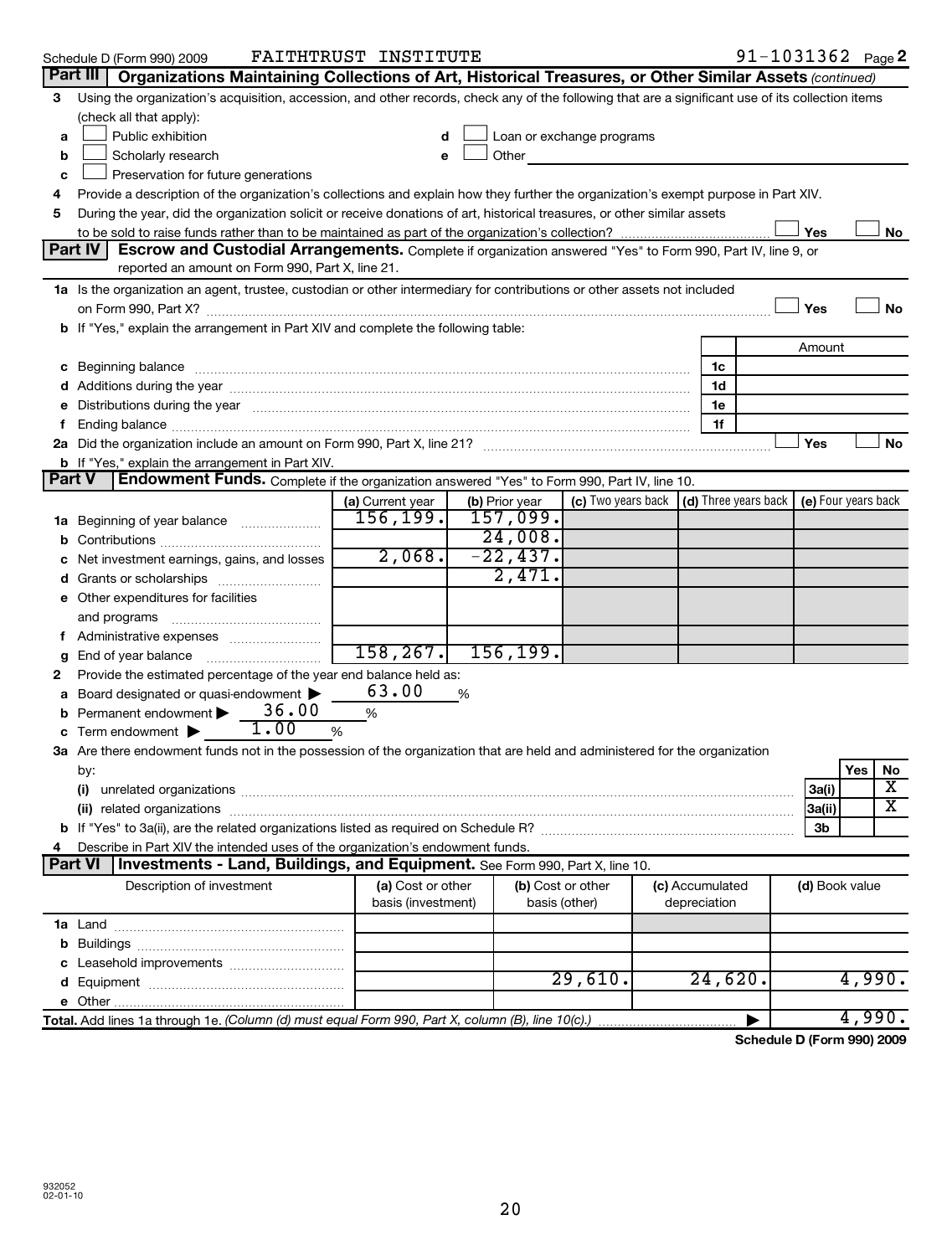| Schedule D (Form 990) 200 |  |  |  |  |
|---------------------------|--|--|--|--|
|---------------------------|--|--|--|--|

# Schedule D (Form 990) 2009 FAITHTRUST INSTITUTE 91-1031362 Page

| Part VII Investments - Other Securities. See Form 990, Part X, line 12. |                 |                                                              |                                                              |                |
|-------------------------------------------------------------------------|-----------------|--------------------------------------------------------------|--------------------------------------------------------------|----------------|
| (a) Description of security or category<br>(including name of security) | (b) Book value  |                                                              | (c) Method of valuation:<br>Cost or end-of-year market value |                |
| Financial derivatives                                                   |                 |                                                              |                                                              |                |
|                                                                         |                 |                                                              |                                                              |                |
| Other_                                                                  |                 |                                                              |                                                              |                |
|                                                                         |                 |                                                              |                                                              |                |
|                                                                         |                 |                                                              |                                                              |                |
|                                                                         |                 |                                                              |                                                              |                |
|                                                                         |                 |                                                              |                                                              |                |
|                                                                         |                 |                                                              |                                                              |                |
|                                                                         |                 |                                                              |                                                              |                |
|                                                                         |                 |                                                              |                                                              |                |
|                                                                         |                 |                                                              |                                                              |                |
|                                                                         |                 |                                                              |                                                              |                |
|                                                                         |                 |                                                              |                                                              |                |
| Total. (Col (b) must equal Form 990, Part X, col (B) line 12.)          |                 |                                                              |                                                              |                |
| Part VIII Investments - Program Related. See Form 990, Part X, line 13. |                 |                                                              |                                                              |                |
| (a) Description of investment type                                      | (b) Book value  | (c) Method of valuation:<br>Cost or end-of-year market value |                                                              |                |
|                                                                         |                 |                                                              |                                                              |                |
|                                                                         |                 |                                                              |                                                              |                |
|                                                                         |                 |                                                              |                                                              |                |
|                                                                         |                 |                                                              |                                                              |                |
|                                                                         |                 |                                                              |                                                              |                |
|                                                                         |                 |                                                              |                                                              |                |
|                                                                         |                 |                                                              |                                                              |                |
|                                                                         |                 |                                                              |                                                              |                |
|                                                                         |                 |                                                              |                                                              |                |
|                                                                         |                 |                                                              |                                                              |                |
|                                                                         |                 |                                                              |                                                              |                |
| Total. (Col (b) must equal Form 990, Part X, col (B) line 13.)          |                 |                                                              |                                                              |                |
| Part IX   Other Assets. See Form 990, Part X, line 15.                  |                 |                                                              |                                                              |                |
|                                                                         | (a) Description |                                                              |                                                              | (b) Book value |
|                                                                         |                 |                                                              |                                                              |                |
|                                                                         |                 |                                                              |                                                              |                |
|                                                                         |                 |                                                              |                                                              |                |
|                                                                         |                 |                                                              |                                                              |                |
|                                                                         |                 |                                                              |                                                              |                |
|                                                                         |                 |                                                              |                                                              |                |
|                                                                         |                 |                                                              |                                                              |                |
|                                                                         |                 |                                                              |                                                              |                |
|                                                                         |                 |                                                              |                                                              |                |
|                                                                         |                 |                                                              |                                                              |                |
|                                                                         |                 |                                                              |                                                              |                |
| Total. (Column (b) must equal Form 990, Part X, col (B) line 15.)       |                 |                                                              |                                                              |                |
| <b>Part X</b><br>Other Liabilities. See Form 990, Part X, line 25.      |                 |                                                              |                                                              |                |
| (a) Description of liability<br>1.                                      |                 | (b) Amount                                                   |                                                              |                |
| Federal income taxes                                                    |                 |                                                              |                                                              |                |
|                                                                         |                 |                                                              |                                                              |                |
|                                                                         |                 |                                                              |                                                              |                |
|                                                                         |                 |                                                              |                                                              |                |
|                                                                         |                 |                                                              |                                                              |                |
|                                                                         |                 |                                                              |                                                              |                |
|                                                                         |                 |                                                              |                                                              |                |
|                                                                         |                 |                                                              |                                                              |                |
|                                                                         |                 |                                                              |                                                              |                |
|                                                                         |                 |                                                              |                                                              |                |
|                                                                         |                 |                                                              |                                                              |                |
| Total. (Column (b) must equal Form 990, Part X, col (B) line 25.)       |                 |                                                              |                                                              |                |

**2.** FIN 48 Footnote. In Part XIV, provide the text of the footnote to the organization's financial statements that reports the organization's liability for uncertain tax positions under FIN 48.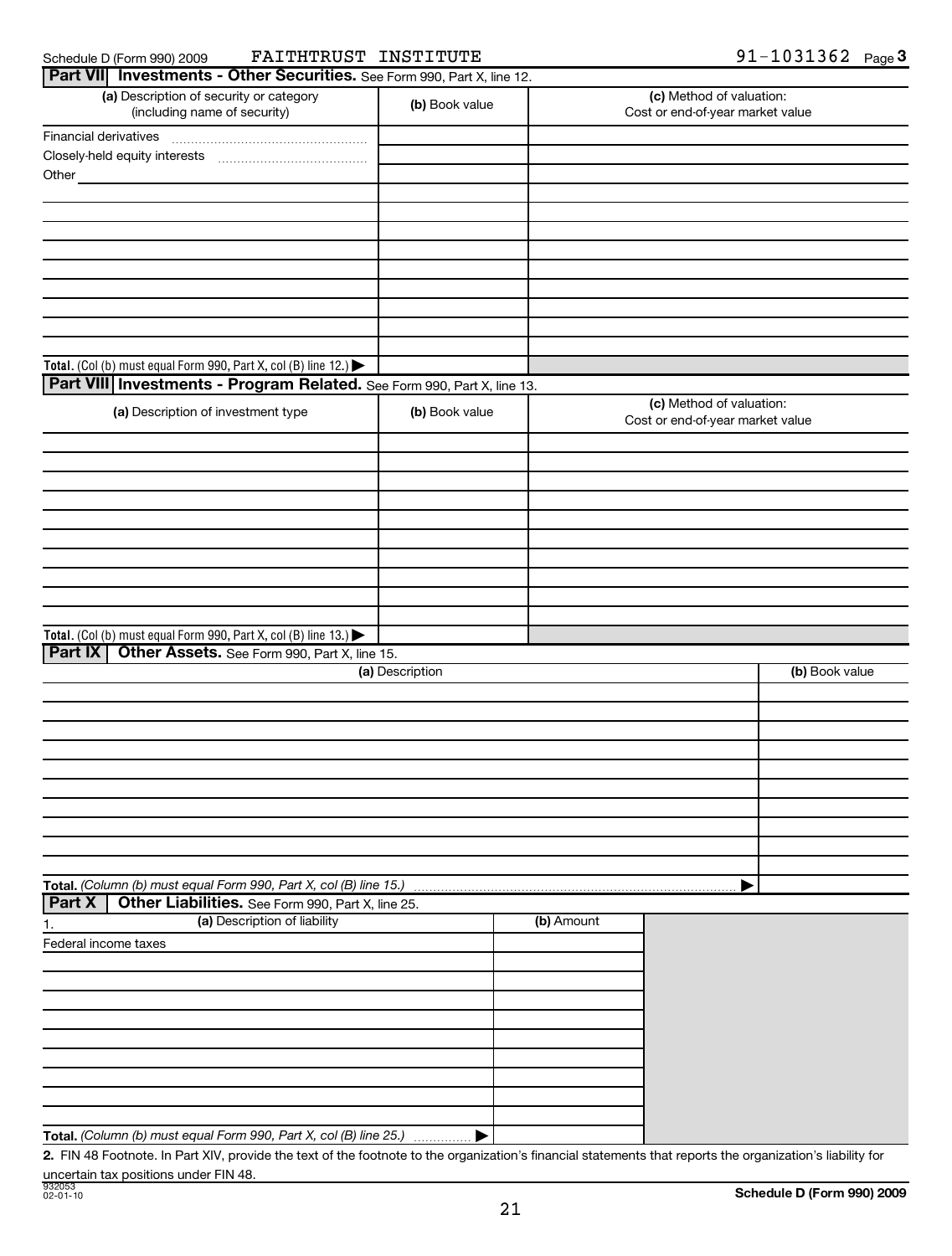|    | FAITHTRUST INSTITUTE<br>Schedule D (Form 990) 2009                                                                                                                                                                                   |                |              | $91 - 1031362$ Page 4 |    |
|----|--------------------------------------------------------------------------------------------------------------------------------------------------------------------------------------------------------------------------------------|----------------|--------------|-----------------------|----|
|    | Reconciliation of Change in Net Assets from Form 990 to Audited Financial Statements<br>Part XI                                                                                                                                      |                |              |                       |    |
| 1  | Total revenue (Form 990, Part VIII, column (A), line 12)                                                                                                                                                                             | 1              |              | 787,517.              |    |
| 2  | Total expenses (Form 990, Part IX, column (A), line 25)                                                                                                                                                                              | $\mathbf{2}$   |              | 998, 111.             |    |
| 3  |                                                                                                                                                                                                                                      | 3              |              | $-210,594.$           |    |
| 4  | Net unrealized gains (losses) on investments [111] www.communicalizations.communications.com                                                                                                                                         | 4              |              | 11,467.               |    |
| 5  |                                                                                                                                                                                                                                      | 5              |              |                       |    |
| 6  |                                                                                                                                                                                                                                      | 6              |              |                       |    |
| 7  | Prior period adjustments [111] matter contracts and all the contracts and an analyzing contracts and adjustments                                                                                                                     | $\overline{7}$ |              |                       |    |
| 8  | Other (Describe in Part XIV.) <b>Process and Contain and Container and Container and Container and Container and Container and Container and Container and Container and Container and Container and Container and Container and</b> | 8              |              |                       |    |
| 9  |                                                                                                                                                                                                                                      | 9              |              | 11,467.               |    |
| 10 | Excess or (deficit) for the year per audited financial statements. Combine lines 3 and 9                                                                                                                                             | 10             |              | $-199, 127.$          |    |
|    | Part XII   Reconciliation of Revenue per Audited Financial Statements With Revenue per Return                                                                                                                                        |                |              |                       |    |
| 1  | Total revenue, gains, and other support per audited financial statements                                                                                                                                                             |                | 1            | 798,984.              |    |
| 2  | Amounts included on line 1 but not on Form 990, Part VIII, line 12:                                                                                                                                                                  |                |              |                       |    |
| a  | 2a<br>Net unrealized gains on investments                                                                                                                                                                                            | 11,467.        |              |                       |    |
| b  | 2 <sub>b</sub>                                                                                                                                                                                                                       |                |              |                       |    |
| с  | 2c                                                                                                                                                                                                                                   |                |              |                       |    |
| d  | 2d                                                                                                                                                                                                                                   |                |              |                       |    |
| е  | Add lines 2a through 2d                                                                                                                                                                                                              |                | <b>2e</b>    | 11,467.               |    |
| 3  |                                                                                                                                                                                                                                      |                | 3            | 787,517.              |    |
| 4  | Amounts included on Form 990, Part VIII, line 12, but not on line 1:                                                                                                                                                                 |                |              |                       |    |
| a  | 4a                                                                                                                                                                                                                                   |                |              |                       |    |
| b  | 4b                                                                                                                                                                                                                                   |                |              |                       |    |
| c  | Add lines 4a and 4b                                                                                                                                                                                                                  |                | 4с           |                       |    |
| 5  |                                                                                                                                                                                                                                      |                | 5            | 787,517.              |    |
|    | Part XIII Reconciliation of Expenses per Audited Financial Statements With Expenses per Return                                                                                                                                       |                |              |                       |    |
| 1  |                                                                                                                                                                                                                                      |                | $\mathbf{1}$ | 998, 111.             |    |
| 2  | Amounts included on line 1 but not on Form 990, Part IX, line 25:                                                                                                                                                                    |                |              |                       |    |
| a  | 2a                                                                                                                                                                                                                                   |                |              |                       |    |
| b  | 2 <sub>b</sub>                                                                                                                                                                                                                       |                |              |                       |    |
| c  | 2c                                                                                                                                                                                                                                   |                |              |                       |    |
| d  | 2d                                                                                                                                                                                                                                   |                |              |                       |    |
| е  | Add lines 2a through 2d                                                                                                                                                                                                              |                | <b>2e</b>    |                       |    |
| 3  |                                                                                                                                                                                                                                      |                | 3            | 998,11                |    |
| 4  | Amounts included on Form 990, Part IX, line 25, but not on line 1:                                                                                                                                                                   |                |              |                       |    |
|    | 4a                                                                                                                                                                                                                                   |                |              |                       |    |
|    | 4b                                                                                                                                                                                                                                   |                |              |                       |    |
|    | c Add lines 4a and 4b                                                                                                                                                                                                                |                | 4с           |                       | ο. |
|    | 5 Total expenses. Add lines 3 and 4c. (This must equal Form 990, Part I, line 18.)                                                                                                                                                   |                | 5            | 998,111.              |    |
|    | <b>Part XIV Supplemental Information</b>                                                                                                                                                                                             |                |              |                       |    |
|    | Complete this part to provide the descriptions required for Part II, lines 3, 5, and 9; Part III, lines 1a and 4; Part IV, lines 1b and 2b; Part V, line 4; Part                                                                     |                |              |                       |    |
|    | X, line 2; Part XI, line 8; Part XII, lines 2d and 4b; and Part XIII, lines 2d and 4b. Also complete this part to provide any additional information.                                                                                |                |              |                       |    |
|    | PART V, LINE 4: THERE ARE TWO FUNDS INCLUDED IN THE ENDOWMENT ACCOUNT.                                                                                                                                                               |                |              |                       |    |
|    |                                                                                                                                                                                                                                      |                |              |                       |    |
|    | THE LAURA JANE BAILEY ENDOWMENT FOR LEADERSHIP DEVELOPMENT FUND IS                                                                                                                                                                   |                |              |                       |    |
|    |                                                                                                                                                                                                                                      |                |              |                       |    |
|    | ESTABLISHED TO PROVIDE FINANCIAL SUPPORT FOR TRAINING CLERGY, LAY LEADERS                                                                                                                                                            |                |              |                       |    |
|    | AND DENOMINATIONAL STAFF ON HOW TO ADDRESS AND PREVENT SEXUAL AND DOMESTIC                                                                                                                                                           |                |              |                       |    |
|    | THIS MAY INCLUDE, BUT IS NOT NECESSARY LIMITED TO, ALL<br>VIOLENCE.                                                                                                                                                                  |                |              |                       |    |
|    | STAFFING, DEVELOPMENT AND IMPLEMENTATION OF MATERIAL SUPPORT FOR TRAINING                                                                                                                                                            |                |              |                       |    |
|    | EVENTS.                                                                                                                                                                                                                              |                |              |                       |    |
|    |                                                                                                                                                                                                                                      |                |              |                       |    |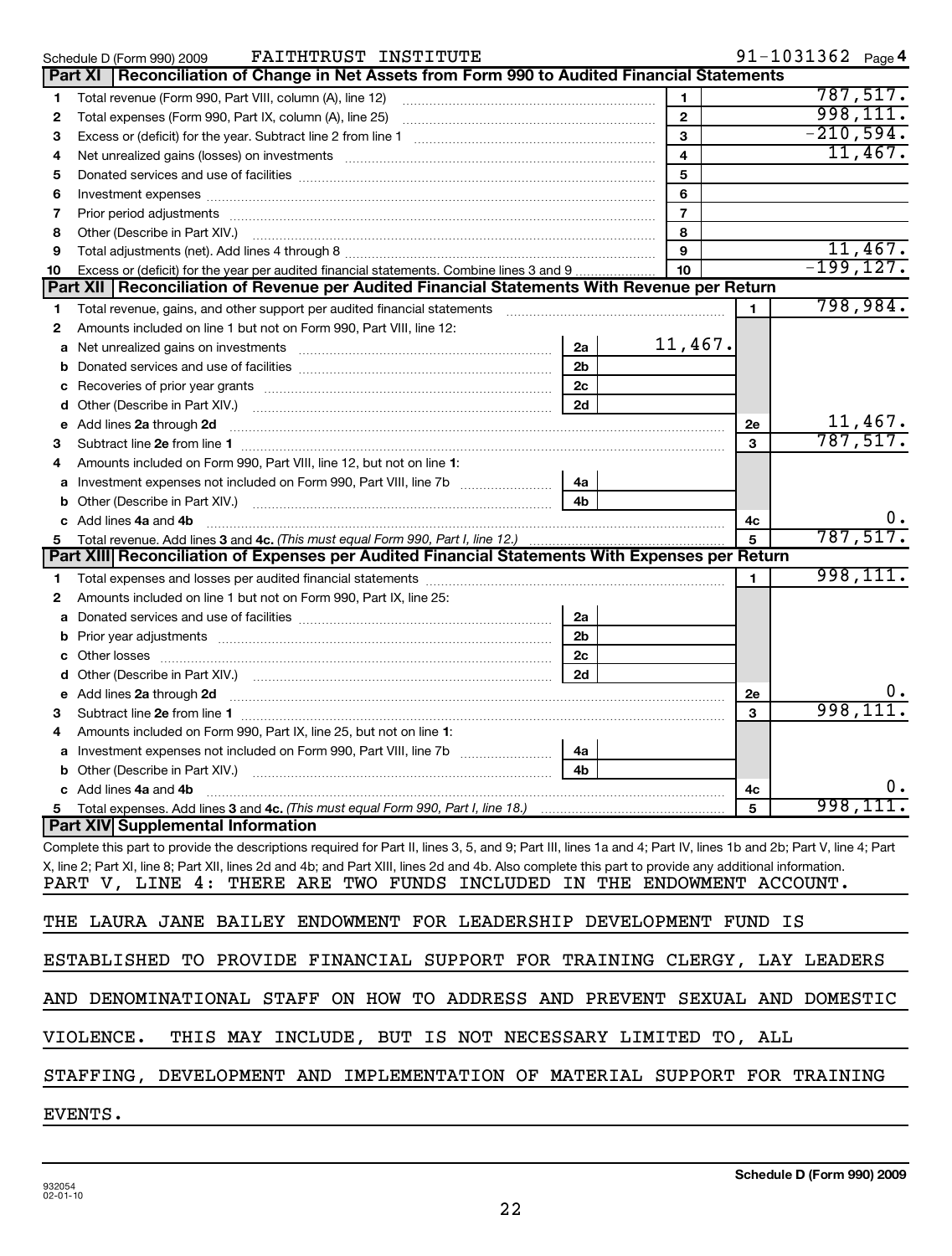THE MARIE M. FORTUNE ENDOWMENT FOR THE PREVENTION OF SEXUAL AND DOMESTIC VIOLENCE IS ESTABLISHED TO EXPAND TRAINING PROGRAMS TO HELP RELIGIOUS COMMUNITIES EFFECTIVELY ADDRESS THE CULTURAL DYNAMICS OF SEXUAL AND DOMESTIC VIOLENCE; TO INITIATE AND IMPLEMENT WEB-BASED TRAINING MODULES TO REACH CLERGY AND OTHER RELIGIOUS LEADERS IN RURAL AREAS; TO DEVELOP MORE CULTURALLY SPECIFIC DOMESTIC VIOLENCE AND CHILD ABUSE RESOURCES; AND TO EXPAND EFFORTS WITH DENOMINATIONS IN DEVELOPING THOROUGH AND CONSISTENT TRAINING ON CLERGY ETHICS. THIS FUND WILL ALSO UNDERWRITE SCHOLARSHIPS TO MAKE OUR PROGRAMS MORE ACCESSIBLE TO COMMITTED PASTORS, RABBIS, IMAMS, AND RELIGIOUS LAY LEADERS. LIKEWISE, THE FUND WILL EXTEND PASTORAL SUPPORT FOR RELIGIOUS LEADERS, CLERGY AND SECULAR ADVOCATES.

PART X: NO UNCERTAIN TAX POSITIONS WERE ADDRESSED IN THE ORGANIZATION'S FINANCIAL STATEMENT FOOTNOTES.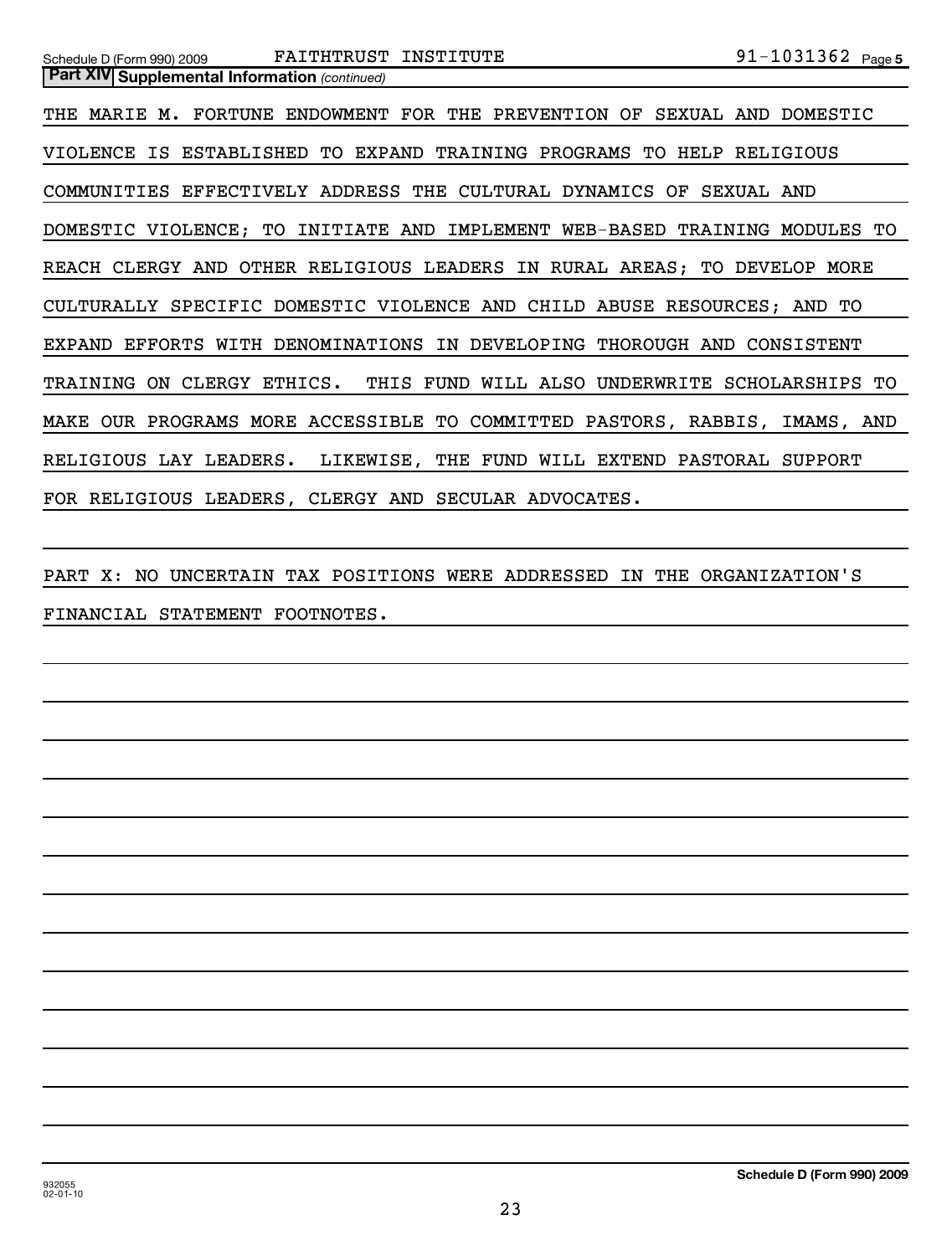Department of the Treasury Internal Revenue Service

**(Form 990) Complete to provide information for responses to specific questions on Form 990 or to provide any additional information. | Attach to Form 990. Open to Public** SCHEDULE O<br> **Supplemental Information to Form 990**<br> **Supplemental Information for responses to specific questions on**<br> **Experimental Scheper to Public**<br> **Experimental Scheper to Public**<br> **Experimental Scheper to Public** 

OMB No. 1545-0047 **Inspection**

Name of the organization

**Employer identification number** FAITHTRUST INSTITUTE **191-1031362** 

FORM 990, PART I, LINE 1, DESCRIPTION OF ORGANIZATION MISSION:

WE PROVIDE INTERVENTION AND PREVENTION TOOLS AND KNOWLEDGE TO ADDRESS

THE CULTURAL AND RELIGIOUS ISSUES RELATED TO VIOLENCE AND ABUSE.

FOUNDED IN 1977, WE WORK TO STRENGTHEN THE COLLABORATION OF FAITH

COMMUNITIES AND SECULAR ORGANIZATION AND ADVOCATES, TO IMPROVE A

COMMUNITY-WIDE RESPONSE TO ENDING VIOLENCE AGAINST WOMEN AND YOUTH.

FORM 990, PART III, LINE 1, DESCRIPTION OF ORGANIZATION MISSION: THE COLLABORATION OF FAITH COMMUNITIES AND SECULAR ORGANIZATION AND ADVOCATES, TO IMPROVE A COMMUNITY-WIDE RESPONSE TO ENDING VIOLENCE AGAINST WOMEN AND YOUTH.

FORM 990, PART VI, SECTION B, LINE 11: EACH BOARD MEMBER RECEIVES AN ELECTRONIC VERSION OF THE DRAFT OF THE FORM 990 FOR REVIEW PRIOR TO FILING. THE FINANCE DIRECTOR AND THE MANAGING DIRECTOR REVIEW THE FORM 990 BEFORE IT IS FILED. THE REVIEW IS CONDUCTED THE WEEK THE FORM 990 IS RECEIVED FROM THE PREPARER. ALL LINE ITEMS AND INFORMATION ARE REVIEWED FOR ACCURACY.

932211 02-03-10 **For Privacy Act and Paperwork Reduction Act Notice, see the Instructions for Form 990. Schedule O (Form 990) 2009** LHA FORM 990, PART VI, SECTION B, LINE 12C: THE POLICY COVERS ALL DIRECTORS, PRINCIPAL OFFICERS, AND MEMBERS OF COMMITTEES WITH BOARD DELEGATED POWERS WHO HAVE A DIRECT OR INDIRECT FINANCIAL INTEREST. CONFLICT OF INTEREST DETERMINATIONS AND REVIEWS ARE MADE AT THE BOARD LEVEL, WITH THE EXCLUSION OF THE INDIVIDUAL WITH THE POTENTIAL CONFLICT OF INTEREST. A MAJORITY VOTE DETERMINES IF A CONFLICT OF INTEREST EXISTS. IF APPROPRIATE, THE BOARD SHALL TAKE DISCIPLINARY AND CORRECTIVE ACTION. ALL INFORMATION SHALL BE